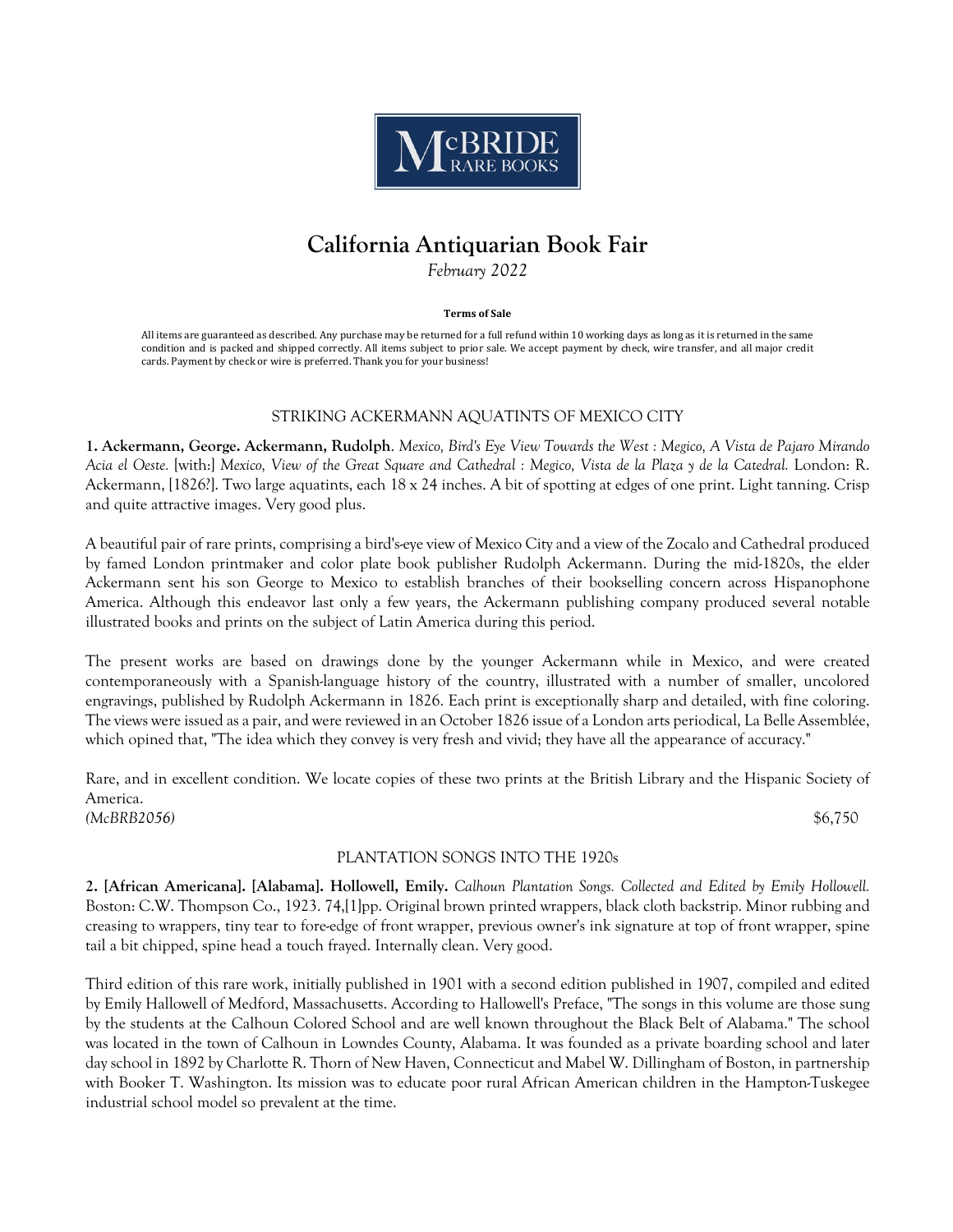The text prints the music and lyrics for sixty-eight spirituals and other songs traditionally sung by African Americans in the South, with the lyrics rendered in vernacular. The songs are intended to be sung without accompaniment in most cases. The songs include notable spirituals such as "Amazing Grace," "Drive Satan Away," and "I Know My Jesus Loves Me," along with plantation melodies such as "Thank God I'm in De Field." OCLC records just four copies of this third edition, at Boston Public, Newton Free Library, Temple, and Yale. As such, it is much rarer than the first two editions. *(McBRB2691)* \$750

# ONE BUFFALO SOLDIER TESTIFYING AT ANOTHER'S TRIAL IN THE TEXAS BORDERLANDS

**3. [African Americana]. [Buffalo Soldiers]. [Texas].** *[Manuscript Special Order No. 24, Sending a Buffalo Soldier, Private Charles Boyce of Company G, 9th Cavalry, to Uvalde, Texas to Appear as a Witness in the Trial of Fellow Buffalo Soldier, Private George Arrington].* Fort Clark, Tx.: February 5, 1871. [1]p. Old folds, with one fold partially split, formerly repaired on verso. Very good.

A unique manuscript special order instructing Private Charles Boyce of Co. G, 9th Cavalry, stationed at Fort Clark, Texas to travel to Uvalde to appear as a witness in the trial of the United States v. Private George Arrington, also of the 9th Cavalry. The charges against Arrington are unspecified, but Boyce is ordered nevertheless to report to the County Sheriff in Uvalde. After his testimony, Boyce is ordered to "return to this Post without delay. He will be armed and equipped and provided with (10) ten days rations." The order is signed "by Command of Capt. Corbin" by First Lieutenant and Adjutant of the 25th Infantry, Cyrus N. Spring.

Whatever the charges against Arrington, he was evidently acquitted, as he remained in the American cavalry long enough to render distinguished service in the 1889 "Wham Paymaster Robbery" in Arizona. The 9th Cavalry, composed of African American soldiers, some of Seminole extraction, was created in 1866 and ordered to West Texas in the summer of 1867, manning Fort Clark and several other American outposts along the Mexican border. The 25th Infantry, also composed of African American soldiers, was created in 1869 from the merger of two Civil War African American regiments; its companies were also distributed across the military posts of West Texas, including Fort Clark.

A rare and early military document concerning not one but two Buffalo Soldiers stationed at a remote Texas fort just before they would participate in the Indian Wars. *(McBRB2589)* \$1,250

### RARE AFRICAN-AMERICANA FROM IOWA

**4. [African Americana]. Thornton, Montrose W.** *The White Negro, or A Series of Lectures on the Race Problem*. Burlington, Ia.: Conrad Lutz Printing and Publishing Co., 1894. 99pp., plus photographic portrait frontispiece. Original maroon textured cloth, gilt titles on front cover. Noticeable scuffing, rubbing, and mild discoloration to boards, spine a bit chipped, corners worn. Unobtrusive red stain to extreme top edge of text on several leaves. Very good.

A most uncommon work written by Montrose W. Thornton, a promising young African American preacher from Burlington, Iowa, who was only about twenty-one years of age when the book was published. A two-page autobiographical sketch describes Thornton as an African Methodist Episcopal preacher after having completed the theological course at Drake University in 1892. Thornton apparently spent a long career in the AME church, including five years as pastor of Mother Bethel AME Church in Philadelphia. The present work collects several essays by Thornton "in behalf of a wronged race...so that justice, and nothing but justice, shall be given." The titles of the essay provide a flavor of the work, and include "The White Negro," "Is Barbarous African the Original Home of the Negro," "Are the Intellectual Faculties of the Negro Essentially Inferior to Those of the White," "Will the Negro Become Amalgamated with the White," "Negro Justice in Blood," "A Freeman and Yet a Slave," "Progress of the Negro," and "An Honest Plea for the Negro." Not in Work or the Library Company's Afro-Americana Collection. *(McBRB2582)* \$1,250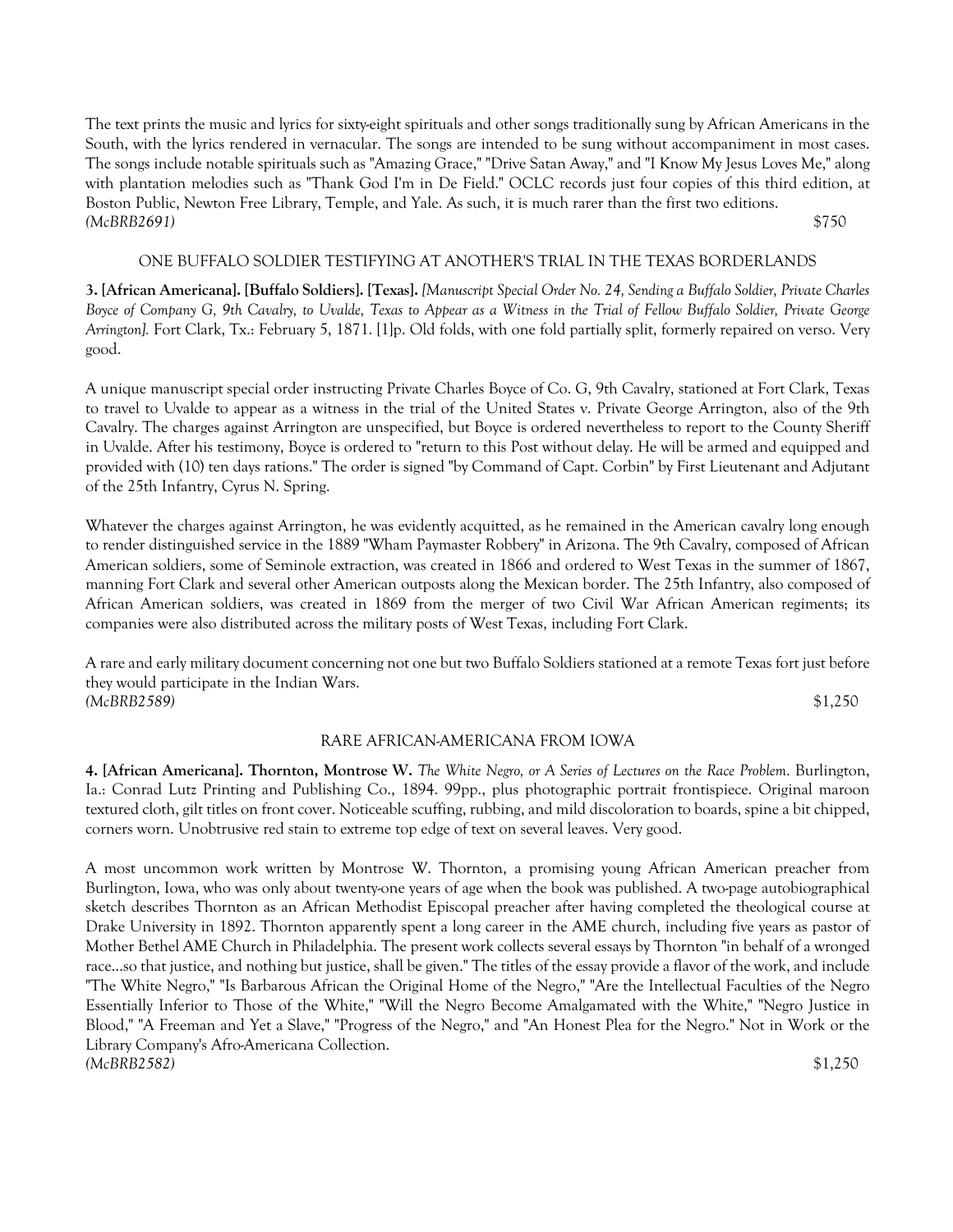### BY AN AFRICAN AMERICAN POET FROM OAKLAND, CALIFORNIA

**5. [African Americana]. Withers, Zachary.** *Poems After Slavery and Others Descriptive and Patriotic*. San Francisco: Pacific Coast Appeal Publishing Co, 1905. vii,47pp., including photographic portrait frontispiece of the author. Original black pebbled cloth, title stamped in gray on front cover. Minor soiling and edge wear to boards. Very good.

An obscure collection of twenty-two poems written by Zachary Withers, an African-American poet from Oakland. Withers was the son of former slaves, and this is his first publication. He went on to publish another volume entitled, *Our Inheritance*. He also edited *Heroes of 1918: Stories from the Lips of Black Fighters*, a collection of stories from African-American veterans of the First World War. In his daily life, Withers worked as a porter for the Pullman Company between California and Chicago, where he witnessed Jim Crow in all of its ugliness. He railed against it in his poetry, as well as arguing eloquently for equal rights and advancement for African Americans.

The present work includes such evocative poems as "Ode to Blackmen" (comprising seven pages of the work), "Ode to Blackwomen," "Appeal to Blackmen," "The Secret of the Soul," and "The Outlawed Spirit," along with California-centric poems such as "Sacramento River," "Mount Shasta," and "The Golden State." Withers' Preface, dated June 1, 1905 from Oakland, deserves to be quoted in full: "These thoughts, engendered by the influence of my parents who were slaves, whom as a boy, I was wont to hear relate their sad experiences under the regime of slavery, I herein humbly express. Should you read my verse, may you find therein expressed some thought in keeping with the high ideals of man."

Not in Work, nor the Library Company's Afro-Americana Collection, and uncommon in institutions. French, et al., *African American Poetry and Drama, 1760-1975*, p.142. *(McBRB2776)* \$1,250

#### DEATH SPOILS A HAPPY CELEBRATION FOR THE CAPUCHIN NUNS

**6. Aguirre, Pedro, Antonio de.** *Immortal Aplauso del Triumpho Original de la Immaculada Concepcion de Nuestra Señora la Sacratissima Virgen Maria*... Mexico City: Juan Joseph Guilleno Carrasco, 1697. [11],10 leaves. Small quarto. Dbd. Very light wear at edges. Small patch of worming at top edge, occasionally affecting text. Partial marca de fuego at bottom edge. Light tanning and foxing. Very good.

Sole edition of this late 17th-century sermon on the subjects of the Virgin Mary and the Immaculate Conception, delivered at the Capuchin women's convent in Mexico City on the feast day of the Immaculate Conception, 8 December, 1696, and published the following year. Aguirre begins by saying that the joy of the occasion has been spoiled by the almost simultaneous deaths of Dr. Bernabe Diaz de Cordova y Murillo who was to have sung the mass and of Fr. Balthasar de Medina, who was to have preached. The overall message of the sermon addresses the relationship of the conception to original sin and death in Catholic thought. With an attractive title-page composed of several different text styles and a handful of woodcut ornaments within a woodcut border. We locate six copies of this rare Mexican imprint - at St. Bonaventure, the University of Dayton, Indiana University, NYPL, JCB, and the National Library of Chile.

 Medina, Mexico 1660. Palau 3946. *(McBRB980)* \$1,950

# SEE ALASKA FIRST VIA "ALASKA STEAMSHIP COMPANY."

**7. [Alaska Steamship Company].** *[Archive of Ephemera from a Voyage to Alaska Aboard the Alaska Line, Including Menus and Five Issues of the Shipboard Newspaper, "The Morning Alaskan"].* [At sea.: June 1934]. Five issues of The Morning Alaskan, each 4pp. Also, four leaves of manuscript, four mimeo news sheets, two passenger lists, thirteen menus, and related material. Light wear and chipping to edges of newsletters and news sheets, heavier to news sheets. Light wear overall. Very good.

A nice archive of ephemera collected during a voyage from Seattle to Alaska aboard the S.S. Alaska. Founded in 1894, the Alaska Steamship Company ran cargo and passenger service to Alaska from Seattle through the mid-1950s, at which point it became a freight-only company until its demise in 1971. The materials here, likely saved from a voyage in June 1934,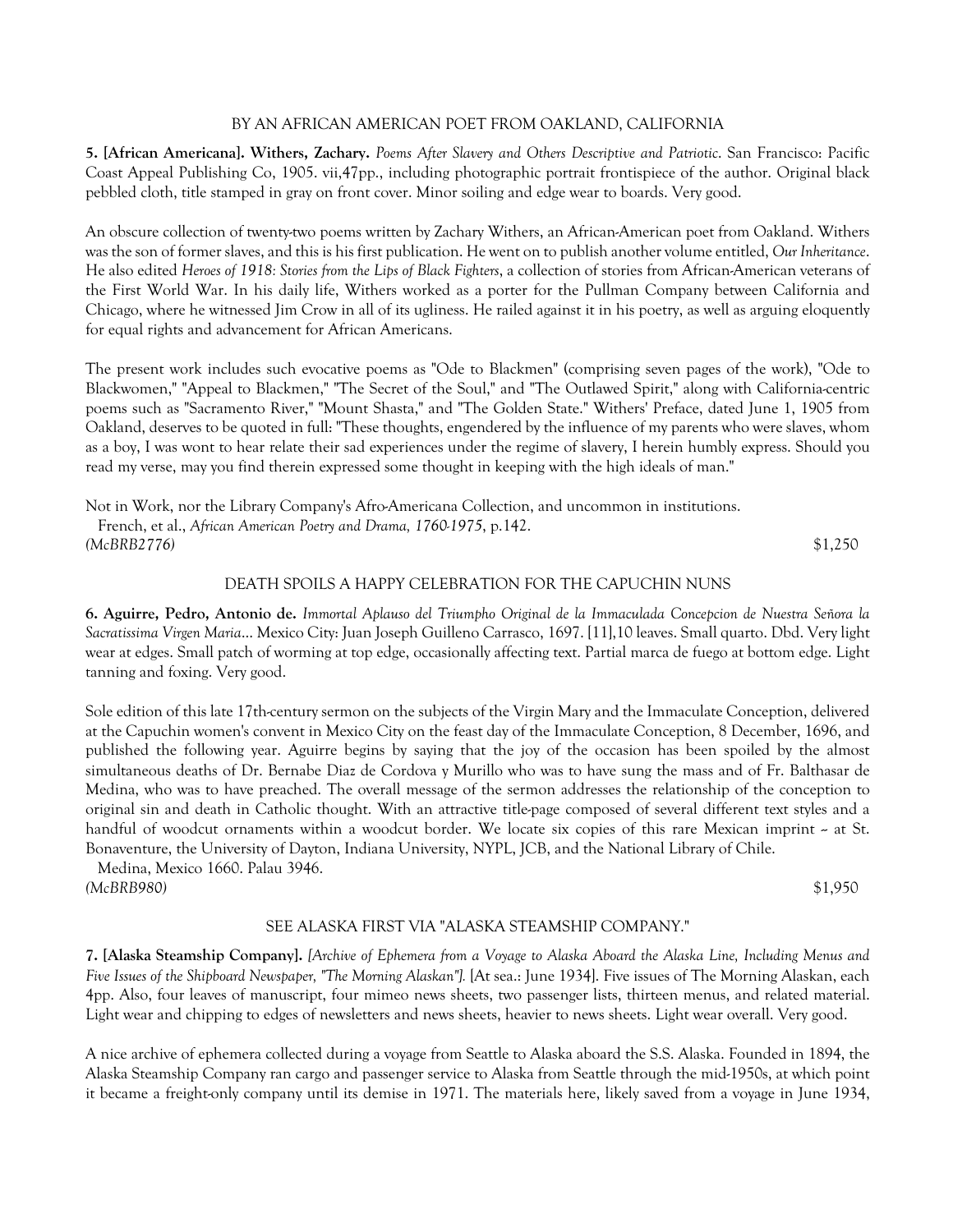provide a glimpse into Alaskan cruise tourism during the height of the Great Depression. There are four daily mimeo "news sheets" titled "Sense and Nonsense," which are filled with one-liner inside jokes about the goings-on about the ship: "Mr Sullivan, his own is still holding against all comers, and how!!" and "Who was the boyfriend in Ketchikan, Rose? The flowers, at least, were beautiful." Additionally, thirteen menus for breakfast, lunch, and dinner meals. The shipboard newspaper, The Morning Alaskan, features ads and a vignette of the ship on the first page, followed by a mixture of news and tidbits from locales across the globe. One issue includes news about the dock strike in San Francisco, the reappearance of a missing Japanese Vice Consul in Shanghai, and sports news. It was a fairly sophisticated production, presumably with the first page pre-printed and then the interior mimeographed aboard ship.

The manuscript leaves contain brief notes about the voyage. Upon leaving Seattle on June 13, the author made the following notes, providing an insight into the other passengers on the ship: "Six mo. truce made. First boat in 6 mo. (why Eng. boats no help to Alaskans.) Heavy cargo, interesting loading - autos, personal, Bride, soldiers, lecturer, natives, Alaskans going home, prospectors (old men going back), missionaries, teachers, natives, contractors for school projects "nails counted." Orchestra, steward. News Daily - ship personals, sight seeing paper. Food, number of meals & type." He notes stops at Juneau and Hawkes Inlet: "Juneau again. Hawkes Inlet at 9:30 p.m. light. Beautiful. Private homes at most canneries, Gov. visiting Hawkes Inlet came on board." Though brief, his notes do provide interesting details about the voyage.

Notably, this archive also highlights possible Chinese migration to Alaska, perhaps for the cannery industry, based on the passenger lists. The northbound passenger list, from Seattle to Skagway on June 14, lists eighty roundtrip passengers, as well as 107 passengers with destinations at various ports along the way, such as Ketchikan, Wrangell, Petersburg, Juneau, and Skagway. It also lists among the passengers sixty "Orientals" and forty-six passengers traveling "Oriental Steerage." At Hawk Inlet, thirty-one "Orientals" disembarked  $\sim$  no white passengers  $\sim$  twenty-nine of them traveling steerage.

An interesting group of ephemera, made even more interesting by the addition of the Asian-American component in the passenger lists. *(McBRB1007)* \$500

### A WIDE-RANGING PHOTOGRAPHIC RECORD OF LIFE IN EARLY-20th-CENTURY ALASKA

**8. [Alaska]. [Western Photographica].** *[Handsome Annotated Photograph Album Documenting Life in the Alaskan Wilderness in the Early-20th Century].* [Various locations in Alaska: ca. 1915-1925]. Sixty-four leaves, illustrated with 358 original photographs, a mixture of vernacular and pre-produced images, ranging from thumbnail portraits to 6.25 x 8.25 inches, many with manuscript caption in white ink. Oblong folio. Contemporary brown leather photograph album, string tied. Moderate edge wear and scuffing to boards. A few leaves detached, some images missing, several photos worn, chipped, torn, or partially perished, most images in generally good shape. In a custom cloth clamshell box, gilt paper labels. Good.

A unique assemblage of photographs most of which document life in Alaska in the early decades of the 20th century. The images show an eclectic mix of rural life in Alaska, including numerous clapboard houses and commercial buildings, various steamboats and steamships, hunting and mining scenes, work crews on the railroad, dog sledding teams, and indigenous peoples, as well as street-level views of cities such as Anchorage, Skagway, Haines, Seward, Ketchikan, Knik, and Juneau, plus shots of natural wonders such as the Mendenhall Glacier, the Skagway River, the Chitina River, and the river at Roe Point near Ketchikan. A couple of shots of an Anglo woman named "Effie" depict her in full indigenous dress, holding rudimentary snowshoes. Some of the professionally produced images feature a suspension bridge near Anchorage, a wolf dog in Seward, the burning of the P.J. Abler in Juneau in 1915, Standard Oil's depot in Juneau, the Tanana River Bridge, the B.M. Behrends Bank in Juneau, and the "Government Railroad" in Alaska.

Images of indigenous peoples include a woman with a walking stick burdened down with a large backpack and walking with a dog, a shot of two "Indian Women" at Alert Bay, and an image of totem poles at Alert Bay. The larger format images capture the Anchor Ice and Docks off Anchorage, snow plows digging out a frozen train somewhere in Alaska, a view of the Alameda steamship off the coast of Anchorage, a street view of a pair of houses in Anchorage, a shot of the A.E.C. Hospital in Anchorage, a striking view of Fourth Avenue in Anchorage on May Day 1917, and a rare view of downtown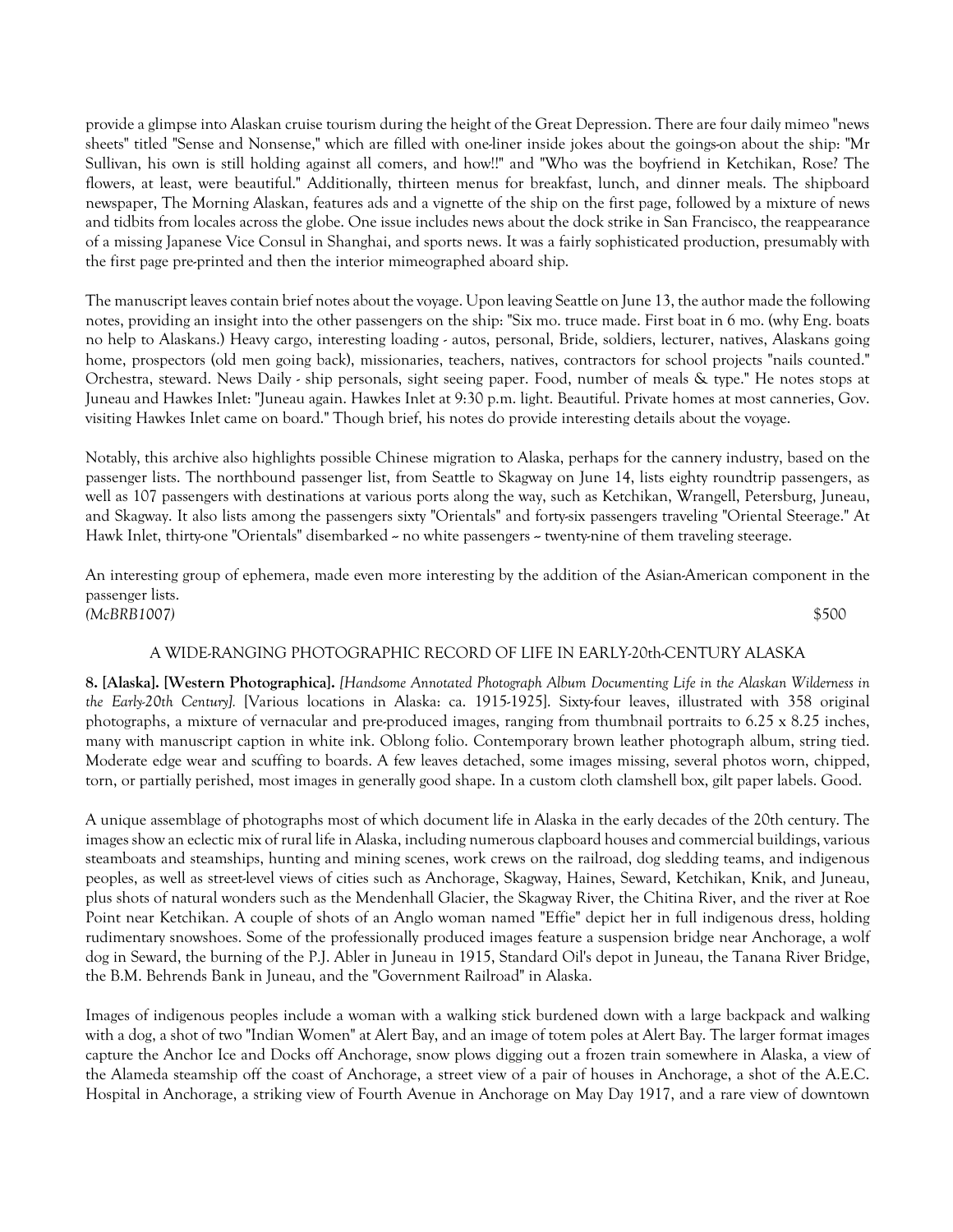Anchorage with the street graded down while "preparing for the new 12 foot concrete sidewalks" in September 1917. A handful, but certainly the vast minority of the images capture scenes in the American West, in locations such as South Dakota, Minnesota, and Washington. An informative collection of images from a wide range of early-20th-century Alaska. *(McBRB2647)* \$2,250

# WITH AN ENGRAVED PORTRAIT OF AQUINAS PRINTED IN RED

**9. Arrieta, Domingo Pedro de.** *Posteriores Glorias de Nuestro Gran Padre, y Patricia Seraphicao San Francisco de Assis. Oracion Panegyrica, Que en Su Convento Grande de la Ciudad de Mexico Dixo el Dia 4 de Octubre del Año de 1765.* [Mexico]: Impressa en la Imprenta del Real, 1765. [26],34pp. Small quarto. Removed from a sammelband. Worming along top edge, somewhat affecting top two lines of text (heavier to title page and initial leaves); additional biopredation at lower corner, occasionally affecting catchwords and printed marginal notes. Otherwise light dust soiling and an occasion foxmark. Good plus.

Scarce printing of a sermon preached by Franciscan friar Domingo Pedro de Arrieta on October 4, 1765, at the Franciscan monastery in Mexico. Of Arrieta, Beristain writes, "Natural de Mexico, donde profesó el orden de predicadores a 3 de Julio de 1752. Fué lector de teología, maestro de su provincia, doctor de la Universidad, notario y comisario de la Inquisición."

The sermon concerns the role of St. Francis in advancing the cause of Catholicism and veneration of Christ, as well as his example to all who seek heaven. The Spanish text is set with extensive side- and shouldernotes, with Latin words printed in italics. The forematter and extensive preliminary licenses also include two religious poems by friends of Arrieta. Of surmounting interest is the dedication to Thomas Aquinas, in verse with sidenotes, which also contains an attractive engraved portrait of the good Doctor Angelicus, printed "au sanguine." Rare; OCLC reports copies held by only four U.S. institutions -- the JCB, Berkeley, Penn, and NYPL.

 Beristain I, p.175. Medina, Mexico 4978. Palau 17531. *(McBRB2498)* \$2,000

#### "THE RAREST CALIFORNIA LOCAL HISTORY" – HOWES

**10. Bledsoe, A. J.** *History of Del Norte County, California, with a Business Directory and Traveler's Guide*. Eureka: Humboldt Times Print, 1881. 175,[30]pp. Modern black buckram, spine gilt lettered. Title page poorly remargined, with several tape repairs. Additional, less obtrusive tape repairs at gutter of following ten leaves. Two later ownership inscriptions in pencil and ink on title page. Light, even tanning and an occasional faint fox mark. Good.

Extremely rare and detailed history of Del Norte County, the northwestern-most county in California. The work, written by A.J. Bledsoe, is an extensive and engaging combination of historiography, reporting, and compilation of local legend. The first four chapters provide a lengthy history of the thirty years since white American settlers arrived in the area in 1851, interspersed with numerous colorful anecdotes. The following four sections give an account of the contemporary circumstances of the county  $\sim$  its towns, businesses, climate, geography, and population (including some hideously disparaging comments concerning Chinese and Native American inhabitants), as well as detailed descriptions of its lumber, mineral, and agricultural resources. The last chapter sums up the opportunities available in the county to the prospective "capitalist," and the final leaves print a "travel guide" that provides distances between area destinations, a two-page business directory for ventures in Crescent City, Smith's River Valley, and Happy Camp, and twenty-seven pages of advertisements for local businesses in Crescent City, Smith's River, and Eureka. An impressively thorough history for a county with a population less than 3,000 at the time of publication, small enough that the book had to be printed in Eureka, the seat of neighboring Humboldt County.

Rocq located four copies of the present work -- at Berkeley, UCLA, San Francisco Public Library, and the New-York Historical Society. We locate a smattering of additional institutional copies. This copy is the only one to appear in available sales records since Howell listed a copy for \$1350 in 1961, stating that only six copies were known. Two years prior, a copy brought \$1800 in the Plath Sale. "With the possible exception of Cox, *The Annals of Trinity County*, the rarest California local history" - Howes.

 Cowan II, p.57. Howes B528, "dd." Rocq 1714. *(McBRB1850)* \$4,750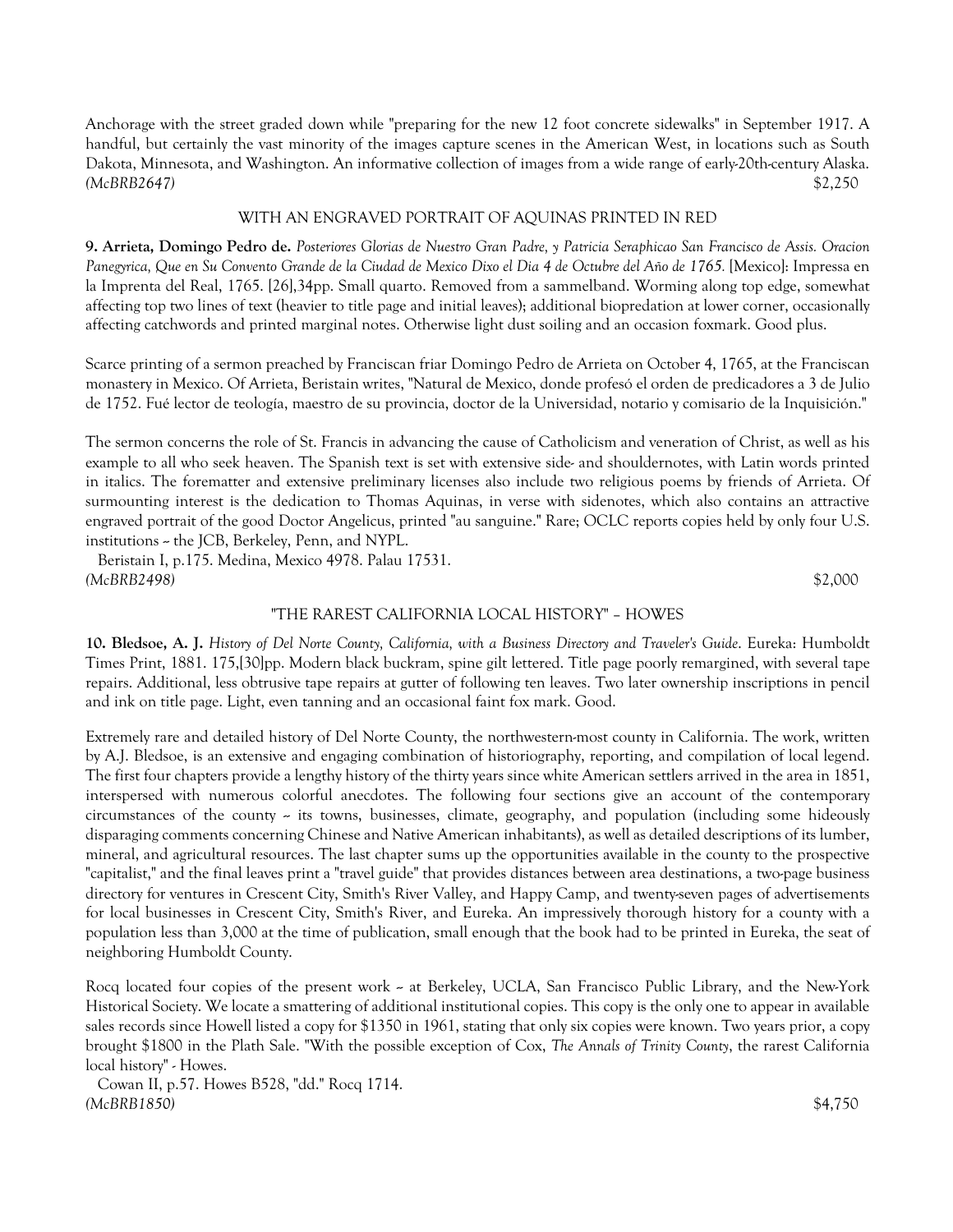#### OBSCURE SAN JOSE IMPRINT ON NUMEROLOGY

**11. Buchanan, Joseph Rodes.** *(A Scientific Secret Revealed.) Periodicity the Absolute Law of the Entire Universe Long Known to Control All Matter Now Revealed As the Law of All Life*... San Jose: 1898. 160,[4]pp. plus folding plate. 12mo. Original yellow cloth, stamped in black. Corners lightly bumped, spine ends lightly worn. Internally clean. Very good plus.

First of four editions. "Buchanan's last and perhaps oddest book" - Atwater. An unusual work on numerological and occult cycles, based on the number seven. Buchanan (1814-1899) was a Kentucky native who studied medicine and became enamored of phrenology while at university. Finding a lack of research on the brain in his medical coursework, he began his own series of experiments, using techniques from mesmerism. He would go on to be a major force in the world of alternative medicine, particularly as it related to psychology. "His books popularized current neurophysiological knowledge, and his belief in the existence of extraordinary mental powers for clairvoyance and telepathy whetted Americans' appetite for continued investigation into humanity's psychological constitution." The present title is his final work, published just before his death in San Jose. Relatively scarce  $\sim$  OCLC locates five copies of the present edition. This copy in particularly lovely condition.

 Atwater 506. *(McBRB2595)* \$750

### RARE TRANSLATION INTO NAHUATL

**12. Caballero, Dario Julio.** *Modo Practico de Hacer el Sto. Ejercicio del Via-Crucis*. Chalchicomula: Tipografia de Manuel Palacios Roji, 1890. 16pp. Small quarto. Contemporary quarter cloth and marbled boards. Moderate wear to edges and spine; boards somewhat scuffed. Even tanning, scattered light foxing internally. About very good.

Rare, late 19th-century translation of prayers for the Stations of the Cross into the indigenous Mexican language. The translator, Dario Julio Caballero, was the priest in the small municipality of Chalchicomula in the state of Puebla, where this work was printed. In his introduction, the only portion of the pamphlet in Spanish other than the title page and section headings, Caballero states that the stations are the most pleasing of the religious exercises, as evidenced by the number of indulgences granted by the Popes for their completion, and that their availability to the indigenous population is of the utmost importance as a result. Following the text of the stations in Nahuatl, there follow translations of the Nicene Creed, the Ave Maria, and the Lord's Prayer. With a woodcut of Jesus on the cross on title page verso. Quite rare - OCLC lists only one copy, at Biblioteca Nacional Mexico. *(McBRB2196)* \$1,250

#### A GOOD EXAMPLE OF THE GENRE

**13. [California Gold Rush].** *[Autograph Letter, Signed, written from the California Gold Rush].* Yuba County, Ca.: February 25, 1859. [2]pp., on a bifolium. Previously folded. A bit of discoloration along old folds. Accomplished in a neat, legible script. Very good plus.

An interesting Gold Rush letter penned during the winter of 1859 by D.H. Miller of Orwell, New York, giving an account of the mining conditions in Yuba County to Perry Baker, a friend back home. Miller was working a claim with a group near the Round Tent trading post due east of Yuba City, and from the sense of his letter, seems to have been a veteran of the California gold fields. Following the usual pleasantries, he reports on the disappointing results achieved by his party the previous season, writing, "I presume you have heard that our mining operations proved a complete failure again last summer, which left us a dam--d sight worse than dead broke. The way I set it up, a man had better be dead than broke in this country."

Others in the area are having more success, but the eternal hope that is a symptom of gold fever ensures that Miller and his compatriots will persevere: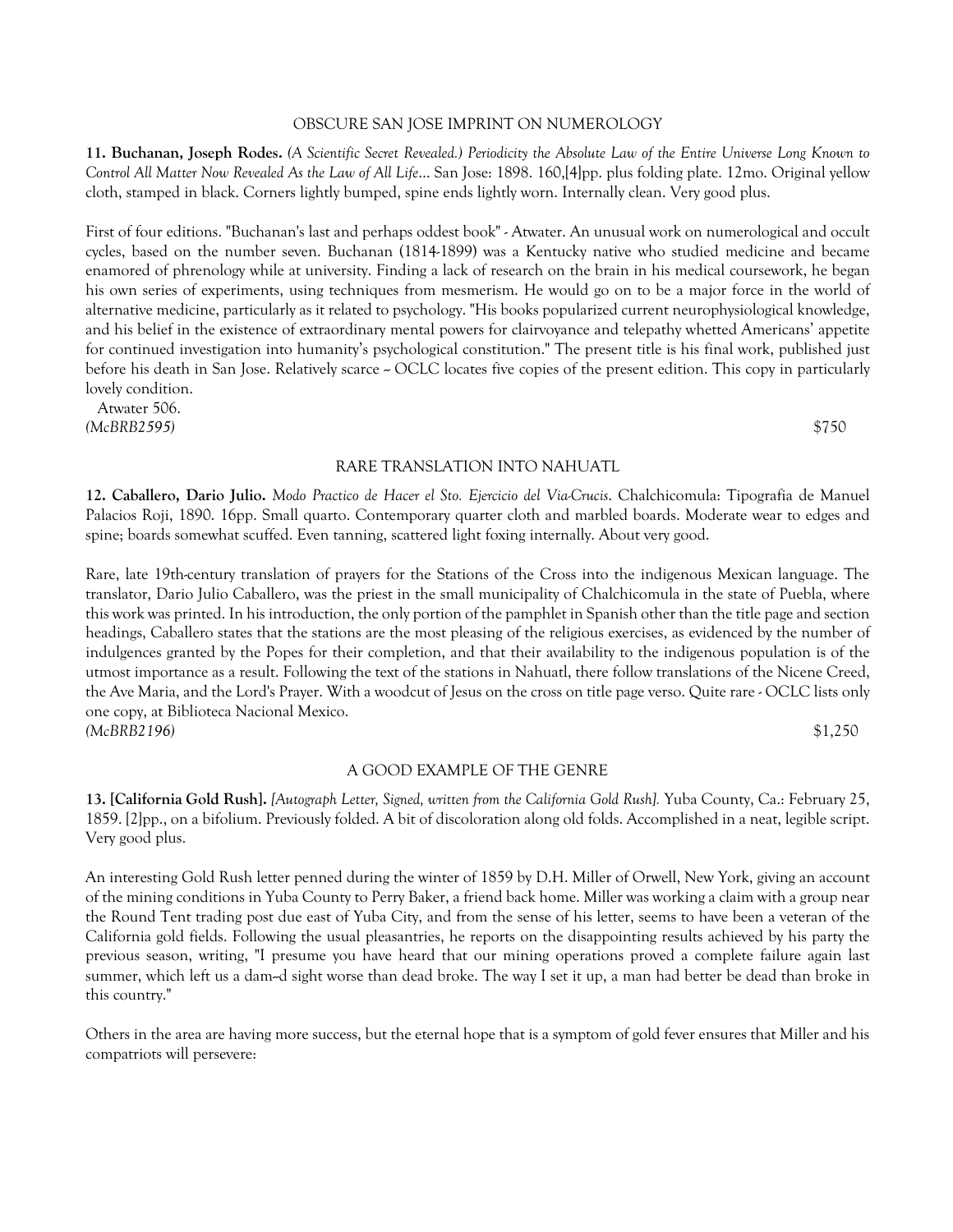"The only way is to keep a stiff upper lip and rush ahead. If at first we don't succeed, we are bound to try again and keep a trying till we do conquer, or die.... Miners in this vicinity are doing very well. Our claim has not paid as well as some, but the prospects are good, and I think we will do well as long as the water lasts, which will be till some time in June. Then we will start back to the river and try our luck again on our old claim." *(McBRB2574)* \$750

# A FORTY-NINER FROM VERMONT WRITES HOME

**14. [California Gold Rush]. Butts, Noah C.** *[Cooke & Le Count's California Letter Book Containing a Manuscript Account of a Forty-niner's Experiences in the Winter of 1852-1853].* Sierra County, Ca.: 1852-1853. [36]pp. 18mo. Original black wrappers, printed in gilt. Light wear at edges and spine; minor creasing and spotting to wraps. Light toning and a few stray ink marks or smudges internally. Accomplished in a neat, legible script. Very good.

A detailed letter California Gold Rush letter, composed in three entries by miner Noah C. Butts, who was writing home to his brother in Stowe, Vermont, at the end of 1852 and beginning of 1853. Butts was one of a group of forty-niners from Stowe who traveled around Cape Horn to California and, at the time of this letter, were set up to mine for gold in French Ravine, in Sierra County between Oroville and Reno. The Stowe Historical Society gives a brief description of this group, including Butts and several of the other miners mentioned here, in a 2007 issue of their newsletter. The present letter was composed in a small letterbook with black and gilt wrappers, produced by San Francisco stationers Cooke & Le Count, and the whole is a particularly attractive example of this form of manuscript letter from California during this period.

The first portion of the text consists of nostalgic remembrances of pastoral Vermont and discussion of changes in the village of Stowe, as well as gossip concerning other family members scattered across the West and reminiscences of a recently deceased father. The remainder contains Butts' account of his experiences gold mining in the Sierra Nevada during the harsh winter of 1852 and 1853, beginning with a description of his situation in the mountains of Eastern California at the end of 1852:

"Now as to my whereabouts & what about if you had the power of vision to cast a look across the continent of North America to its western borders near the Pacific Coast among the Sierra Nevada mountains on a small ravine in a log cabin damp & muddy, made so by the excessive rains which have been pouring down for five days past in torrents without ceasing till to night it had cleared & the stars shine for the first time in a week. I say you might here see me drawn up around a rude constructed toe hole writing this epistle while Cornell is sitting by my side reading a novel entitled The Wandering Jew while OJ is in bed & asleep & in the daytime you might see us to work at the sluice in the ravine some ten rods from the cabin. We work all weathers when we have water which we now have in abundance...."

The letter also includes detailed descriptions of how the particularly terrible conditions of that winter affected their mining efforts:

"I have not been doeing [sic] well since Moody & Slayton left. It commenced raining before we got back from the valley & we were obliged to leave the Creek & move up to the Ravine & there wait several days for water.... It began to grow cold about the first day of Dec commenced snowing. The snow fell 8 inches the first day & I find by turning to my journal that it rained or snowed every day for ten days...snow was six feet on a level...there was no doing much in the mining business with that depth of snow...."

Compounding the situation was a bad mining claim and the high cost and scarcity of provisions due to the snow; Butts discusses these factors, and provides a detailed, page-long list of prices which he must tolerate on his low wages:

"What time we could work till now has not paid us but small wages it being ground that has been worked before...about five dollars...this is rather small pay considering what it costs to live here this winter. The storm came on so early that the packees could not get up into the mountains consequently provisions are very high & very scarce. There is no provisions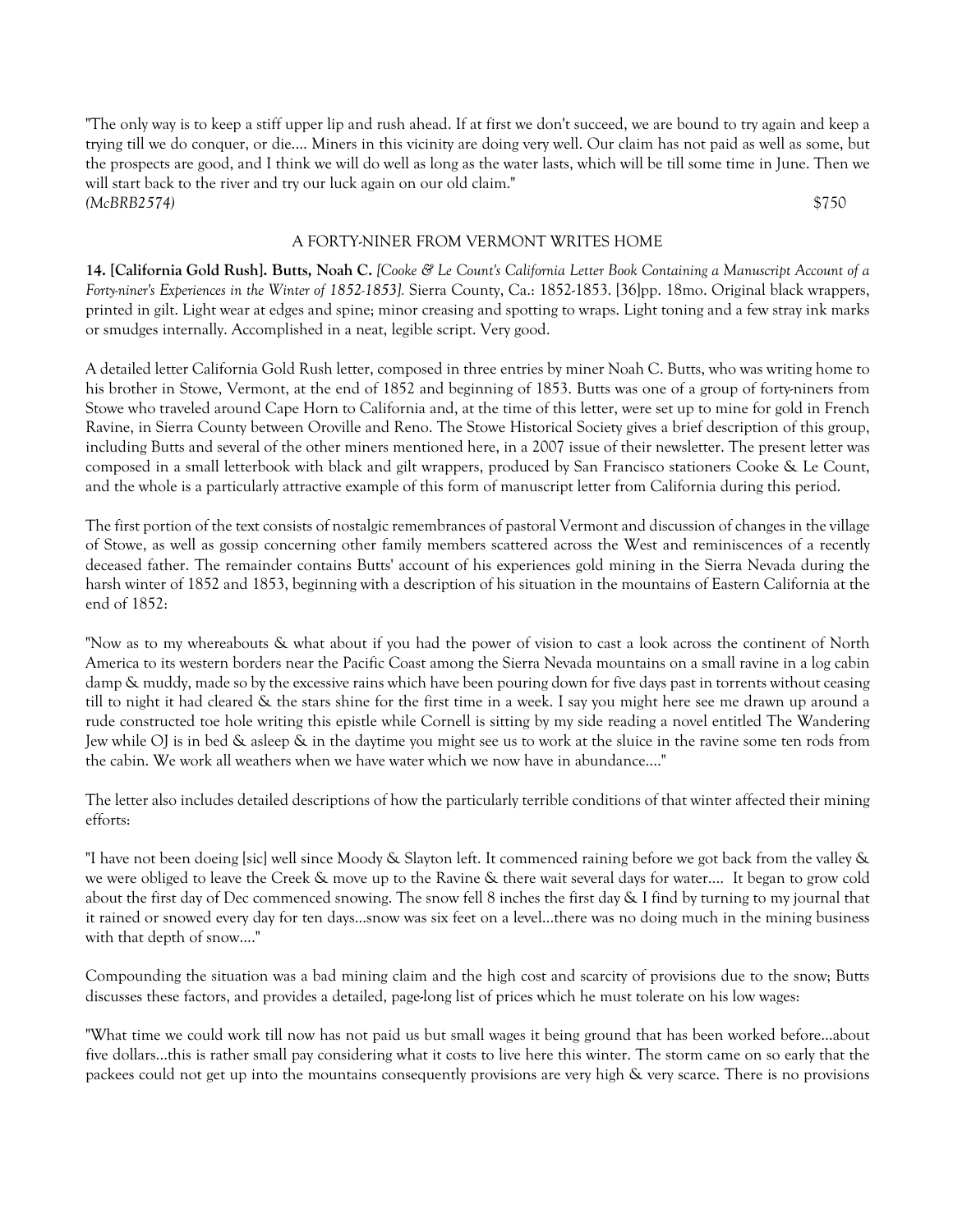for sale short of eight miles.... We paid 45 cents for flour and had it packed to us...now have to pay 50 cents and pack it themselves. We had to pay 50 for pork, 25 for potatoes.... I think we are working much the poorest part of the claim...."

Overall, a detailed, contemporary account of the difficulties and harsh conditions faced by miners in the Sierra Nevada during an early-1850s winter, composed in a fine surviving example of the blank letter books produced for the use of California immigrants. *(McBRB2372)* \$3,750

#### FAMILY BUSINESS DURING THE CALIFORNIA GOLD RUSH

**15. [California Gold Rush]. Phillips, G.S.** *[Autograph Letter, Signed, from San Francisco Resident G.S. Phillips to His Brother J.H. Phillips in Placerville, Discussing a Visit by His Wife and Children, and Other Matters].* San Francisco: October 4, 1852. [2]pp., with integral address leaf. Old folds, mild staining and soiling, three-inch closed tear to address leaf. Very good.

An interesting letter documenting the family side of the California Gold Rush, in which a San Francisco man writes to his brother, offering to send his wife and daughters to Placerville as helpers. Interestingly, at first Phillips addresses the letter to his brother in Ohio, then scratches it out and writes in "Cal;" this most likely indicates the Phillipses hailed from Ohio and trekked to California along with scores of others in hopes of untold riches in the California gold fields. In his letter, Phillips writes that his wife, who has long been in San Francisco looking after a sick friend, can now leave as he is better, "And if you think best she will come up with the little girls and fix your carpets and superintend your affairs for a month or two untill your wife comes..." The formerly sick friend, Mr. Gardner, could also accompany them, apparently, as "He is coming up to P. and he wants you to give him work for a short time. Mr. G. is a good sailsman [sic] having been in the dry goods business...." While not overtly concerned with gold mining, the correspondence is nevertheless interesting for providing details on family routines during the Gold Rush era, when numerous families uprooted their lives and moved not only to places like San Francisco and Placerville, but between such locations during the years of speculation. A nice example of history from below, particularly notable for its domestic implications during the time of the great California Gold Rush. *(McBRB2473)* \$750

### "I CAN WASH DISHES AS FAST AS ANY WOMAN."

**16. [California Gold Rush]. Southard, Nial.** *[Manuscript Letter Sent by Nial Southard, a Gold Rush Miner in Sacramento, to His Wife Mary Southard, Mentioning His Job as a Cook and the Lack of Women in California].* Sacramento: April 10, 1853. [2]pp., with integral blank docketed on verso in pencil. Old folds, minor edge wear, tiny hole to first leaf costing just one letter, two diamond-shaped holes in integral blank, minor scattered toning. Very good.

Gold Rush miner Nial Southard (1820-1914) writes to his wife Mary about his life in California in 1853. Southard, one of the worst spellers and grammarians in American epistolary history, relates to his wife that he is one of the cooks in his mining camp, and mentions other aspects of his life in California. His letter reads, in large part, and with spelling corrected for clarity: "I haven't spoke to only three or four ladies since I have been in California. I have to wash my clothes every Sunday and help cook so it makes me lazy all the day long.... I can wash dishes as fast as any woman. I have lent Pary fifty dollars and to Mr. Aron Abbott of Dover one hundred dollars. He has turned out a mortgage and Mister Colinge's farm for security. I have about one hundred and fifty dollars.... You can send a letter every week to California. The mail comes every week to California. Is that boy big enough to go to school or is baby yet? I would like to see him and his mother today. I have not heard anything of Miner Brown since I left home but what about you.... I would like to have you meet me if you could tell when I could be at New York. But maybe it will come right for me to meet you. I would like to have you to come and visit me...." Clearly, Southard is pining for his wife while in California, though he also relates some of his business from there. Nial Southard was apparently born in Steuben, New York, married Mary Taylor, and the couple raised seven children. He died in Athens, Alabama in 1914.

The docketed note in pencil and a note found with the letter indicate it was at one time part of the J.D. Sutter estate. The pencil note states that the letter was sent "no charge" to "Mrs. Sutter" by "Mrs. Curtain(?)." Apparently the sender wanted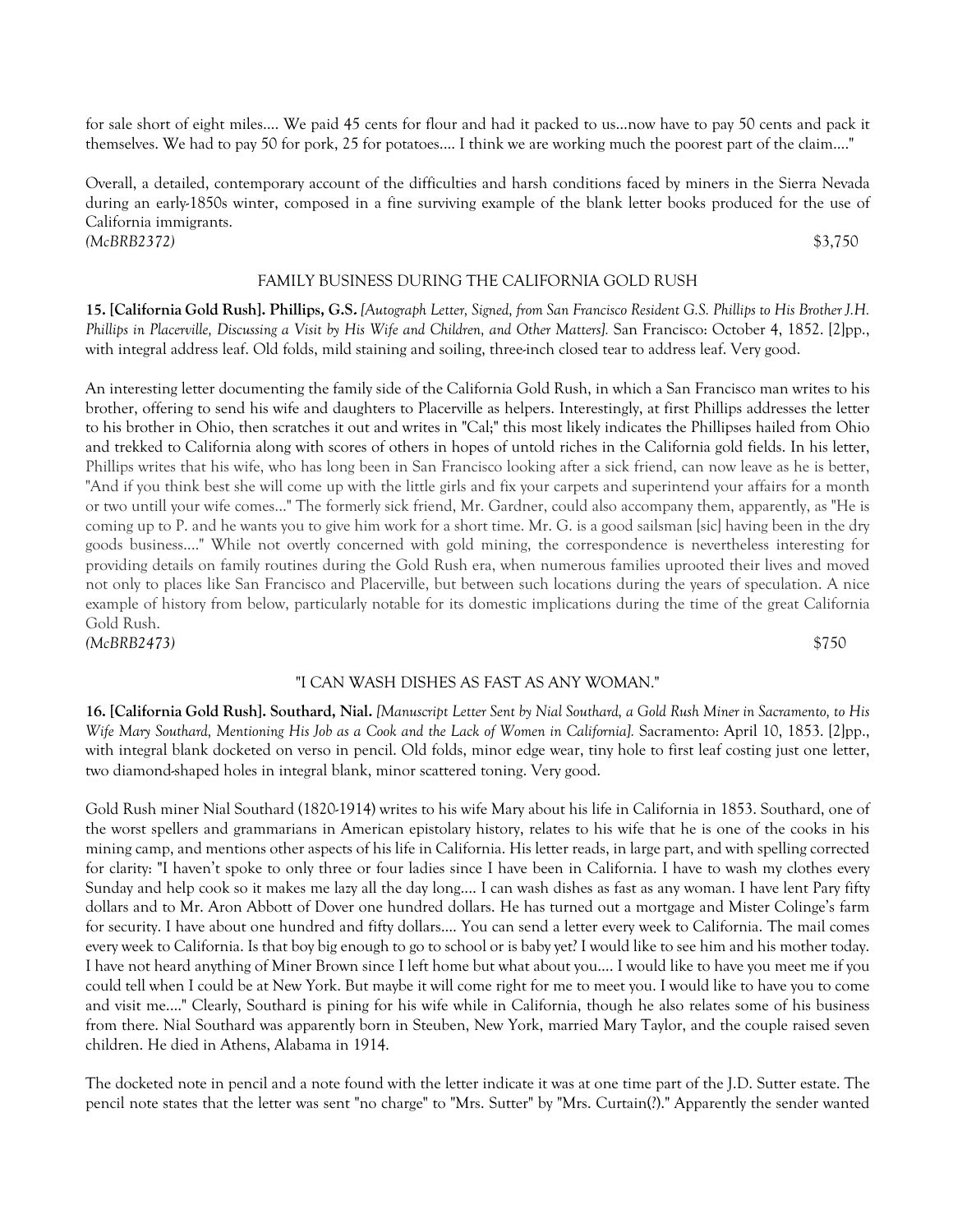Mrs. Sutter "to see it for the spelling!" The note claims the letter was bought out of the estate of J.D. Sutter in the Spring of 1985. A nice letter providing a ground level view of life in California during the Gold Rush. *(McBRB2523)* \$650

#### SCARCE 1920s SAN FRACISCO GUIDEBOOK

**17. [California].** *Chadwick Standard San Francisco Street Guide. Hotel, Apartment, Building and General Directory.* San Francisco: J.P. Chadwick, 1923. 128pp. plus folding map, 14 x 16.5 inches. Narrow octavo. Original printed wrappers, stapled. Minor wear and soiling. Slight chipping to first and last few leaves, text lightly tanned. Very good.

Directory and street guide for San Francisco, designed to help navigate the city's streetcar lines. "Containing all streets, hotels, apartments, buildings, banks, churches, consulates, railroad and steamship agents; city and auto road maps. Clubs, theatres, hospitals, places of interest, pier directory." The information is all keyed to the various streetcar lines, indicating which lines are most convenient to which hotels, etc. With information on all the major sights and municipal attractions, as well as hotels, banks, theatres, etc. A listing of the routes of each streetcar line occupies the final two pages. The map shows the city and county of San Francisco with the streetcar lines demarcated in red. A rare survival  $\sim$  we find one copy of this edition in OCLC at the Milwaukee County Library, with one or two copies of other editions located at UC Berkeley, the New York Public Library, California Historical, and the Marin County Library. *(McBRB805)* \$950

#### SCARCE POCKET MAP OF CALIFORNIA

**18. [California].** *Denny's Pocket Map of King's County California*. San Francisco: Edward Denny & Co., 1912. Folding map, 25.25 x 23.75 inches. Original printed wrappers. Some soiling and light wear to wraps. A couple very minor separations and losses along map folds. Light tanning. About very good.

A scarce pocket map of Kings County, California, south of Fresno, published by Edward Denny & Co. in San Francisco. Printed in blue ink, the map shows the county divided into plat townships and delineates railroads, wagon roads, canals, streams, and oil pipelines, with a legend at left. Tulare Lake is prominently depicted at center, interestingly, with the original, larger lake lines also marked. The contraction of the lake was due to the diversion of the streams and rivers that fed it for agricultural purposes. Prior to this development, Tulare was the largest freshwater lake west of the Mississippi River. Denny produced similar maps for a number of California counties during the early 20th century, most now quite scarce. We locate only three copies, at the Huntington, Berkeley, and UC Davis. *(McBRB1272)* \$675

#### RARE BAY AREA LAND MAP

**19. [California].** *Map of San Francisco & San Mateo Counties Cal.* San Francisco: Punnett Brothers, 1908. Folding map, 28.5 x 20.25 inches. Three short separations along folds; one small area of loss, not in map area. Faint foxing at left edge; light tanning. About very good.

A rare 1908 map of San Francisco, San Mateo, and the surrounding Bay Area by late 19th- and early 20th-century California cartographers, Punnett Brothers. The upper portion of the map depicts the Bay, with San Francisco and San Mateo County outlined in pink and pale green, respectively. The lower half of the map consists of the southern half of San Mateo County and the area below the bay, much of which makes up today's Silicon Valley. Most of this section of the map, as well as the areas east of Berkeley, Oakland, and San Lorenzo are platted. The map is also marked with significant geographical features, as well as roads and railways, and shows the locations of the many ranchos still extant in the region during this period. An interesting and attractive land map for the Bay Area and the surrounding region during the early 1900s. We locate only one copy, at Berkeley. *(McBRB1268)* \$875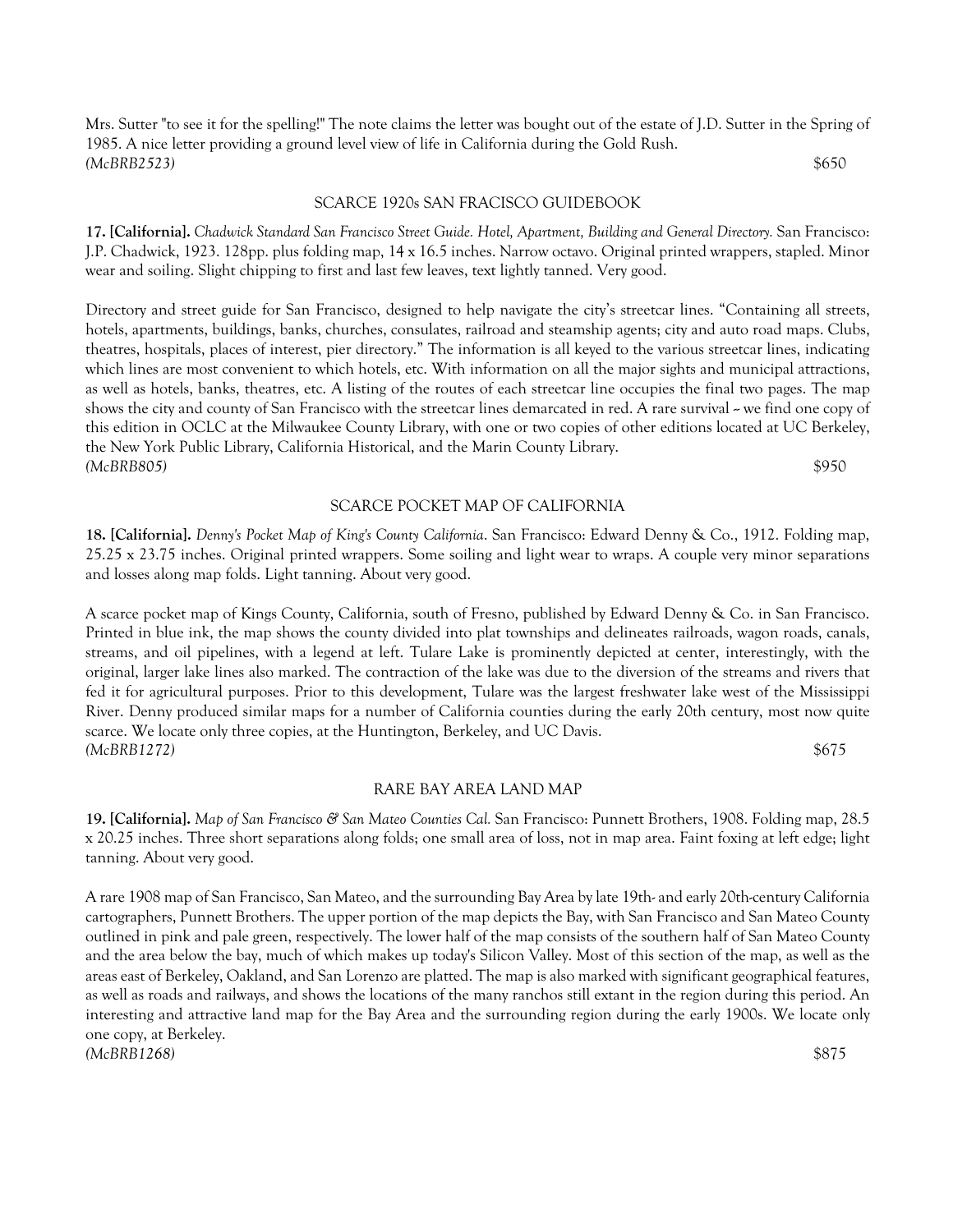# A PROFUSELY-ANNOTATED PLAT ATLAS OF AN OAKLAND NEIGHBORHOOD

**20. [California].** *Thomas Bros. Block Book of Oakland. Vol. Ten, Allendale [cover title].* Oakland & Los Angeles: Thomas Bros., [1924]. [3],901-966pp., as issued, printed rectos only. Oblong folio. Original quarter red cloth over black cloth, gilt titles on front cover, bound with two screw posts. Minor scuffing to cloth, mild dust soiling, edges repaired with matching black cloth. Even toning and scattered dust soiling to text. Very good.

A complete copy of an attractive, informative, and rare real estate plat map atlas for the Allendale development in Oakland, California. The work begins with a key map of Allendale in color and an Index leaf, followed by sixty-six plat maps of Allendale subdivisions printed in blue. The subdivisions or tracts include Boulevard Park, Steinway Terrace, Fruitvale Boulevard Tract, Melrose Heights, Maxwell Park, Fremont Tract, Rancho San Antonio, Mills College, and others. Allendale is a former settlement in Alameda County, California which began in 1895 and was subsequently annexed to Oakland in 1909. The settlement was named for real estate broker, Charles E. Allen, and lives on in the Allendale neighborhood southeast of Oakland proper and near Fruitvale. The producers of the atlas, the Thomas Brothers firm of Oakland & Los Angeles, was most famous for their street guides, but in the early-20th century they also made plat maps and atlases for the real estate market.

The present copy was very likely owned by a realtor, or perhaps a developer, as there are numerous corrections, notes, and other marks in pencil, including the crossing out of previous homeowners' names and the addition of new owners' names on almost every page, totaling many hundreds of names throughout the atlas. There are also occasional notes on property values, the division or restructuring of property lines, the reassignment of addresses, and in at least one case, information on proposed property taxes for a given property.

OCLC records just a single copy of this tenth volume of the Thomas Brothers' *Block Book of Oakland*, at Stanford. A wonderful source for researching the development of an important Oakland neighborhood in the early-20th century. *(McBRB2694)* \$1,750

# CATTLE BRANDS OF CALIFORNIA

**21. [California]. [Cattle Brands]**. *State of California Department of Agriculture... Cattle Brands 1920*.... Sacramento: California State Printing Office, 1921. vii,1-25A,26-50A,51-52A,53-77,89-135pp., as issued. Narrow octavo. Original red buckram, stamped in black. Ex-library, with a few small ink stamps and one deaccession stamp from the Seattle Public Library on endpapers. Dampstain to bottom third of text throughout. Good.

A rare and important cattle brand manual issued by the California Department of Agriculture containing thousands of registered brands and ear marks, with an extensive index for just as many ranchers producing said cattle. The work begins with a section defining the fifty-eight brand districts of California. The brand listings themselves are divided into three categories: active brands, brands canceled by request, and brands canceled for nonpayment of renewal fees. The cover title indicates this publication of cattle brands is "Supplement No. 1" for 1920, and the text notes that it includes all cattle brands recorded with the State of California between 1918 and January 1921. The work was printed in Sacramento for the Office of Cattle Protection.

This brand book is especially significant because it was compiled during the changeover in branding policies by the State of California. After World War I, California changed the laws to repeal all previous hide and brand laws, and began requiring all brands to be recorded with the state. With this publication, no longer would brands listed solely with local or county recorders be considered legal. The new law allowed for the State of California to intervene in cases of duplicate brandings.

Rare, with only three copies listed in OCLC, at the Autry Museum, the University of California Santa Barbara, and Yale. Not in Adams' *Rampaging Herd*. *(McBRB2039)* \$500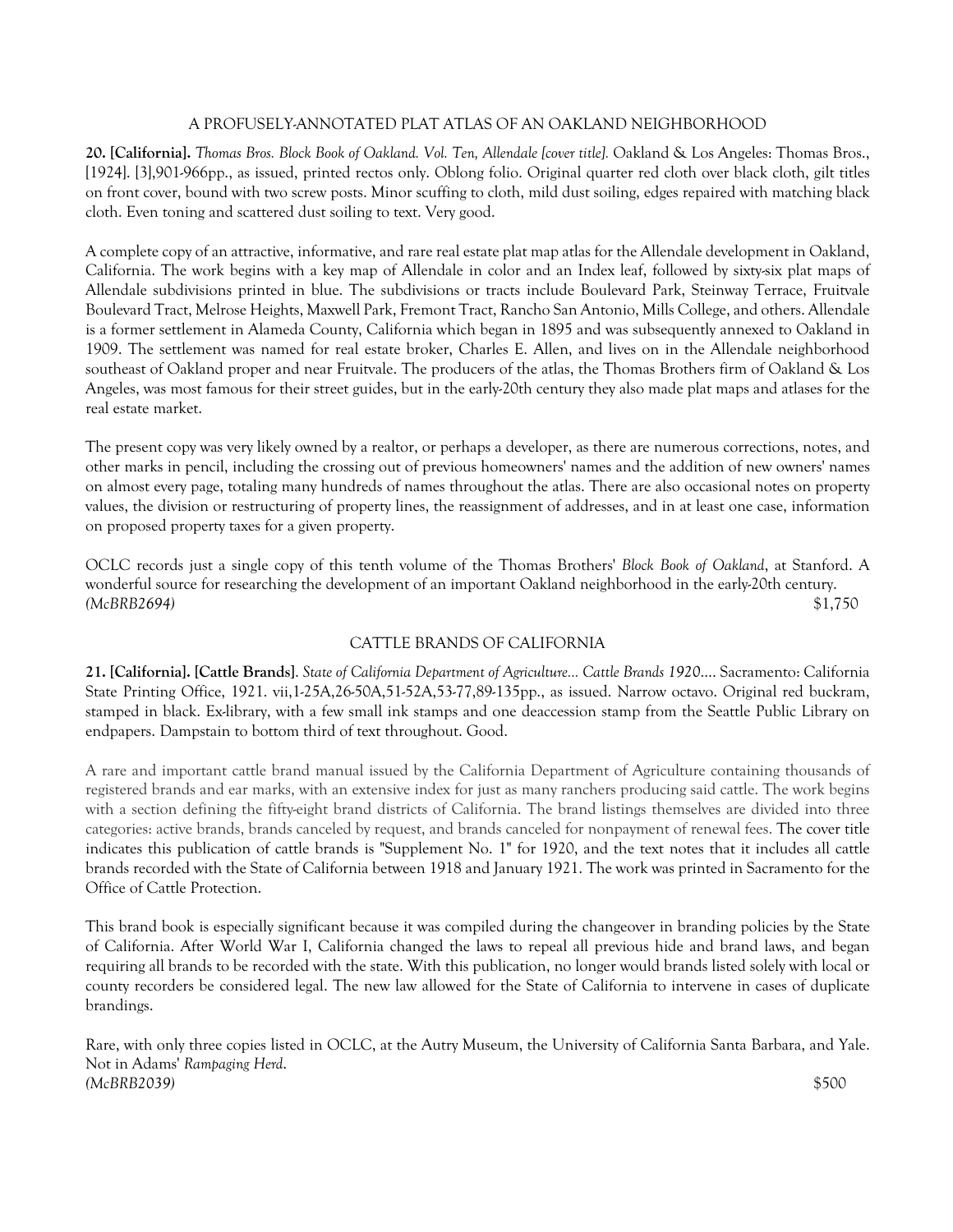### MAN ABDUCTS GIRL – UNRECORDED!

**22. [California]. [Crime].** *\$25.00 Reward! The Above Reward Will Be Paid for Information That Will Lead to the Arrest of the Following Described Parties: Henry Kaiser, Aged 47 Years...Miss Amy Douglas, Aged 14 Years [caption title and part of text].* [Penryn, Ca.: 1889]. Broadside, 9 x 6.75 inches. Trimmed unevenly, corners clipped, lightly tanned. Contemporary pencil notation at bottom of sheet. About very good.

Broadside advertising a reward for the arrest of Henry Kaiser for the abduction of Miss Amy Douglas, taken from the little town of Penryn in Placer County on Sunday, June 2, 1889. Kaiser is described as "aged 47 years, height about 5 ft. 10 1-2 inches, brown hair, blue eyes, brown (light) moustache, cut square, slightly stooped shouldered, plays violin, carried with him a violin and black satchel." Miss Douglas is described, as well: "aged 14 years, about 5 ft. 1 1-2 or 2 in. high, large blue eyes, light hair, wears it in a braid and cut short in front and banged, very awkward, cannot read or write." The reward is offered by a J.H. Frost, and a pencil note seems to indicate that he was a real estate and insurance agent.

A newspaper article from the San Francisco Chronicle of June 24, 1889, relates that the two eloped. Kaiser was a divorcé and the son of a well-known winemaker in the area. The two were located in Portland, Oregon, having unsuccessfully tried to gain a marriage license due to Amy's young age. Another article indicates that Amy fled cruelty at home, her father having consented to her marrying Kaiser when she turned sixteen. In any case, Kaiser was discharged from criminal prosecution, having been found to have acted honorable with regards to the girl. An interesting story, and the broadside is unrecorded. *(McBRB1461)* \$650

#### "LOUD-MOUTHED HARANGUES AND SAWINGS OF THE AIR"

**23. [California]. Fones, J. H.** *A Traitor Government by Judas Representatives. Representative Legislation a Fraud and Delusion. Direct Legislation, the Right and Only Solution*. Oakland: Howe Print Company, [ca. 1895]. 43pp. Original printed wrappers, stapled. Light wear and dust soiling to wraps, heaving along spine and at staples points. Paper somewhat browned, but sturdy. Still very good.

A scarce anti-everything screed by late 19th-century Oakland politician and crank, John H. Fones. In the present work, financial policy is the principal target, as Fones dedicates individual sections of this tirade to his anti-bank, anti-debt, antigold, anti-greenback, and anti-tariff agenda -- "Money has a legal but no intrinsic value." Nevertheless, he also reserves space to attack the character of both major political parties, contemporary school and college curricula, and religious organizations, "one of the greatest obstacles in the way of good government." The only solution, according to Fones, is government entirely by referendum, with members of the People's Party elected to enact the stated will of the people.

An 1896 article in the San Francisco Chronicle characterized Fones as, "a politician of kaleidoscopic history, [who] turned Socialist after a year ago he was an ardent Prohibitionist. Mr. Fones three years ago was the passionate Methodist, and the most devote of the worshipers of the First Methodist Church of Oakland." Despite Fones' previous political incarnations, this vitriolic declamation is an excellent exposition of the views of the growing populist movements and of the People's Party in California (and elsewhere across the United States) during the 1890s. The present copy was evidently sent through the mail, with the manuscript address of a T.P.Q. Reinders and a canceled stamp on the rear wrapper. We locate only one copy, at Berkeley. *(McBRB2079)* \$650

# STOCK RAISING IN PALO ALTO

**24. [California]. [Horses].** *[Group of Eleven Palo Alto Stock Farm Pamphlets].* San Francisco; New York: 1894-1895; 1900- 1903. Eleven pamphlets, varying paginations. Original printed wrappers, some stapled. Minor wear; a few small chips. Scattered contemporary ink stamps. Light, even tanning. One pamphlet with dampstaining from top edge. Overall, very good.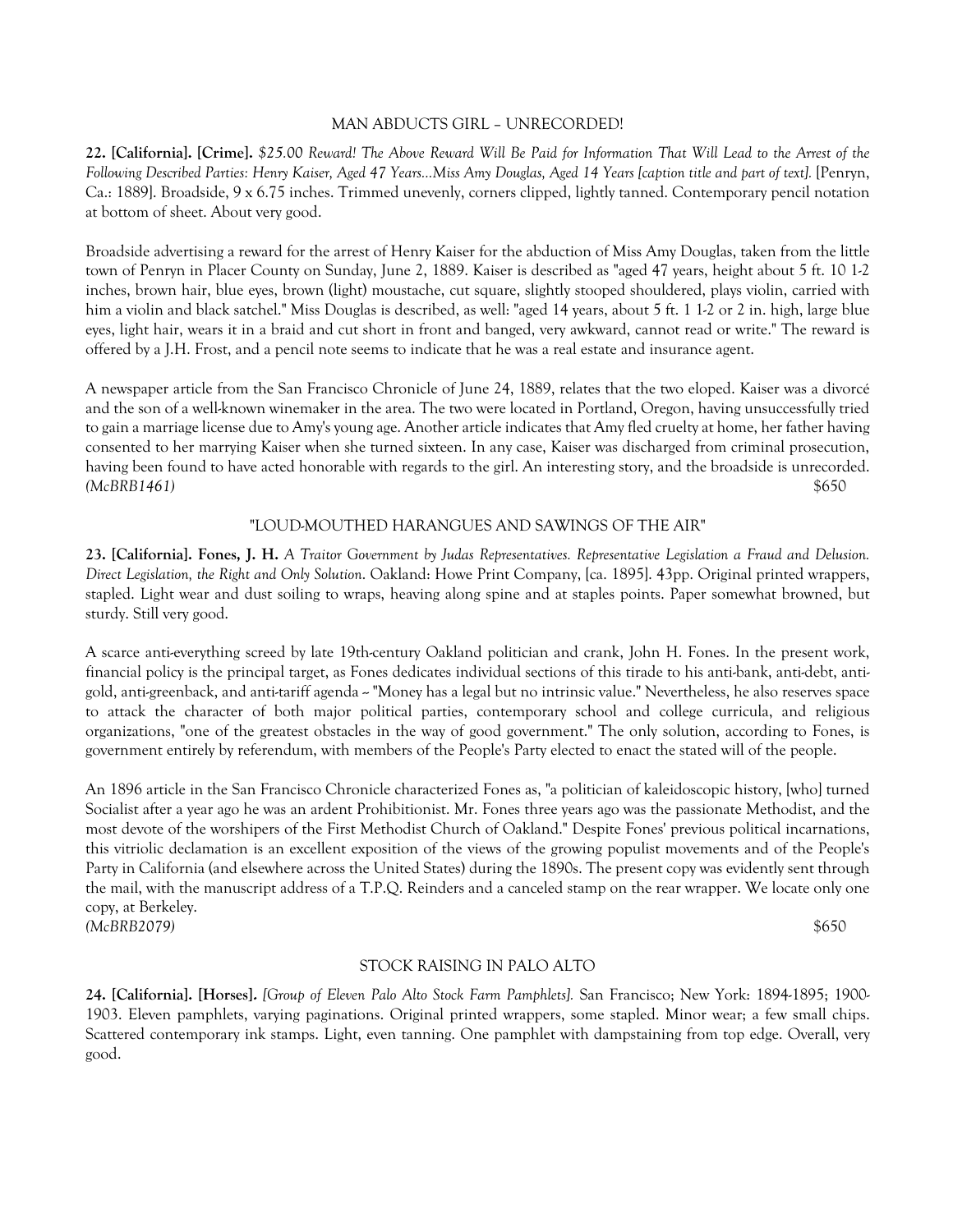A good group of scarce auction and sales catalogs for the Palo Alto Stock Farm, Leland Stanford's horse breeding operation, at the turn of the 20th century. Stanford purchased 650 acres of the Rancho San Francisquito in 1876, out of which he began to develop his horse farm, buying a further 8000 acres of adjoining properties before his death in 1893. The land eventually became part of Stanford University, and the sales documented by the present pamphlets helped to sustain the institution while beneficiaries, the government, and other interested parties wrangled over Stanford's estate during the decade following his death. The works here include four general sales catalogues for thoroughbred and trotting stock from 1984, 1895, and 1900, as well as six catalogues for auctions that took place in San Francisco and Sacramento during 1895, 1901, and 1903. Of particular interest is an additional synopsis of an auction took place at Madison Square Garden in New York on November 1, 1894, which saw the best of the horses overseen by Stanford himself put up for sale, including those sired by the famed stud Electioneer.

Overall, these pamphlets provide a myriad of information regarding lineage and physical attributes of hundreds of horses bred and raised at the Palo Alto Stock Farm, and present an excellent record of one of Leland Stanford's most productive and prized business assets. We locate a few records for scattered runs of the trade catalogues; the auction catalogues are considerably scarcer.

*(McBRB1877)* \$1,500

#### PROMOTING REAL ESTATE IN OAKLAND

**25. [California]. [Jones Tract].** *The Famous Jones Property Situated in the Heart of Beautiful Elmhurst Oakland's Princely Suburb... [caption title].* San Francisco: A.C. Berthier & Co. General Agents, 1896. [4]pp. on a single large folio sheet. Printed entirely in green ink. Numerous well-executed tape repairs and reinforcements along fold lines and edges. Minor soiling and rubbing. Good.

A decidedly rare real estate promotional for a neighborhood development which now stands in the southernmost portion of Oakland, California. Originally a separate unincorporated town, Elmhurst was annexed by Oakland in 1909, and today is considered part of East Oakland. The present promotional work on Elmhurst includes a variety of text touting the advantages of the subdivision, including "Cement sidewalks laid in front of every lot," "No residence smaller than 10 x 125 feet," and "A Perfect Paradise for Children." The inner two pages of the present promotional fold out to reveal a large plat map of the Andrew Jones subdivision called the "Jones Tract." This neighborhood, surveyed in November 1895 by J. George Smith, is intended to be serviced by both the Vandercook Electric Railroad and the Corral Hollow Coal Mines, which "will pass directly through Elmhurst" and provide residents with coal at half price. Perhaps the principal feature of the present work is the handsome "Bird-Eye View of Elmhurst Alameda County Cal." printed on the fourth page. The view features Elmhurst Park and a number of buildings from the Power House and Elmhurst Supply Company to the School House and Hotel Elmhurst. The bird's-eye view was produced by the San Francisco engravers Glover and Epting. A wonderful California promotional with a rare double feature - a plat map and a bird's-eye view produced specifically for the work at hand. No copies in OCLC under the caption title, but two copies reported under the title of the bird's-eye view, at the Oakland Public Library and the Bancroft Library. *(McBRB2296)* \$1,750

SAN FRANCISCO ENGINEERING PHOTOGRAPHS

**26. [California]. Kurtz, Charles Mears.** *Construction of Mission Bay Viaduct [manuscript cover title].* [San Francisco]: 1910. Fifteen silver gelatin photographs, each 8 x 10 inches, on fifteen leaves. Two additional photos laid in (one duplicative). Oblong quarto. Original grey wrappers, manuscript title on front cover. Spine lightly chipped, a bit perished; corners lightly worn. Internally clean with minor wear to images; photos sharp with good contrast. Very good.

Bespoke album of photographs taken by engineer C.M. Kurtz, while at work on the Mission Bay Viaduct in San Francisco. Images are labeled with the date and time, as well as a caption of the action. The activity, which involves the erection of many large girders, is centered on Kentucky Street, which at the time was in the industrial area of Potrero Point ~ today Kentucky Street is part of Third Street. In addition to images of constructing raised girders across railroad tracks, images depict the laying of the concrete roadbed, including one photo that shows the use of a rolling, elevated device that allows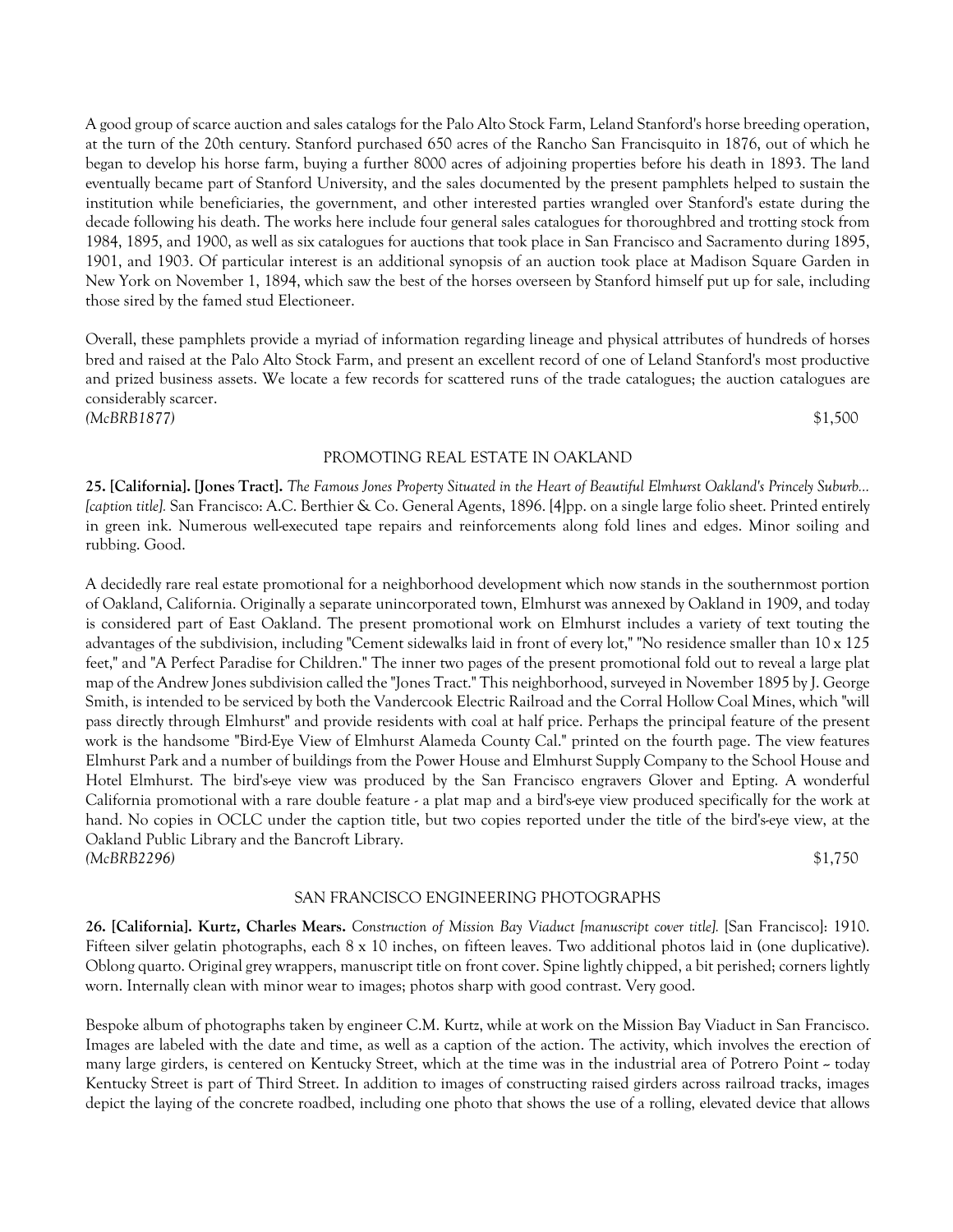the workers to work suspended above the sidewalk along the roadbed while they pour and level its surface. This image (and an explanation of the device's function) appears in an article by Kurtz in the July 1912 issue of the periodical Concrete-Cement Age. An interesting group of images depicting an important roadway construction in San Francisco. *(McBRB2367)* \$850

### MANUSCRIPT LITERARY NEWSPAPER FROM A CALIFORNIA GHOST TOWN

**27. [California]. [Newspapers].** *The Waif. Dec. 5th 1899 [manuscript cover title].* [Klamathon, Ca.]: 1899. [2],35pp. Small folio. Bound at top edge with wire; backed with stiff card. Closed tear and several creases to lower portion of card backing. Short tear at foot of manuscript title page, repaired with tape. A few nicks and minor losses to initial leaves, otherwise light tanning and occasional small patches of soiling. Very good.

A neat and fairly extensive manuscript newspaper, "The Waif, Vol. I No. 1," composed by the literary and musical society of Klamathon, a late 19th-century lumber and milling town on the Klamath River near the California-Oregon border and the modern town of Hornbrook. Klamathon was founded in 1888, completed its saw mill in 1892, and by the turn of the century was a fairly thriving and vibrant community; however, a fire in 1902 destroyed most of the town and it was never rebuilt.

The literary society responsible for the present effort called itself only "The Club," and apparently also had difficulty determining a name for the publication, according to the foreword, which comprises a three-page deliberation on various potential titles. The leaf following the manuscript title page lists a female editor, Sarah V. Barnes, and two assistant editors, John Eknall and Maud Adamson; Barnes was responsible for all of the forematter, including an entertaining apologia for a lack of any recent news from the Boer War in South Africa. The articles themselves were solicited from society contributors, and are a mix of current events, biographies, and literary pieces, including a biography of the recently deceased Vice-President Garret Hobart and a description of the William Lloyd Garrison statue on Boston Common, and several shorter pieces in the tradition of "Pearls of Wisdom" and "Literary News & Notes." A fascinating document of culture and society in a briefly prosperous Northern California town. *(McBRB2386)* \$1,500

### "THE BEST OIL VENTURE THAT I KNOW OF"

**28. [California]. [Oil].** *The Story of the Gibson Gusher. From the Colusa Daily Sun [cover title].* [Colusa, Ca.]: 1921. [8]pp. Pictorial self wrappers, stapled. Light wear and creasing; a few short closed tears at wrapper edges. Contemporary ownership inscription on front wrap. Even tanning. About very good.

A scarce promotional for the Young Oil Company and its development of an apparently lucrative oil strike at Bear Creek in Colusa County during 1921. The pamphlet prints a story first published in the local Colusa Sun newspaper, which documents history of oil production at the site, chronicles the purchase of the lease by Young Oil in 1915, and relates positive comments from several contemporary geologists' reports that convinced the company to significantly increase its investment and work on the property, including the imminent arrival of an industrial drilling rig from Texas. The remainder of the text publishes a letter from a Sacramento oil man, William Babcock, which describes the operation as, "The best oil venture that I know of  $\sim$  in fact, it looks so good to me that, while I have for all intents and purposes retired from active participation in the development of the oil business, I shall in this case make an exception." The final leaf prints an enjoinder from the company to, "Buy all the Young Oil Company stock you can afford," and gives the organizational information of the firm. Illustrated with five halftone images of the site; not in OCLC. *(McBRB802)* \$750

### PROOF PRINTING, OR PERHAPS A PIRACY

**29. [California]. [Pictorial Letter Sheets]. [Hutchings, James M.].** *The Miner's Ten Commandments [caption title].* [N.p., likely San Francisco: ca. 1853]. Broadside, 11.5 x 9.25 inches, with integral blank. Some toning and dust soiling, a bit heavier at top edge, a few very short tears and wear to the edges. Very good.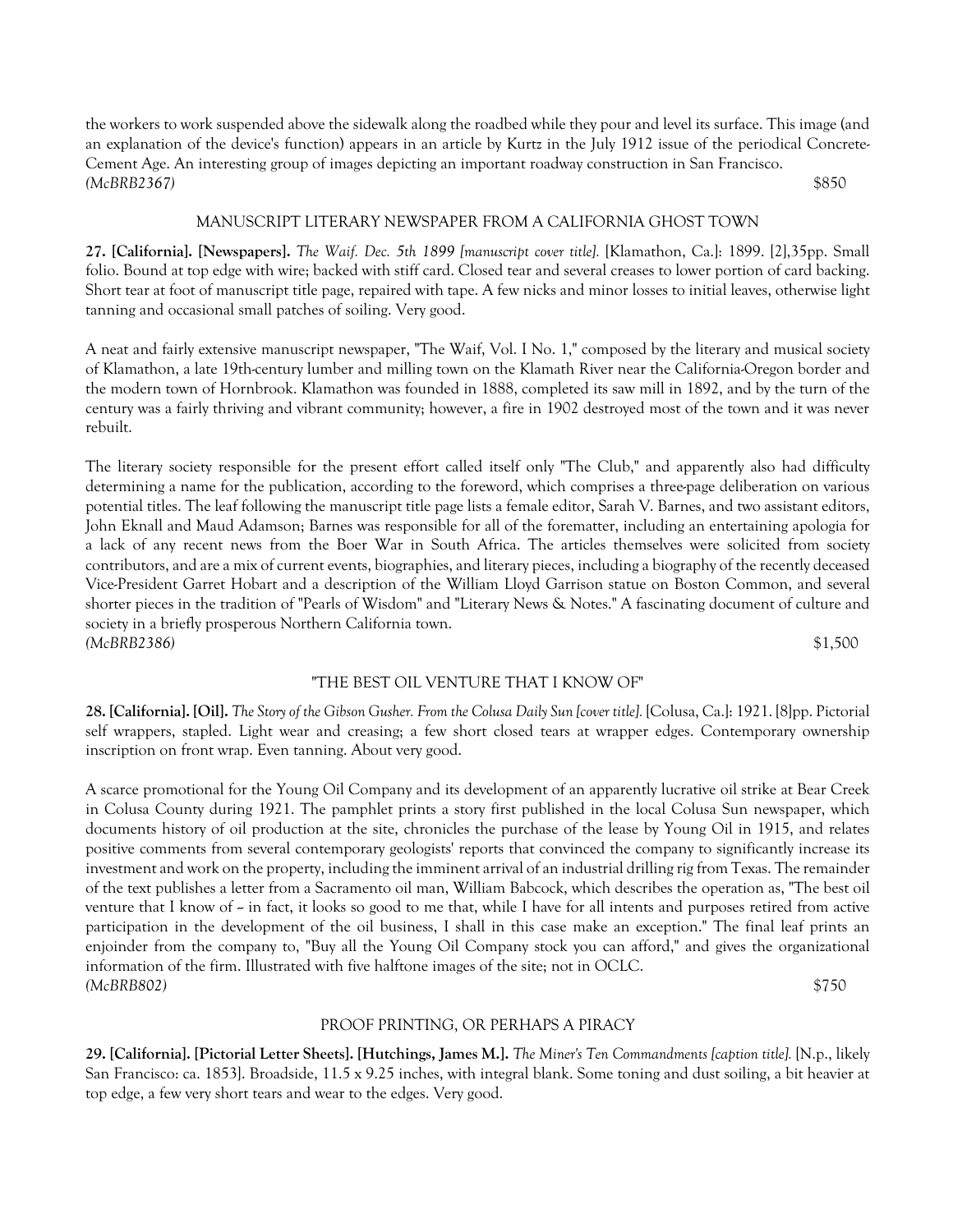An uncommon version of this notable California letter sheet, printing "The Miner's Ten Commandments" in three columns on the verso of the last page of a single folded sheet. It is similar to Baird 167 and Clifford 180, but does not have the eleven vignettes printed in the blank margins surrounding the text, suggesting that it is some form of proof printing or perhaps a piracy. The text prints the same series of ten commandments written by James M. Hutchings, which were designed to be followed by roughnecks while working at the mines in California during the Gold Rush. These include "Thou shalt have no other claim than one," "Thou shalt not go prospecting before thy claim gives out," "Thou shalt not steal a pick, or a shovel, or a pan, from thy fellow miner," "Thou shalt not tell any false tales about 'good diggings in the mountains' to thy neighbor," and "Thou shalt not commit unsuitable matrimony, nor covet 'single blessedness,' nor forget absent maidens." The author attribution at the end of the text reads, "Forty-Niner." The author of the commandments, James Mason Hutchings was one of the earliest and most energetic promoters of Yosemite National Park. He wrote "The Miner's Ten Commandments" after witnessing the struggle among miners to keep the Sabbath in Placerville. His parody of the original Ten Commandments was often imitated or, as is likely in the present publication, wholly lifted as a piracy.

 Baird 167 (ref). Clifford 180 (ref). *(McBRB1934)* \$950

#### ORIGINAL ART FROM A LETTER SHEET

**30. [California]. [Pictorial Letter Sheets]. [Folk Art].** *[Pencil Sketch after Britton & Rey California Pictorial Letter Sheet].*  [Medway, Ma.?: ca. 1850s]. Pencil sketch on heavy paper, with faint tempera highlights. Image measuring 7.5 x 11.5 inches on a sheet 8.25 x 13 inches. Light dust soiling and faint foxing. Evenly tanned. Very good.

A skilled contemporary pencil sketch after a classic California Gold Rush pictorial letter sheet by San Francisco lithographers Britton & Ray depicting Jamestown and Woods Creek. The original letter sheet, published in 1853, utilized a work by English artist and civil engineer George Henry Goddard, who settled in Sacramento the previous year. It shows the town and stream from the south, with all in a relatively tranquil mode, as a horse-drawn carriage approaches a bridge on the road in the foreground. Jamestown, "The Gateway to the Mother Lode," was founded in 1848 and gold was discovered there relatively quickly thereafter, and the town continued to enjoy long periods of prosperity until the end of the 19th century due to its rail connections and quartz mining.

The present folk art iteration of the letter sheet is signed "H. Baker" in the lower right corner, and it seems likely that it was accomplished by a family member of another well-known California lithographer, George Holbrook Baker. Baker came to California during the Gold Rush from Medway, Massachusetts, settling in Sacramento around the same time as Goddard, and his work was also used by Britton & Rey and others in their productions. He certainly would have known his fellow artist and neighbor in Sacramento, and probably sent copies of pictorial letter sheets home to Massachusetts (where the present sketch turned up in a sale of some of Baker's other art and drawings) in order to keep them apprised of his work and well-being. Overall, this copy is a decent imitation by its recipient, and well demonstrates the popularity, use, and extended life of the letter sheet genre, in this case as it relates to California and the Gold Rush. *(McBRB1475)* \$750

### "IN CALIFORNIA...LEGISLATION TO PROHIBIT THE SALE OF LIQUOR IS PAST ALL REASONABLE HOPE."

**31. [California]. [Prohibition].** *Popular Questions. The Prohibition Reform. Its Practicality by Enactment of Law. By a Clergyman*. San Francisco: Jos. Winterburn & Co., 1886. 14pp., plus advertisement leaf. Original printed wrappers bound into 20thcentury black quarter leather and marbled boards. Erased signature and small inked numeral to front wrapper. Very good plus.

A rare California entry in the ongoing 19th-century and early-20th century debate over the prohibition of alcoholic beverages in the United States. The "Clergyman" author argues that "all people of good moral judgment wish to see the total abolition of intemperance," but stops short of calling for a legal prohibition of alcohol. The author argues that "a law of itself has no power." Rather, the author compares a law prohibiting alcohol with the abolition of slavery, stating that "American slavery was not abolished by prohibitory enactment" but "by the prevailing sense of justice among the people."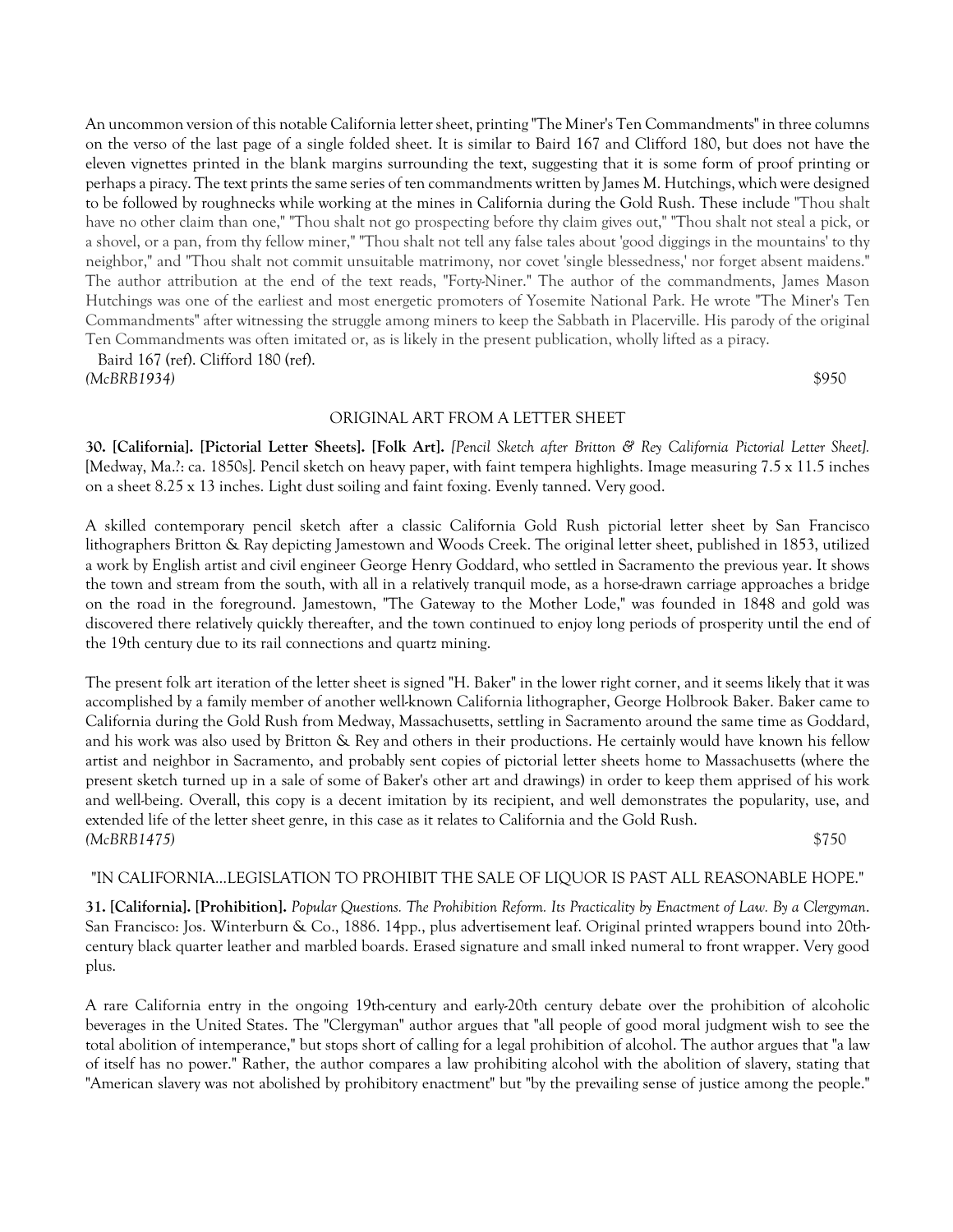So shall it be with alcohol, they argue, as prohibition laws against alcohol in states like Kansas are "already becoming lax and futile."

The author also comments on the futility of prohibition in the Golden State: "Still other forms of temporal grace, thus far unknown, will be promulgated by new temperance sects called into existence by the drunkenness of the future.... In California, where the wine interests are very extensive, and growing constantly more so; where one city largely controls the state; and where the population is so much mixed as to render it impossible to get any concert of action on a moral question, legislation to prohibit the sale of liquor is past all reasonable hope." OCLC locates only one copy, at the University of California, Berkeley. *(McBRB2293)* \$850

#### MOVE TO SALINAS!

**32. [California]. [Promotional Literature].** *Illustrated Salinas City, Monterey County, Cal. [cover title].* Salinas City: Wyatt & Rodgers, 1897. [46]pp. Oblong 12mo. Original tan printed wrappers. Light soiling and wear. Contemporary ownership inscriptions inside front cover. Minor soiling internally. Very good.

Promotional souvenir of Salinas City, California, providing a brief history and overview of the climate, but primarily an illustrated work depicting local houses and businesses. At the time, Salinas City was a town of about 3,000 people. In addition to residences, there are several street scenes of businesses, and an image of the Salinas Brewery which was founded in 1892. There are also numerous advertisements throughout. We find one copy of the 1899 edition at the California State Library; the only copy recorded of the present edition, at the Salinas Public Library, appears to be a photocopy. *(McBRB1231)* \$650

### ILLUSTRATED CALIFORNIA LAND AUCTION BROADSIDE

**33. [California]. [Real Estate].** *All the Pacific Bank Lands in Madera Co. for Sale. This Valuable Property Practically Given Away [caption title].* Madera, Ca.: [ca. 1890s]. Broadside, 16.5 x 9.5 inches. Horizontal fold at center. A few very short closed tears at top edge. Even tanning; a couple of faint fox marks. Very good.

A scarce broadside advertisement for a land sale north of Fresno during the late 19th century. The Bank of Madera went into liquidation in 1897. Pacific Bank, to whom the local bank owed a good deal of money, apparently took control of its real estate assets and promoted their fire sale via this illustrated broadside. The advertisement contains a plat map and table of available lots, and states that, "This land is situated about 2 1/2 miles southwest of the town of Madera, is all under irrigation, and is as good soil and there is in the County of Madera." Additional text promotes other available lots and emphasizes the low prices for which all are available. The sale was placed in the hands of the local attorney, Robert Hargrove, who, according to a contemporary state report on recent bank failures, was also one of the principal shareholders and president of the bank. We locate only one copy of this broadside, at Berkeley. *(McBRB813)* \$600

#### HUGE PANORAMIC PHOTO OF POST-QUAKE SAN FRANCISCO

**34. [California]. [San Francisco Earthquake].** Business District of San Francisco 1 Year After the Fire. San Francisco: R.J. Waters & Co., 1907. Panoramic photograph, 12 x 66.5 inches. Light wear and soiling, faint creasing in a few places. Very good.

Striking, large panoramic photograph of San Francisco depicting the heart of the city a year after the Great Earthquake of 1906. Taken from Nob Hill, one can see the Call Building in the immediate right foreground, cable cars running busily down Market Street in front of it. In the direct center of the photo in the far distance, one can see the spire of the Ferry Building, with Russian and Telegraph Hills off to the left in the distance. a swathe of ruined landscape greets the viewer, though with a number of cranes and buildings under construction. OCLC indicates Yale has a similarly-large panoramic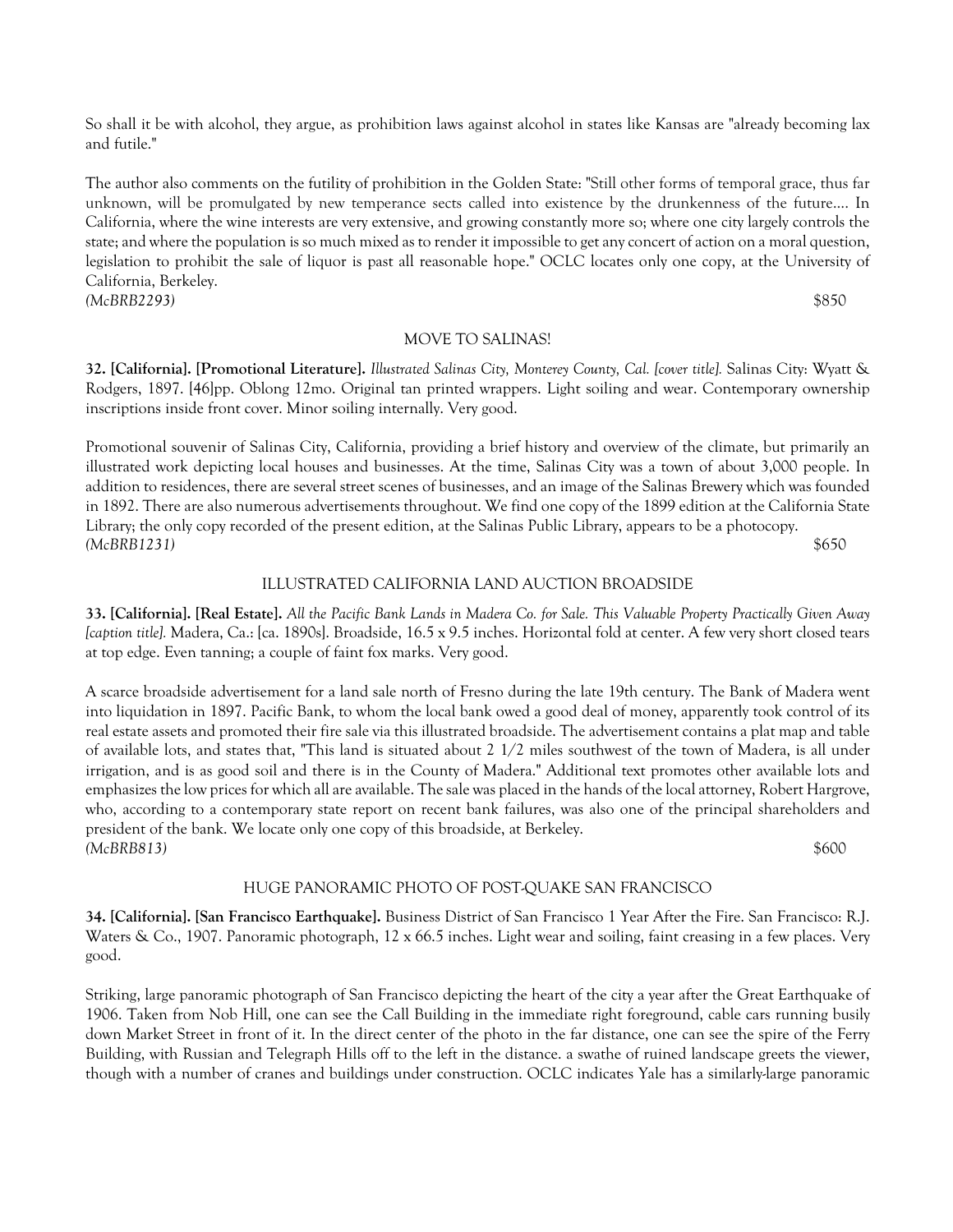image of San Francisco by Waters taken in 1906 just before to the fire. A handsome view of the city documenting its progress after the earthquake and fire that nearly leveled it. *(McBRB1270)* \$2,000

#### AN UNRECORDED CALIFORNIA MINSTREL BROADSIDE

**35. [California]. [Theatre].** *Mt. Shasta Minstrel and Comedy Co., of Yreka [caption title].* [Yreka]: Press of the Siskiyou News, [n.d., but after 1895]. Broadside, 10.75 x 5.5 inches. Several tiny edge chips, slightly bigger chip to bottom right corner, old folds, short closed tear, minor toning, a few contemporary pencil notations. Good.

An unrecorded theater broadside touting a satirical minstrel performance of "One of Our Own" by the Mt. Shasta Minstrel and Comedy Company of Yreka, California. The synopsis of the third act of the four act comedy is described as "The Intelligent Darkey Hunting work." The promoters encourage attendees to "Bring the Little Ones" to what was most likely a blackface minstrel show. The pencil notes indicate this broadside advertised a performance in Gazelle on April 14. Gazelle is located just south of Yreka. The only other pencil notes appear at the bottom, giving the prices for tickets as 15 and 25 cents. The broadside was most likely produced in the early 20th century; the Siskiyou News began publication in 1895. No copies in OCLC of this interesting California minstrel broadside. *(McBRB2440)* \$750

#### HOMESTEADING IN NORTHERN CALIFORNIA

**36. [California]. [Western Photographica].** *[Group of Sixteen Photographs Documenting Life in and Around the Small Town of Elk, California].* Elk, Ca.: C.M. Walker, [ca. 1895]. Sixteen silver gelatin photographs (2.25 x 2.25 inches) mounted to white glazed cards (3.75 x 3.75 inches), each with the photographer's imprint. Light soil to mounts, a few images lightly faded. Very good.

An interesting collection of photographs documenting the lives of a homesteading community in rural California. Scenes here depict men, women, and young children on horseback through wooded and brush-like terrain, what wooden buildings can be seen in a state of some disrepair. The domestic scenes show the women building a fire outside, fishing in a stream, and doing laundry in a large wooden tub, children clothed and unclothed dotting the scenery. The tiny, unincorporated community of Elk, in Mendocino County, California, remains quite small to this day - a recent census lists the population at 208. The present collection of photographs depict the community in its nascent days, when it was the site of a large sawmill which was producing, by 1890, 80,000 feet of lumber a day. Indeed, many of the shots show a rather beleaguered landscape of wooded areas stripped down to stumps and decaying limbs. The photographs were taken by Scottish-born photographer C.M. Walker (1862-1947), who emigrated to California in 1892 where he worked on the construction of a dam on the Tuolumne River. An accident on the job led to the loss of a limb and Walker turned to photography, opening his San Francisco studio in 1895, which remained active until 1906 when he was elected Justice of the Peace. The present images have the imprint "C.M. Walker, Elk, Cal." on the mounts. A nice group of images depicting an obscure California logging town in its early years. *(McBRB2330)* \$800

#### IMAGES FROM A CALIFORNIA MINING TOWN IN THE EARLY-20th CENTURY

**37. [California]. [Western Photographica]. [Monumental Consolidated Mine].** *[Vernacular Photograph Album Documenting the Region Around Del Norte and Mendocino County, California].* [California]: [ca. 1910]. Nineteen leaves, illustrated with 113 mounted vernacular photographs, between 1.75 x 3 inches and 7.5 x 9.5 inches. Oblong folio. Contemporary suede with floral decorations on front cover, leather string ties. Minor wear and soiling to covers. Slight fading, silvering, or mild wear to some images. Housed in a tan cloth clamshell case, gilt-stamped leather labels on spine and front board. Very good.

A most interesting collection of photographs mostly documenting the area around Del Norte in northern California in the early-20th century. One of the photographs features a sign for the "Monumental Store," which was most likely the company store for the Monumental Consolidated Mine, located thirty-six miles north of Crescent City. In fact, numerous images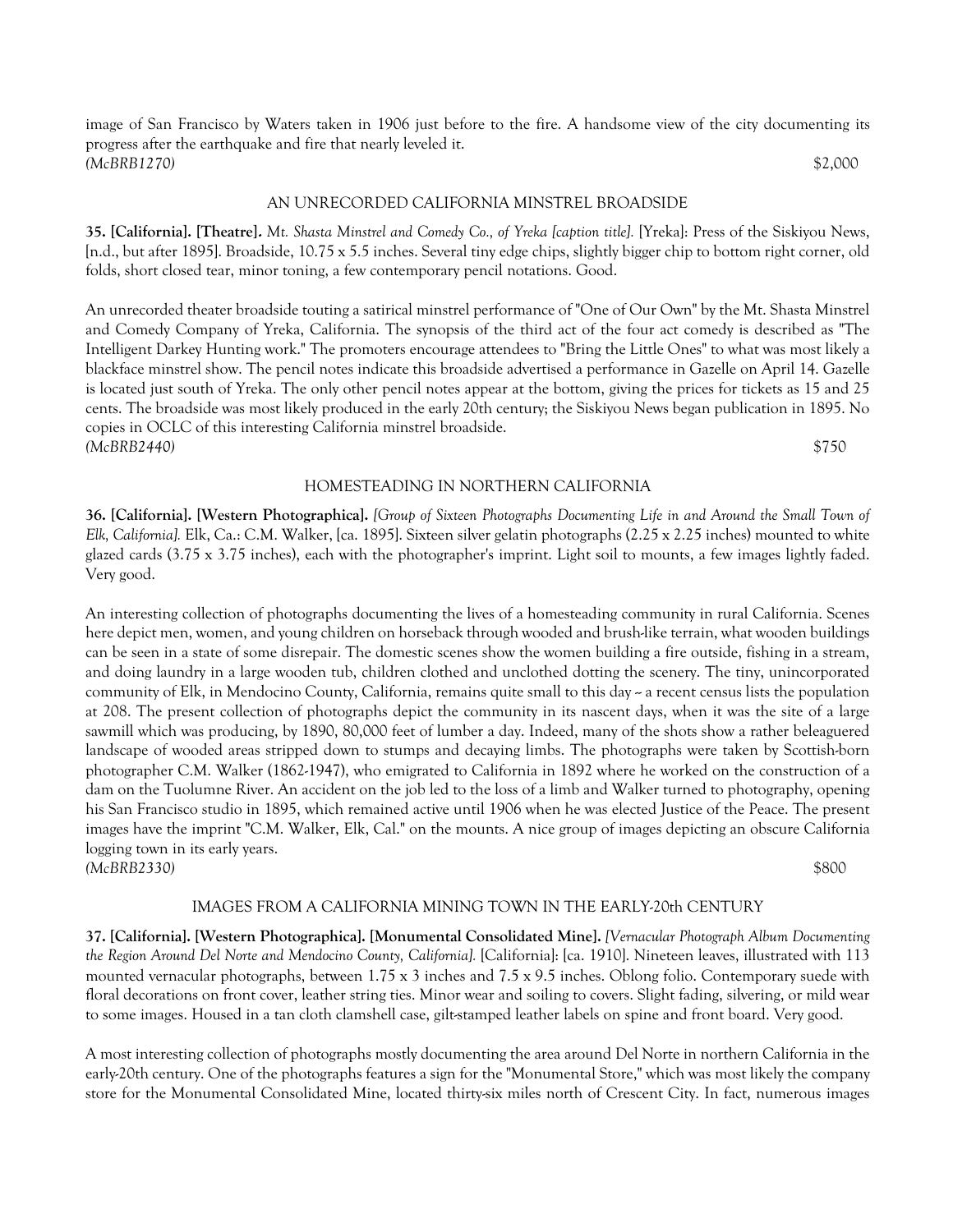from various angles depict the Monumental Mining camp and laboratory in both summer and winter. Other images in the album show early lumber camps, loggers working in the redwoods, Camp Rest in Mendocino County, various hunting scenes, travelers on horseback and in horse-drawn carriages, and more. Many of the images feature women and children presumably living at the company camps along with the laborers. Two of the images appear to feature Native Americans living in the area of the Monumental mining camp - one man and one woman, both subjects staring deadpan into the lens of the camera. A unique assemblage of images featuring a lot of work and a little sport in northern California around 1910, before the automobile regularly penetrated the wilderness. *(McBRB2328)* \$1,850

#### CHAMPAGNE ON TAP

**38. [California]. [Wine].** *The Hospitality of Wines [cover title].* [Los Angeles?]: 1938. 18pp. Narrow 12mo. Original gilt wrappers, stapled. Light wear. Very good.

Promotional brochure for the Regina Winery in Etiwanda, California, operated by the Ellena Brothers. Established in 1906 by Claudio Ellena, a descendant of an Italian winemaking family. Claudio's sons eventually took over the business, marketing their wine under the brand Regina, Queen of Wines. The vineyard primarily produced sparkling and dessert wines, and also operated a vinegar plant. The present work showcases wine labels, as well as a sparkling wine dispenser so you can pour bottles of champagne "on tap." The brochure gives a history of the family and vineyards, and strives to "acquaint you more fully with the many ways to really enjoy the goodness of fine wines without the burden of responsibility of minute details or formality." It also includes recipes for several champagne cocktails. *(McBRB1721)* \$250

#### EPHEMERAL ADVERTISING DIRECTORY

**39. [Cattle]. [Livestock].** *American Live Stock Directory Illustrated with Breeder's Table, Calendar and Diary for 1885.* Boston: Frank Wood, 1885. [16]pp. plus blank order form laid in. Original salmon printed wrappers. Light vertical crease, faint stain to lower edge, otherwise clean internally. Very good.

Cattle directory featuring breeders of various types of cows, horses, sheep, and pigs. The publication is produced by C.H. Dana of West Lebanon, N.H., creator of "Dana's Cattle Labels" for tagging rather than branding one's animals. All breeders listed herein use said tags, and are located all across the country. The remainder of the volume is comprised of a breeder's diary to track animal mating; it is blank and unused in the present copy. An order blank for labels and punches is included (also blank and unused). A nice example of this ephemeral item. *(McBRB2612)* \$300

#### FIRST PRINTED VIEW OF COLORADO SPRINGS, IN LETTER SHEET FORM

**40. [Colorado]. Glover, E.S.** *Birds Eye View of Colorado Springs, Colorado City and Manitou, on the Line of the Denver & Rio Grande Railway. Jan 1874*. Cincinnati: Strobridge & Co., 1874. Lithograph, 8.5 x 11 inches. Old fold lines, corners worn and slightly chipped, a few small tape repairs and adhesive residue at corners on verso. Minor wear and soiling. About very good.

Scarce and attractive bird's-eye view of Colorado Springs, printed as a pictorial letter sheet. The image, lithographed by Strobridge & Company of Cincinnati from a sketch by E.S. Glover in 1874, shows the growing town from the southeast, situated on the fringe of the Plains and Rockies, with the mountains and Pike's Peak rising in the background. A road leads up to the smaller, wilder town of Colorado City and the even smaller community of Manitou, which fades into Ute Pass, and a train chugs along the line of the Denver & Rio Grande Railroad, which passes through the center of the image. A half dozen geological and geographical points of interest are labeled and identified in a legend on either side of the title. Colorado Springs had only been founded three year prior, in 1871, by General William Jackson Palmer, who hoped to establish a high-end resort town that could offer access to local hot springs and natural attractions and provide an alternative to the saloons of Colorado City, first settled as a mining town in 1859 during the Pike's Peak Gold Rush. Palmer also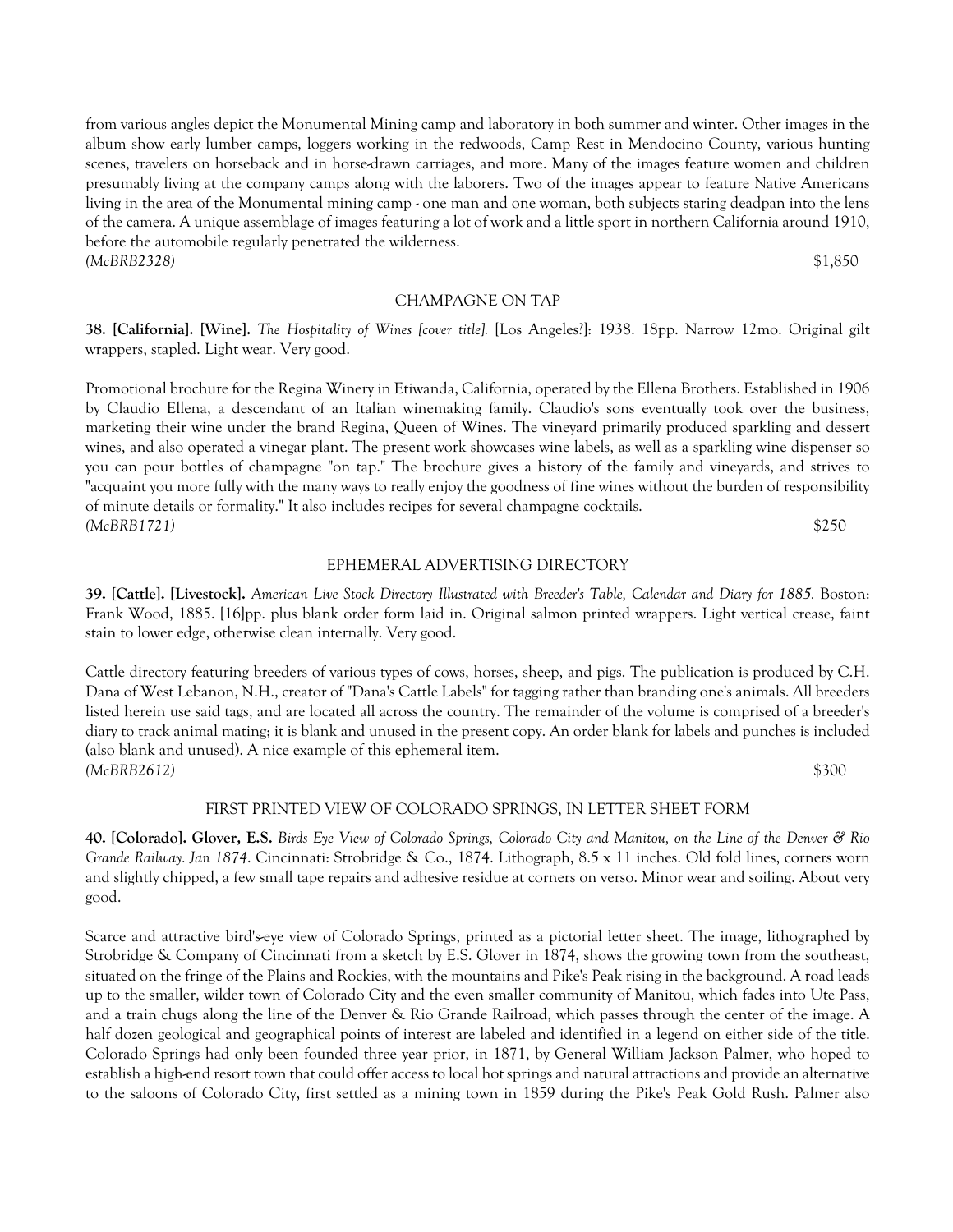established the Denver & Rio Grande in the same year with the primary (never accomplished) aim of connecting Denver and El Paso, but also conveniently passing through Colorado Springs.

This is the first printed view of Colorado Springs; it was also published in a fuller size, equally scarce. Of the present, postable version of the view, we locate only three copies -- at Colorado College, Denver Public Library, and Yale.

 Reps 472 (ref). *(McBRB1928)* \$2,000

#### COOKERY FOR THE KLONDIKE GOLD RUSH

**41. [Cook Books]. [Alaska]. Davies, Edna.** *Klondike Cook Book*. San Francisco: [1898]. 31,[1]pp. plus blank leaves at rear for recipes. Two blank leaves torn away. 16mo. Original tan printed wrappers. Spine lightly chipped at ends, some light soiling. Negligible internal soiling. Very good.

A rare cook book issued for the Klondike Gold Rush, written by "Miss Edna Davies, Official Lecturer on Klondike Foods" at the California State Mining Fair of 1898. In addition to several recipes for sour dough, many boiled meats and corn dishes, and instructions for how to make coffee, the book opens with some helpful tips. These include using an old bottle to make a rolling pin; saving your flour sacks for towels (don't forget to hem the edges so they last longer!); "The uneven top you have cut from a can makes a good pot scraper"; and "If you have no bread pan use the pan you shake your gold in." Incredibly charming and full of useful wilderness mining tips for cooking at one's campfire. We find no copies in OCLC. *(McBRB2547)* \$1,750

#### SIOUX PRAYER BOOK

**42. [Crow Language].** *[Prayers in the Crow Indian Language Composed by the Missionaries of the Society of Jesus].* [De Smet, Id.: De Smet Mission, 1891]. [2],10pp. Gathered signatures, never bound into the original printed wrappers. Minor edge wear. Untrimmed. Very good plus.

A rare prayerbook printed in the Siouan language of Crow, with headings printed in Latin. The work was published by the missionaries of the Society of Jesus, at their De Smet Mission Press in Idaho. The present copy begins with the title page, which reads, "Preces Lingua Absavuki seu Corvorum Indorum." This copy lacks wrappers most likely because, according to Schoenberg, "Though published separately, this work often appears bound with other imprints from the same press, particularly with Cataldo's Catechism and the *Selecta ex Historia Sacra*." As such, this copy was very likely reserved by the missionaries in De Smet for inclusion in a sammelband, and thus lacks the wrappers.

"It is probable that the greatest portion of the work was done by Prando, recognized by the Jesuits as their greatest authority on the Crow language" - Schoenberg.

 Schoenberg, Jesuit Mission Presses 74. *(McBRB2686)* \$350

#### SIGNED IN CHINESE

**43. [Cuba]. [China].** *[Certificado de Nacionalidad from the Chinese Consulate in Cuba].* Havana: September 8, 1880. Partiallyprinted broadside, 6.5 x 8.25 inches, completed in manuscript in Spanish and Chinese. Small marginal wormhole, mild edge wear, light toning. Ink stamp of the Consulado General at bottom-center. Very good.

A scarce certificate issued in 1880 by the Chinese Consulate in Havana, authenticating the registration and details of a Chinese laborer in Cuba. The printed form is completed in manuscript with the name of the recipient, his age, place of origin, occupation, and place of residence. The present examples were completed for a sixty-year-old laborer from Canton being called Pedro Pulido, who was going to work and/or live at 48 Calle Figueroa in Havana. The printed text states that, "El Cónsul General de China en la Habana, certifica que [blank] ha hecho constar en este Consulado General ser súbdito de S.M. el Emperador de la China, y como tal se halla inscrito en el Registro de dicho Consulado General, segun número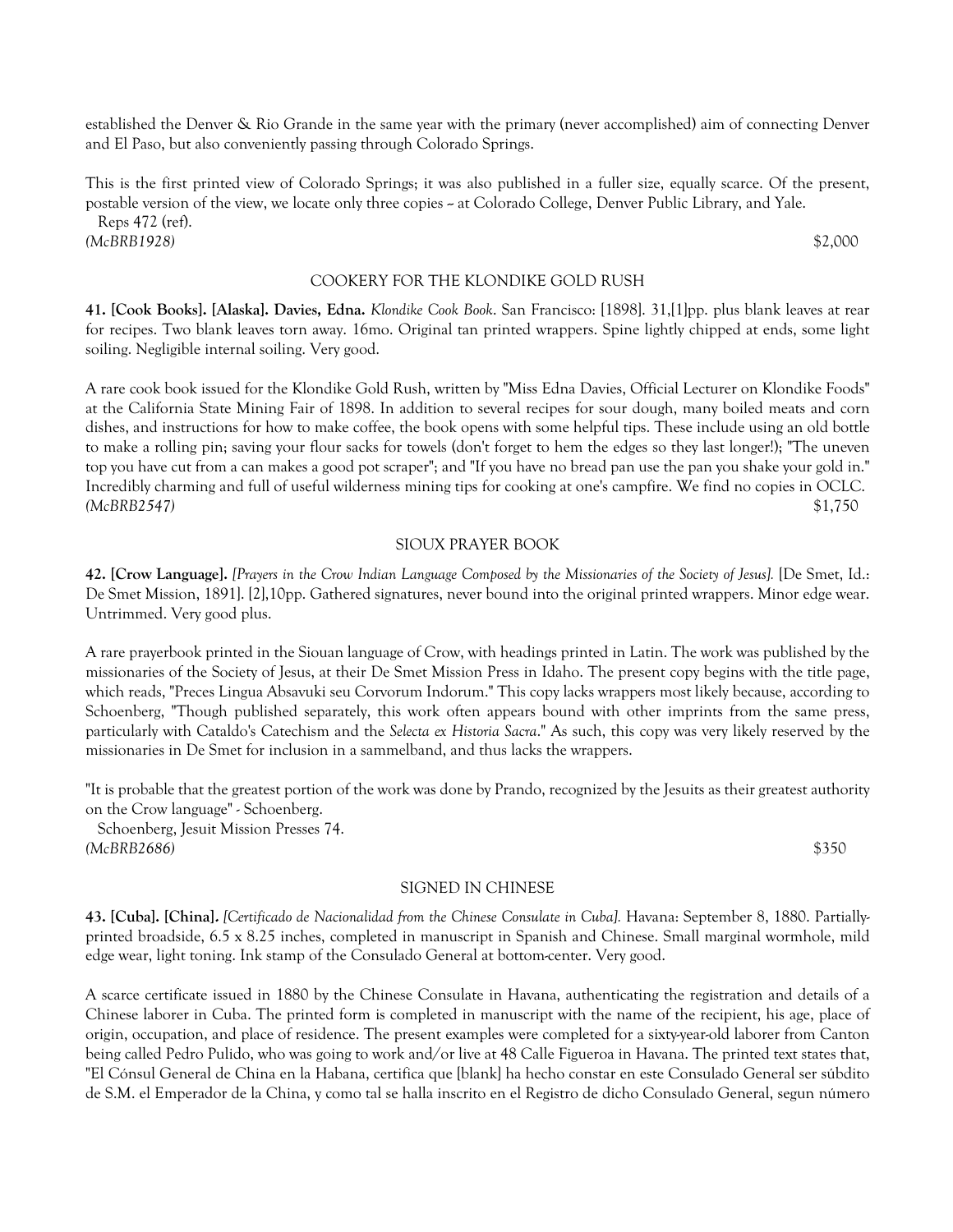y filiacion anotados al márgen." The certificate is dated September 8, 1880, and is stamped with the seal of the consulate in red and with the rubberstamped signature of the Consul General Lin Liang Yuan. The form are also bears two ink signatures in Chinese in the left margin, a rare occurrence. An excellent document of the bureaucracy surrounding imported Chinese labor to Cuba in the last quarter of the 19th century. *(McBRB2592)* \$750

#### FIRST CUBAN PHARMACOLOGICAL PERIODICAL

**44. [Cuba]. [Medical Periodicals].** *La Emulacion. Periodico Mensual de Farmacia, Quimica e Historia Natural Medicas y Toxicologia.* Havana: Viuda de Barcina y Comp., 1863-1864. Twenty-three issues, each approximately 32pp. No. 11 with folding chart, lacks pp.25-32. No. 13 lacking last few leaves. With title page and half title at start of each volume. Original quarter calf and boards, spine gilt. Spine ends chipped and worn, some crude glue residue; hinges solid. Boards heavily worn. Light toning and wear to text, light scattered worming throughout. Good.

A rare run of the first two years of the first Cuban pharmacological magazine, and one of the island's earliest medical periodicals. La Emulacion was published from 1863 through 1867, with the present sammelband containing all issues published in 1863 and 1864, a total of twenty-three issues. Their mission statement that heads the first issue here, reads, in part:

"Animados del deseo de ser útiles al pais – en cuanto nuestras fuerzas lo permitan,– hemos resuelto dar à luz en esta ciudad un periódico que, ocupándose preferentemente de todo lo relativo à la Farmacia, no descuide por eso la química é historia natural médicas, y la toxicología, ciencias de que no pueden prescindir ni los Médicos, ni los Farmacéuticos, y cuya importancia en el dia pocos podrán desconocer.... Procurarémos, pues, que en nuestro periódico hallen cabida las producciones originales de los que en Cuba cultivan la Farmacia, la química é historia natural médicas y la toxicología; mas no olvidarémos por eso que léjos de nuestro suelo existen los mas célebres y laboriosos de los cultivadores de esas ciencias, y que La Emulacion no llenaría la mision que nos proponemos, si no hiciéramos figurar en ella lo que se dé à luz en Europa y merezca la sancion de las personas ilustradas."

The resulting publication contains numerous original articles by Cuban pharmacists, doctors, and scientists, as well as important work published outside of Cuba. Additionally, the issues include biographies of significant figures in the field, accounts of local scientific societies, including the Real Academica de Ciencias de la Habana, and publication of new pharmacological formulas discovered in Cuba or "adapted for the needs of the country." As a result, the periodical forms an important record of medical and pharmacological developments and thought on the island in the mid-19th century.

We locate only one run of this pioneering periodical, at the National Library of Cuba, with only the present set of issues appearing in auction records. Bound between Volumes I and II is a pamphlet by Fernando Paez, "Manual de farmacia practica" (Havana, 1864), possibly incomplete at 8 pages; no examples of this pamphlet appear in OCLC. *(McBRB981)* \$4,750

#### CUBAN CHINESE IDENTIFICATION CARD

**45. [Cuba]. [Slavery].** *Cedula de Vecinidad Colonos [caption title].* [Havana?: 1877]. Small broadside, 6.25 x 9 inches. Printed form completed in manuscript. Minor wear, including small loss at top edge, not affecting text, and two short closed tears. Small repair at lower margin. Trimmed at left and lower edges. Contemporary and slightly later paper stamps; traces of contemporary ink stamps. Moderate tanning and dampstaining. Good.

Interesting Cuban cedula for a Chinese contract laborer or indentured servant, dated 1877. These documents were completed and issued to slaves, freedmen, and indentured servants on the island as a form of identification; as a means of security and location, copies were also given to the local government branches in charge of overseeing the labor populations. The present cedula, somewhat hastily completed, is for a thirty-four-year-old Chinese field laborer identified as Arcadio Lam Yat, who was contracted to a plantation near Las Cañas, a small town now on the southern outskirts of Havana. Although portions of the sheet have evidently been trimmed away at the left and lower margins, this form was apparently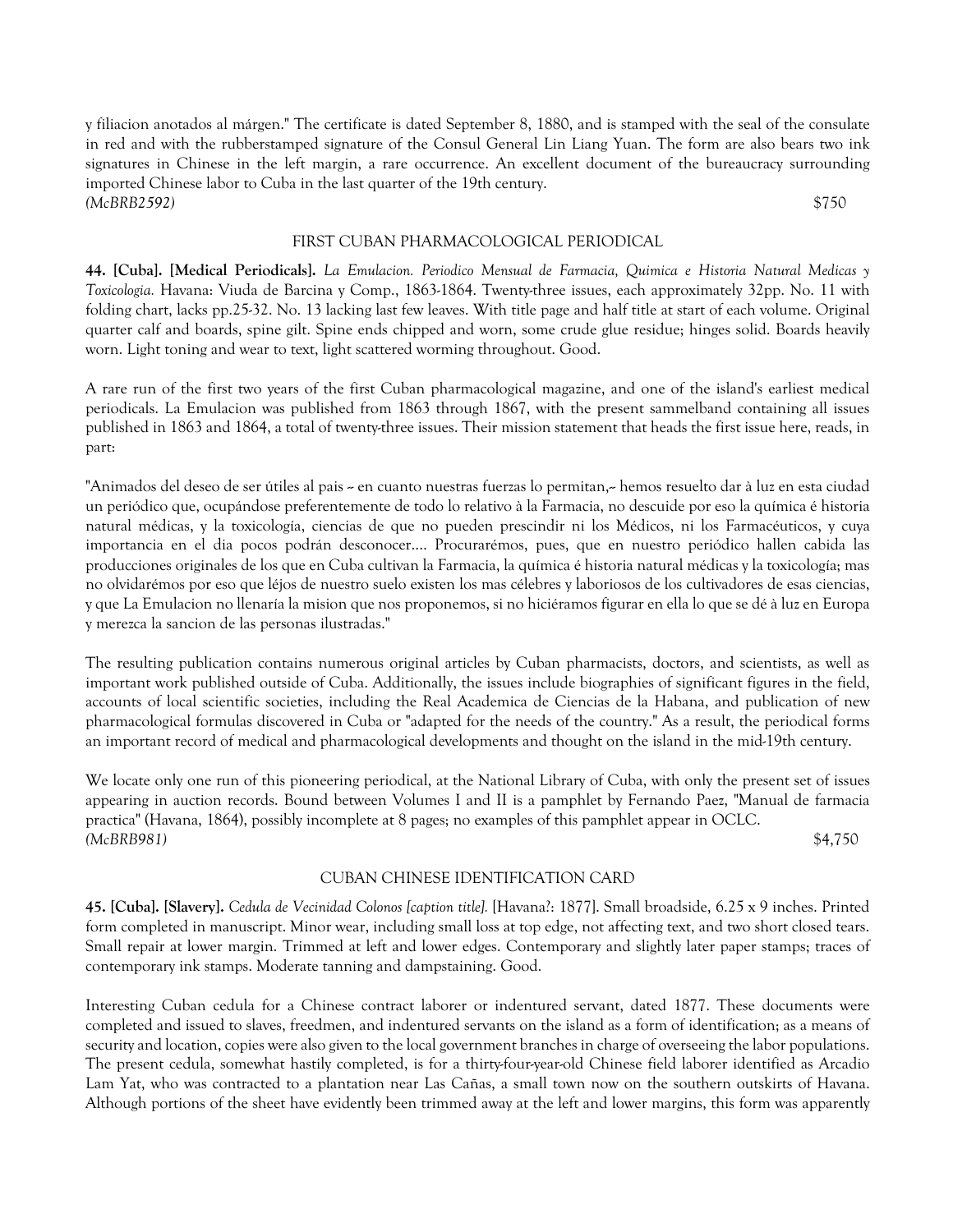used as is  $\sim$  a detailed manuscript annotation on the verso states that the man fled rather than fulfill his renewed contract, with the result that only the cedula, and not the indentured servant whom it identified, was being sent to the proper authorities at that current time. It reads, "El asiático Arcadio Lam Yat Asia, á cuyo favor se se halla espedida la presente cédula, y que cumpia en esta fecha su recontrata fugó en el dia de ayer, por lo que no perdo hacerse su entrega á la autoridad respectiva, haciendolo tan solo de la presente cédula á los efectos oportunos," and is signed by the local magistrate of Las Cañas and dated February 14, 1878. A good document of the control system for "colonos asiaticos" in Cuba, as well as of their resistance to it. *(McBRB2578)* \$875

#### WHEN IT WAS ONE BIG DAKOTA

**46. [Dakota]. [Maps].** *Map of Dakota, Drawn from Official Plats of Public Surveys, and Published in the Interests of Immigration [caption title].* Chicago: Rand McNally, 1881. Sheet map, 25 x 19 inches. Previously folded. Printed in four colors. Short separations along old folds and minor losses at fold points and lower right edge, sympathetically repaired but slightly affecting printed area. Light tanning and occasional, small patches of dampstaining. About very good.

A rare, early Rand McNally map of the Dakota Territory, published in 1881 just before division and statehood. As utilized here, it comprises a promotional for land agents in the southeastern corner of what would become South Dakota – Yankton, Sioux Falls, Chamberlain, Mitchell, and Madison – as well as for an agent in Milwaukee representing the Chicago, Milwaukee, and St. Paul Railway. Their business names and locations are printed along the lower edge of the sheet. The map itself, which occupies nearly the entire sheets, depicts one, big Dakota, with territorial and individual county boundaries outlined in yellow, railroad lines and stage routes delineated in red, and rivers are drawn in a light grey-blue. According to additional text at the foot, the map and separate descriptive pamphlet were available from the listed agents for six cents postage.

An attractive map, and one of the last before North Dakota and South Dakota came into being, "Published in the Interests of Immigration." Not recorded in OCLC in this form, and still quite scarce in other formats published by Rand McNally. *(McBRB2636)* \$1,375

### YOLO!

**47. [Directories]. [California].** *The Western Shore Gazetteer and Commercial Directory, for the State of California... Yolo County. One Volume Being Devoted to Each County of the State..*. Woodland: C.P. Sprague & H.W. Atwell, 1870. viii,602pp. plus folding map. Original marbled boards, rebacked and recornered in reverse calf with original gilt leather spine laid down. Light scuffing to boards. Light, vertical tide lines through leaves of center section; light tanning and scattered foxing. Map with small, unobtrusive tape repair at gutter margin and a couple of short separations along folds. About very good.

The first general directory of Yolo County, the first Yolo County history, and one of the most comprehensive of all 19thcentury California county guides and directories, only issued in a small number of copies to subscribers. The initial 200 pages comprise the extensive general history of the county, followed by the lengthy directory, which is separated into residential and business registers. The map is quite fascinating and shows the county split into townships, with its few towns, railroads and rivers delineated; it was drawn by Grafton Tyler Brown, the pioneering African-American lithographer of the American West. Yolo was one of the original counties in California, organized in 1850; it lies directly west of Sacramento, with the Sacramento River as its eastern boundary. An important California directory and county history.

 Quebedeaux 124. Rocq 15559. *(McBRB2030)* \$1,500

#### WILLIAM FAIRFAX GRAY'S GRANDDAUGHTER'S COPY OF HIS CLASSIC OF TEXAS HISTORY

**48. Gray, William Fairfax.** *From Virginia to Texas, 1835. Diary of Col. Wm. F. Gray Giving Details of His Journey to Texas and Return in 1835-36 and Second Journey to Texas in 1837 with Preface by A.C. Gray. Printed for the Information of His Descendants*. Houston: Gray, Dillaye & Co., 1909. viii, 230pp. Contemporary black limp leatherette, with gilt titles on front cover and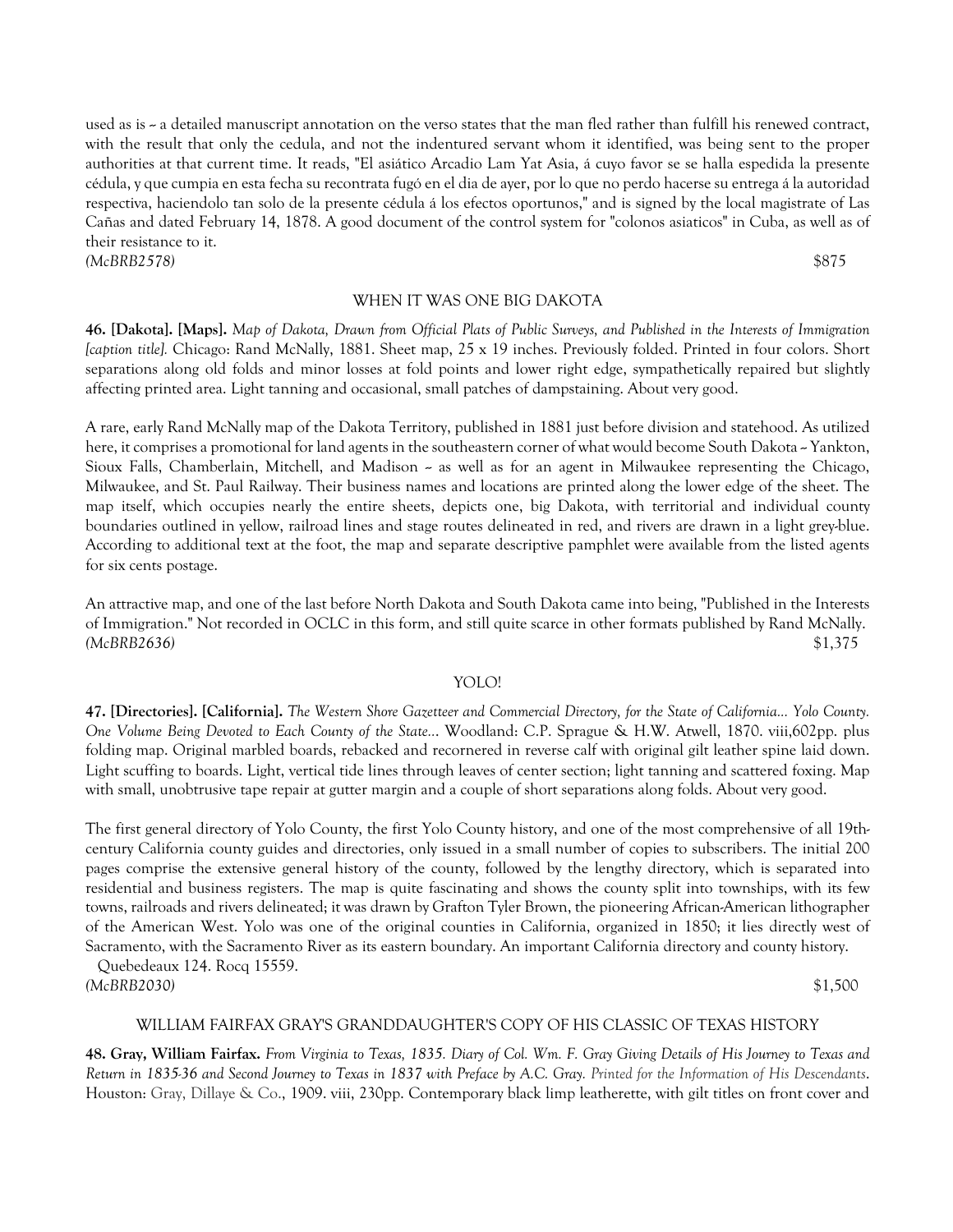"Alice Gray Sears McGee" stamped at the bottom. Title page a bit chipped, with two brown cello repairs to both title and the first leaf of the Preface, the latter of which was repaired at the bottom right corner. Otherwise a lightly toned but clean textblock. Good.

A descendant's copy of one of the most desirable books on the history of Texas, being the diary of early Texas land agent, soldier and legislator William Fairfax Gray, covering the critical months of the Spring and early Summer of 1836 during the Texas Revolution. The work was privately printed by Gray's younger son, Allen Charles "A.C." Gray, who also wrote the preface; it is believed A.C. Gray printed fewer than 200 copies "for the benefit of his descendants, and possibly for the use of the future historian" as the ink of the original manuscript was "so faded and dim as to render it certain that in a comparatively short time it would become unreadable." The present copy emanates from a descendant of the Gray family, with the name "Alice Gray Sears McGee" printed in gilt at the bottom of the front cover. Alice Gray Sears was the daughter of Susan Alice Gray and granddaughter of William Fairfax Gray; she married James Butler McGee in Harris County in 1913 and taught school in the Houston area. The work itself was praised by legendary Texas bookseller John Jenkins as "the best account of events in Texas during the revolution written as they occurred.... The only extensive diary written by an outsider to have survived.... [and] One of the best and most unbiased records of the turmoil in Texas during its most important winter and spring."

Gray's diary begins in Virginia in October 1835 and reports continuously on events in Texas through June 26, 1836; the later portion of the diary runs from January 17 to April 8, 1837. Gray stayed with Stephen F. Austin in New Orleans, speculated in Texas land to help finance the Revolution, and eventually traveled to Nacogdoches where he voted in the election of delegates to the Convention of 1836. During this time, he was entrusted to carry the letters from Stephen F. Austin to Sam Houston warning of the approach of Santa Anna's forces. His reporting on the subsequent Convention at Washington-on-the-Brazos remains a vital record of the activities involved in the negotiation, writing, and signing of the Texas Declaration of Independence.

Gray also provides the earliest written account of the fall of the Alamo, which he took down immediately after hearing it from William B. Travis's slave, Joe. He stayed for a brief time on the plantation of Texas Vice President Lorenzo de Zavala, recording the activities of the nascent Texas Navy before participating in the Runaway Scrape back to New Orleans. As Jenkins writes, perhaps Gray's greatest contribution to history was in "his character analyses of the leading Texans." He describes Austin as "a sensible and unpretending businessman" and Houston as "evidently the people's man, and seems to take pains to ingratiate himself with everybody. He is much broken in appearance, but still has a fine person and courtly manners." Gray also had an unvarnished opinion of Texans overall when he writes of them: "Rude hospitality and unaffected kindness are the characteristics of the old settlers that I met with.... The new race are adventurers, sharpers, and many of them blacklegs." He called the Texans he observed meeting in the Convention on Sunday as "a most ungodly people."

"William Fairfax Gray, soldier, lawyer, and author, was born in Fairfax County, Virginia, on November 3, 1787.... In 1835 as land agent for Thomas Green and Albert T. Burnley of Washington, D.C., Gray visited Mississippi and Texas. Upon arriving in Texas he attended the Convention of 1836 at Washington-on-the-Brazos and attempted to obtain the position of secretary. He failed in this, but in his diary (published in 1909 under the title of From Virginia to Texas, 1835) he kept a faithful record of the convention's proceedings, in some cases more complete than the official journal. During the Runaway Scrape he obtained a passport and returned to Virginia. In 1837 he moved his family to Texas and settled in Houston. In addition to practicing law, he served as clerk of the Texas House of Representatives from May 2 to September 26, 1837, and as secretary of the Senate from April 9 to May 24, 1838. On May 13, 1840, Gray was appointed district attorney. Upon the establishment of the Texas Supreme Court, he was named clerk.... Gray died in Houston on April 16, 1841, and was buried in the Old City Cemetery, now Founders Memorial Park" – Handbook of Texas Online.

The printer, Allen Charles "A.C." Gray, was the brother of Texas politician Peter W. Gray (who founded the famous Baker, Botts law firm in Houston) and the younger son of the present author, William Fairfax Gray. A.C. Gray worked for a time as the official printer of Texas in the 1870s, and printed the present work when he was eighty years old. He was also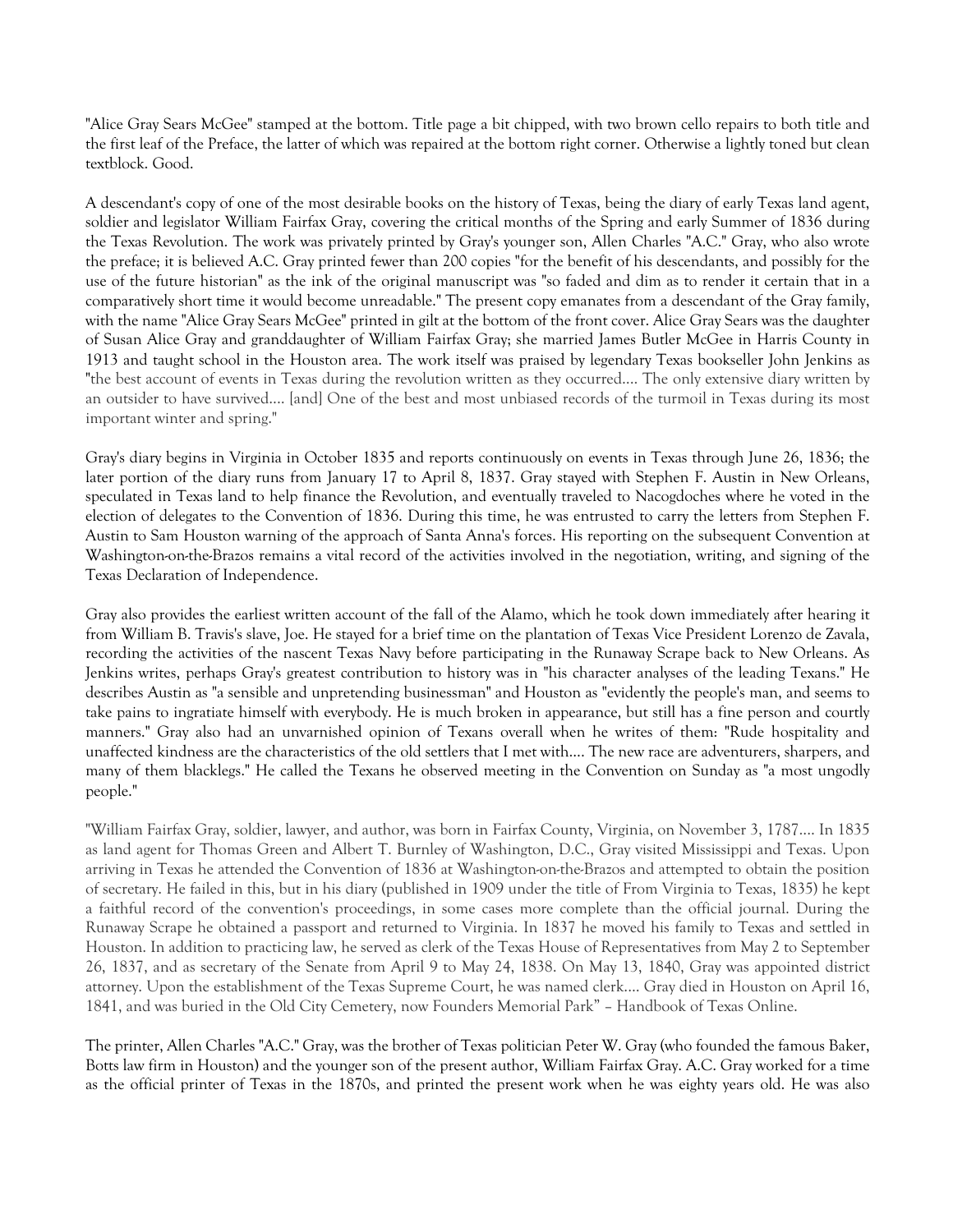considered the first historian of Texas printing history, contributing "History of the Texas Press" to Dudley G. Wooten's Comprehensive History of Texas in 1898. Gray's publishing house operated from 1865 until 1959, well after his death.

The last copy of the present work to appear at auction sold for \$7,475 at Dorothy Sloan in 1998. The Eberstadts sold a copy for \$300 in their famous Texas catalogue in 1963. We are not aware of any other copies in the trade since the Sloan sale. Also, the few copies which have entered the market over the years have been bound in printed wrappers; the present copy was custom bound in limp black cloth shortly after its publication at the behest of Alice Gray Sears McGee herself. The price here takes into account the condition of the title page and first leaf of the Preface.

 Basic Texas Books 79. Howes G341, "aa." Clark III:171. Eberstadt 162:353. *(McBRB2421)* \$8,500

#### ANTI-ASIAN GUBERNATORIAL MESSAGE

**49. Haight, Henry H.** *First Biennial Message of H.H. Haight, Governor of the State of California to the Legislature. Eighteenth Session, December, 1869*. Sacramento: 1869. 43pp. Original printed wrappers. Spine ends chipped; light wear and dust soiling to wraps. Even tanning, occasional foxing internally. Still very good.

Biannual message of Governor Henry Huntly Haight to the state legislature of California at the outset of its eighteenth session in December 1869. Haight was notable for his strongly racist and anti-immigrant views, and was elected in 1867 with no prior experience based on his anti-Chinese, anti-Reconstruction platform. Remarkably he was an early Republican and supported both Frémont and Lincoln for President, but joined the Democratic Party in 1863 after the announcement of the Emancipation Proclamation. His views are reflected in the present address, particularly in the section on immigration:

"We need population - not of races inferior in natural traits, pagan in religion, ignorant of free institutions, and incapable of sharing in them without putting the very existence of those institutions in peril  $\sim$  but we need immigrants of kindred races, who will constitute a congenial element and locate themselves and their families permanently upon the soil.... The legislature have power, without doubt, to make such provisions as will secure the people of the State against the stream of filth and prostitution that has been pouring in from Asia for the past twelve months and at the same time secure the working people of the State against the importation of a class whose servile competition tends directly to cheapen and degrade labor...."

Oddly, Haight is nevertheless in favor of allowing testimony from Asians and other non-Whites during trials and other judicial proceedings. Additional business addressed here includes a report on the first year of operation of the University of California, the progress of several state construction projects, the success of recent incentives for agriculture and industry, and the operations of the state asylum and prison. An appendix provides a list of pardons granted by the governor to individuals convicted of a wide variety of murder, mayhem, and robbery. Overall, a quite interesting synopsis of California government under anti-Reconstruction Democrats after the Civil War. *(McBRB1987)* \$1,250

#### WITH NOTES ON CALIFORNIA AND TEXAS FOR THE FIRST INDEPENDENT GOVERNMENT OF MEXICO

**50. Herrera, José Manuel de.** *Memoria Presentada al Soberano Congreso Mexicano por el Secretario de Estado y del Despacho de Relaciones Interiores y Exteriores*. Mexico City: En la Oficina de D. Alejandro Valdes, impresor de Camara del Imperio, 1822. 12pp. Small quarto. Tasteful modern calf, front board gilt lettered. Light wear to spine and edges. Top edge trimmed, somewhat affecting pagination. Light tanning; light foxing at edges. About very good.

The rare first report on the outer provinces of a freshly independent Mexico, made to the new Congress in March 1822 by José Manuel de Herrera, an important figure in the independence movement and the first Minister of Mexico under Augustin de Iturbide. The initial section of the report relates the receipt of congratulations from the other recently independent countries of Latin America, and discusses the establishment of diplomatic relations with those nations and with the United States: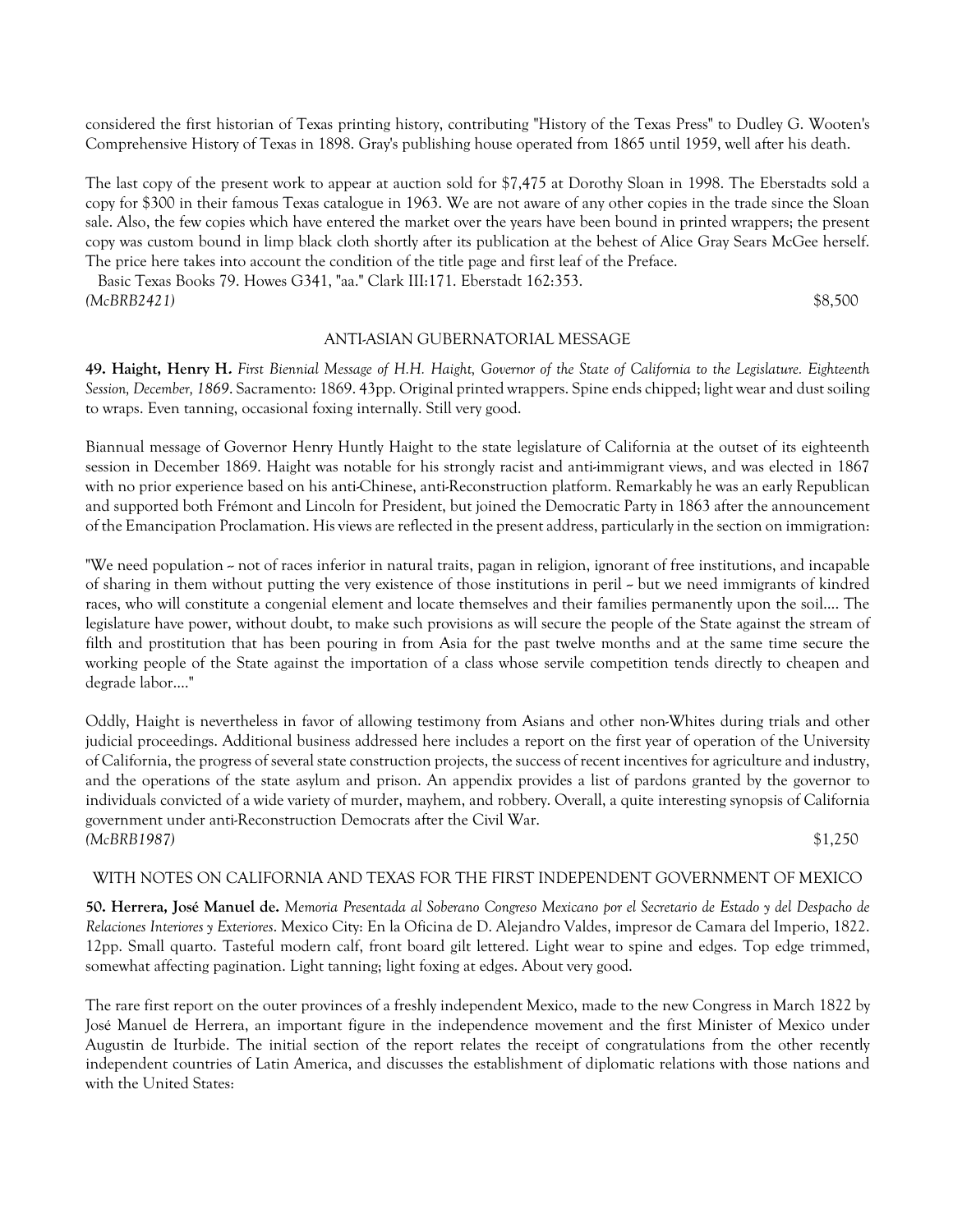"No se ha echado en olvido que era de suma importancia abrir nuestras relaciones con la República de Norte-América.... Nombróse de preferencia la legacion que ha de marchar á los Estados-Unidos. Habian retardado su partida las dificultades casi invencibles para proporcionar numerario, y hoy que se han superado estos obstáculos, se detiene hasta que V.M. decida lo que estime conveniente sobre la mocion que ha hecho uno de los señores Diputados, relativa á que este Congreso Soberano examine y apruebe las instrucciones que hayan de llevar los encargados."

The report is also notable for its early mentions of California and Texas in the internal affairs of independent Mexico. In California, the minister is unsure of affairs there other than the poor state of the pious funds of the provincial missions, and is not in communication with the government:

"A excepcion de las Californias, de donde no se ha visto todavia una letra en el Gobierno, las demas provincias se conservan en la mas profunda quietud y exacta subordinacion.... Supo el mal estado de los fondos piadosos consignados á las misiones de Californias, y ordenó en 14 del próximo pasado Diciembre que rindiendo sus cuentas el Administrador de las haciendas que le están encomendadas, y remitiese, sin pérdida de tiempo, noticias instructivas del estado en que las encontrarse."

In one of the final sections of the report, Herrera discusses the new government's efforts to increase the population in the provinces, and provides as one example the recent application of three hundred "Louisianan" families to relocate to Texas:

"El aumento de la poblacion siendo esta favorecida de la feracidad y extension proporcionada del terreno, hace por sin duda la felicidad de los estados y merece las primeras atenciones de los gobiernos cultos. El nuestro no ha descuidado este objeto cuando la Junta provisional se ocupaba en formar un plan de colonizacion en nuestras provincias internas, contando ya con tescientas familias de luisianeses, trabajadores é industriosos, que soliciten establecerse en Tejas."

A significant document of the early organization of Mexican diplomacy and internal government, with discussions of both California and Texas, and a rare work -- we locate only three copies in American institutions, at Yale, Brown, and UT Arlington. *(McBRB1874)* \$4,500

# FOUR ISSUES OF THE CAMP NEWSPAPER FROM THE SHORT-LIVED TULARE ASSEMBLY CENTER

**51. [Japanese American Internment]. [California].** *[Four Issues of the Tulare News from the Temporary Tulare Assembly Center in California].* Tulare, Ca.: May 27 to August 19, 1942. Four mimeographed issues, totaling sixty-six pages. Some toning and minor edge wear to first three issues. Moderate toning, staining, and some chipping to last issue, with a handful of tape repairs to final leaf. Good.

A collection of four issues of the *Tulare News* from the summer of 1942, the first summer of incarceration experienced by the displaced Japanese American communities on the West Coast, and the only summer the Tulare Assembly Center was open. The *Tulare News* was a mimeographed weekly and then semiweekly newspaper issued between May 6 and August 19, 1942; the issues present here are dated May 27, May 30, June 3, and August 19 (the last issue). The present issues of the newspaper contain a wide variety of information pertaining to early life inside the internment experience, as the forced removal of Japanese Americans had only occurred in the Spring of 1942. The issues covered by the present numbers of the newspaper include detailed rules for the election of unit representatives for the Tulare Center Council, rules issued by the current council (such as the outlawing of spitting and the assignment of various barracks for certain events), the issuance of mess tickets, the announcement of a Buddhist program, early news on the institution of schools inside the camp, a call for baseball equipment, the arrangement of a visitor's center, and much more. The last issue from August 19 clocks in at fifty pages; the staff note on the front page reads: "The Tulare News Staff dedicates this, our final issue, to the 'spirit of cooperation,' and to our thousands of friends, the fateful readers of our mimeographed newspaper." This first leaf of the final issue is illustrated with a drawing of a high-speed train heading for Gila River with the word "Relocation" emblazoned above the picture.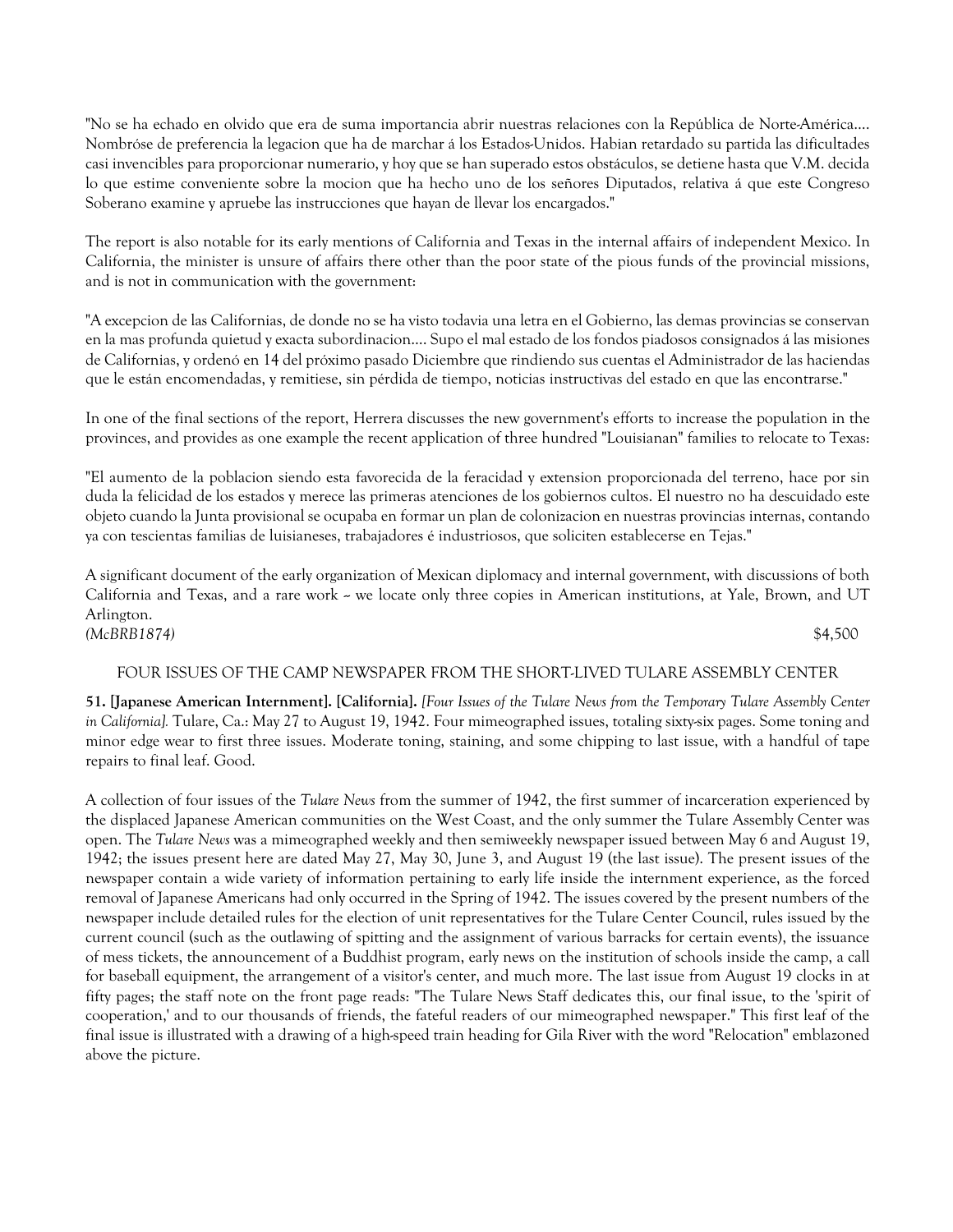"Tulare was a temporary detention camp, located in the Southern San Joaquin Valley, half-way between Fresno and Bakersfield, on the outskirts of the city of Tulare (pop. 10,000). It was built on grounds formerly used by the Tulare-Kings County Fair. The camp was occupied from April 27 to September 4, 1942, a total of 131 days. It housed 5,061 Nikkei (with a maximum at one time of 4,978), mostly from the coastal counties north of Los Angeles. There were about 100 barracks within the fairgrounds and another 55 barracks to the south of the fairgrounds adjacent to the county hospital. After spending about four months in the camp most Nikkei were deported to the Gila River camp in Southern Arizona. The grounds were thereafter occupied by African American soldiers of the 7th Army Corps" - Linke.

OCLC records a smattering of records at seven institutions.

 Konrad Linke: "Tulare (detention facility)." *Densho Encyclopedia* (online). *(McBRB2371)* \$2,250

### PANORAMIC VIEW OF A CALIFORNIA BUDDHIST CONGREGATION

**52. [Japanese Americana]. [California].** *[Panoramic Photograph, Captioned in Japanese: "Buddhist Church. Placing the Buddhist statue back in its place following building program. Memorial Service 1931. May 31st"].* Fresno: Frank Kamiyama, 1931. Silver gelatin photograph, 10 x 46 inches. Minor wear and soiling. Image strong and crisp. Near fine.

A handsome panoramic photograph by Japanese-American photographer Frank Kamiyama depicting the worshippers for the service to reinstate the Buddha's statue in the temple. The photo shows a large group of Japanese Americans assembled on the street in front of a bungalow-style building whose porch is draped with large curtains. The children, who line the front row, are in ceremonial and traditional costume; behind them, at the center, are three men wearing stoles of office; a band stands at the right end armed with brass and wind instruments; several spectators appear at the left edge of the image, some in parked cars waiting to drive through the street. Most of the worshippers are women.

Panoramic photographs such as this one were often taken to commemorate important events or celebrations, and were particularly popular from the 1920s through the 1940s. Frank Kamiyama (1886-1974) was a Japanese-American photographer with a studio located on Tulare Street in Fresno. He was an important documentarian of the Japanese community in Fresno and the surrounding area. Given the modest nature of the temple here, we presume this image to have been taken in an outlying community. *(McBRB1520)* \$2,000

### JAPANESE-AMERICAN NEWSPAPER SUPPLEMENTS

**53. [Japanese Americana]. [California]. [Nichbei Shinbun].** *[Consecutive Run of Ten Weekly Supplements to The Japanese American News].* San Francisco: March 20 to May 22, 1910. Ten issues, four pages each. Folio. Each issue a single folded sheet of newsprint. Overall even tanning, previously bound, with marginal stab holes. Surprisingly well preserved. Very good.

A collection of ten issues of the "Weekly Supplement" to *The Japanese American News*, a long-running Japanese-language daily newspaper published in San Francisco. *The Japanese American News*, or *Nichibei Shinbun* in Japanese, began in the Bay Area in 1899 and ran until the internment period began in 1942, printing its last issue on May 3 of that fateful year. Following World War II, former employees of the *The Japanese American News* formed a new periodical which they named *Nichibei Jiji* (or in English, *Nichi Bei Times*). Before the Second World War, *The Japanese American News* was a vital source of information for connecting the Japanese immigrant communities along the West Coast. Except for the title, *The Japanese American News Weekly Supplement*, the date, and the issue number, all of the text is printed in Japanese.

"The *Nichibei Shinbun* (*The Japanese American News* in English) was founded in 1899 after the merger of the *Hokubei Nippō* (*North American Daily*) and the *Sōkō Nihon Shinbun* (*San Francisco Japan News*). It became one of the two major San Franciscobased daily newspapers, along with the *Shin Sekai*. Under the leadership of Kyūtaro Abiko, the paper advocated the permanent settlement of Japanese in the United States" - Hoover Institution (online).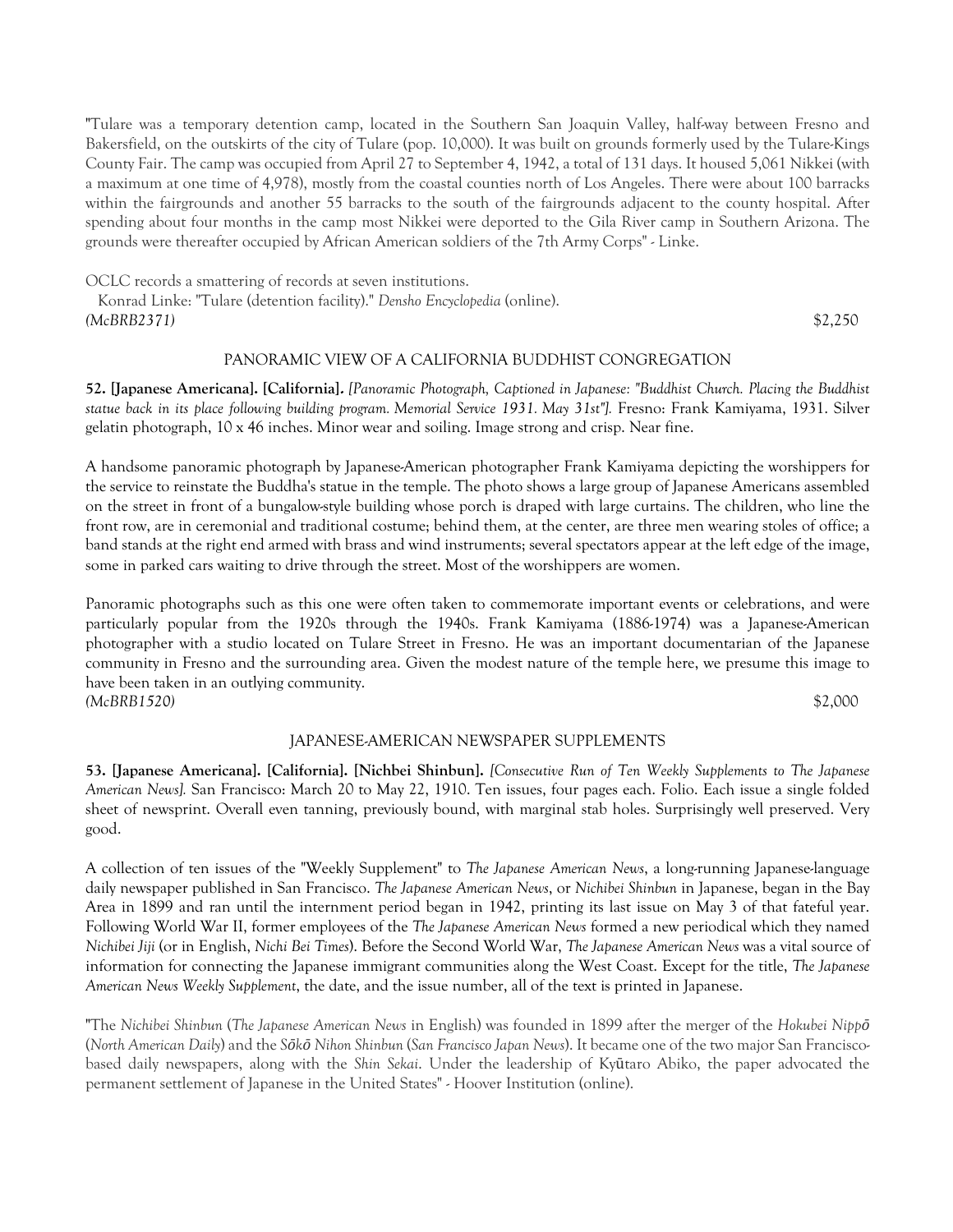"Established in San Francisco in 1899, the *Nichibei Shimbun* was one of the most prominent ethnic newspapers in the continental United States. Reflective of its founder Kyutaro Abiko's vision, the newspaper called for assimilation and permanent settlement among Issei, as well as biculturalism and American patriotism among Nisei. Among Japanese American vernacular newspapers, it pioneered the publication of a regular English section in 1925. Often in conflict with its rival, the *Shin Sekai*, the polemics between the two papers underscored - and contributed to - the formation of complex identities, ideas, and community practices in prewar Japanese America." - Azuma.

OCLC is quiet on the subject of any weekly supplements of *The Japanese American News* under its English or Japanese title. A possibly unique surviving run of ten consecutive issues of this ephemeral weekly supplement to one of the most important Japanese-American newspapers in California in the first half of the 20th century.

 Azuma, Eichiro. "Nichibei Shimbun (newspaper)," *Densho Encyclopedia* (online). *(McBRB2681)* \$2,250

#### HISTORY OF HAWAII FOR JAPANESE IMMIGRANTS

**54. [Japanese Americana]. Hashimoto, Kason.** *Hawai Kaikokushi [History of the Opening of Hawaii].* Honolulu: Hawai Benrisha, 1918. [2],2,1,12,2,242,[23]pp. plus one photographic plate and numerous illustrations within the text. Original pictorial cloth printed in white, green, and gilt. Moderate staining and some scuffing to covers. First few leaves a bit tender. About very good.

A thorough history of Hawaii from the earliest days through the Cook expeditions and the American period, with coverage of Japanese immigration in the concluding chapters. The photographic plate features a mountain scene in Hawaii. Further, the work is profusely illustrated with half-tone reproductions of photographs in the text, and ends with almost two-dozen pages of business advertisements for Japanese businesses on the island. "History and culture of Hawaii by an Issei author" - JANM. OCLC reports just three copies - two in Japan and one at the University of Hawaii.

 Japanese American National Museum Pre-World War II Period Annotated Bibliography 124. *(McBRB2677)* \$1,500

#### A RARE PHOTOBOOK FEATURING THE JAPANESE-AMERICAN SUGAR INDUSTRY IN HAWAII IN 1911

**55. [Japanese Americana]. [Hawaii]. Tanaka, Shuho.** *Hawai Shashin Cho / Hawaiian Islands [cover title].* Tokyo: Tanaka Jimusho, 1911. [104]pp. In Japanese and English. Oblong quarto. Original green textured cloth decoratively stamped in black and gilt on the front cover. Minor scuffing and soiling to boards. Occasional minor thumbsoiling. Very good.

A handsome copy of the rare third edition of this Japanese photobook focused on the Japanese-American community in Hawaii. The work is composed of 100 pages of full-page halftone photographs captioned in both Japanese and English, featuring a variety of subjects. More than half of the images are devoted to Japanese-American sugar plantations and processing plants, with a few photographs of sugar cane cultivation and an interesting image of "Pay Day at Olaa Plantation." Otherwise, the variety of images include a portrait of President Taft, Hawaiian Queen Liliokalani, and other political leaders, as well as group portraits of Hawaiian Buddhist priests (and other Buddhist groups), Japanese editors, Japanese-Hawaiian baseball teams, various landmarks, town views, and civic groups, portraits of indigenous Hawaiians, railroad construction in Hamakua, and more. There are also images of crews harvesting products such as coffee, watermelons, and taro. The first edition of this work was published in 1910, with the second and third editions following in 1911. All editions are rare, with no copies of the first two editions in OCLC, and just a single copy of the present edition, at BYU. *(McBRB2310)* \$2,500

### A JAPANESE-AMERICAN WORK FOCUSED ON ISSEI IN CALIFORNIA

**56. [Japanese Americana]. Hirose, Shurei.** *Zaibei Koshujin Funto Goju Nenshi [History of the Fifty-year Struggle of the Japanese from Koshu in America].* [Los Angeles]: Nanka Yamanashi Kaigai Kyokai, 1934. [2],2,2,14,557,[1]pp., profusely illustrated with portraits and other photographs in the text, plus nineteen photographic plates. Original quarter black cloth and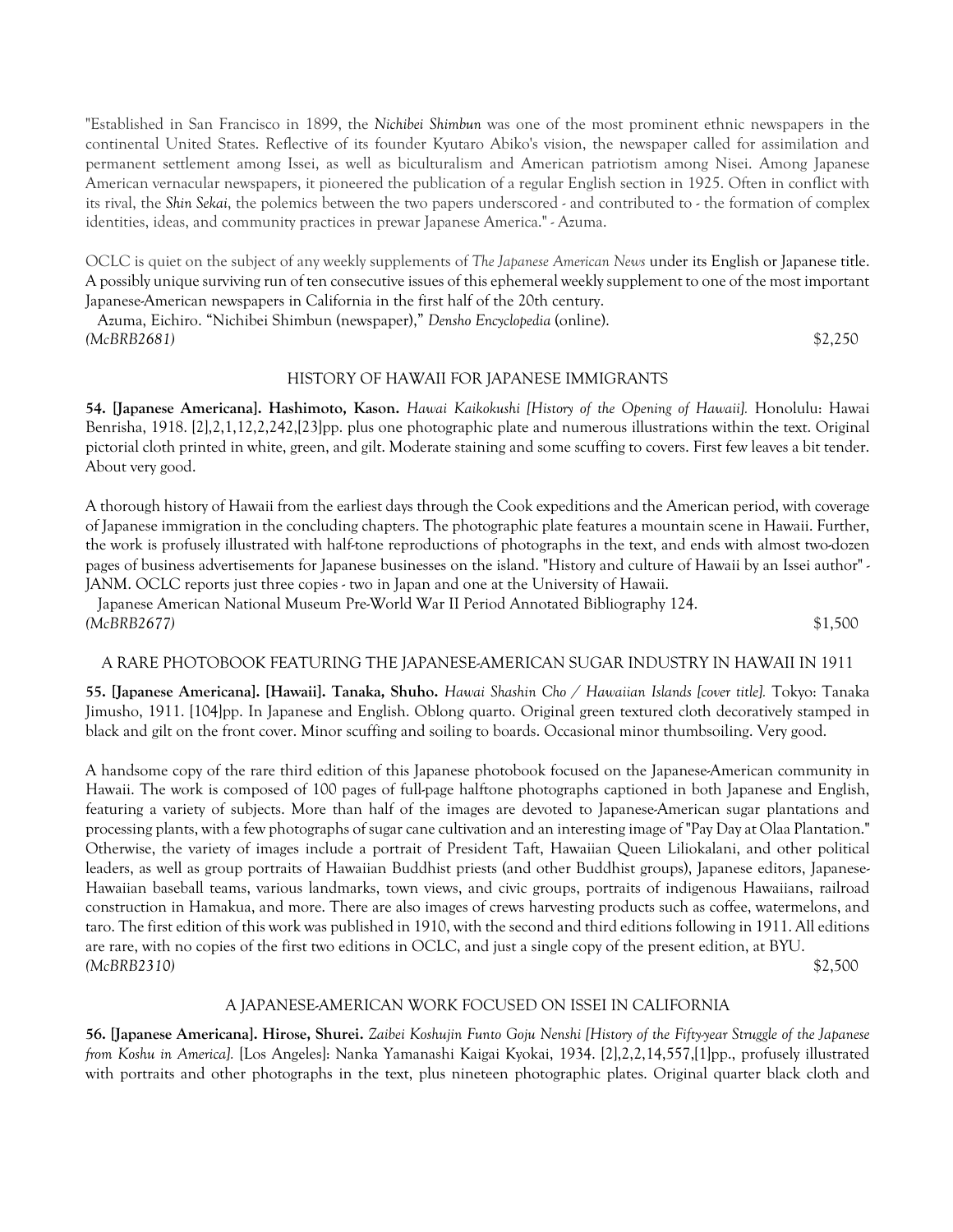textured green and black cloth, gilt spine titles. Moderate edge wear, boards a bit rubbed. Consistent dust-soiling and light foxing to text, short expert repair to final leaf. Originally issued in a printed slipcase, not present here. Very good.

A rare history of the experiences of Japanese Americans hailing from the Koshu region in the Yamanashi Prefecture of Japan, with much on their experiences on the West Coast of the United States. According to the 1940 census, the author, Shurei Hirose was an Issei born in Japan in 1868; at the time of the census, he was living with his wife and two sons in Los Angeles. Internment camp records indicate he was sent to Poston in Arizona from May 1942 to late-September 1945; as such, he exited Poston Relocation Center at age 77. He died three years later in L.A. The present work is, apparently, the only work Hirose produced.

"A work on the Japanese from Yamanashi Prefecture, especially in California. Presents a history of the Japanese from this Prefecture, including their contributions to Japanese language newspapers, financial institutions, the laundry business; five biographical sketches of leading pioneers; and an outline of the Yamanashi Prefectural Associations of Northern and Southern California. Concludes with an address directory and a Who's Who in America and Canada" - Ichioka.

"Provides a history of Yamanashi people in the U.S., as well as a general introduction of Japanese immigration into the U.S. and Canada. The latter part contains a list of people and profiles of selected individuals" - JANM.

The photographic plates feature several scenes in Japan, plus views in America, such as the facade of the L.A. Japanese Daily News and other businesses, scenes inside Japanese American stores, and group photographs (presumably of schools and companies). The in-text photographs are largely portraits of prominent Japanese Americans and their families. The directory is the only portion of the text printed in both Japanese and English, and lists people in California, Washington, Colorado, Utah, Illinois, New York, and British Columbia. OCLC reports just four copies in California, one in Illinois, and one in Japan.

 Ichioka, et al., *A Buried Past* 308. *Japanese American National Museum Pre-World War II Period Annotated Bibliography* 168. *(McBRB2683)* \$3,250

# GROWING UP JAPANESE IN OAKLAND

**57. [Japanese Americana]. [Photography].** *[Photo Album of a Young Japanese-American Man in the Bay Area, with Several Images of Japanese Baseball Players].* [Oakland: 1918-1924]. 179 silver gelatin photographs mounted on [47] leaves. Oblong octavo. Original black cloth covers, string-tied, black paper leaves. Light wear to covers and contents. Some images captioned in ink on the photograph, others captioned faintly on the page. Very good.

A wonderful and engaging photograph album compiled by a young Japanese-American man from Oakland, filled with his friends and family members and their many adventures. Images here span several years, not necessarily in chronological order. The album opens with a large group outing of Japanese Americans aboard a ferry, with scenes aboard the boat and at their beach destination. It continues with individual and group images of Yuki and his friends -- hiking in Muir Woods, posing in suits alongside a car, in swimsuits, at school, and on other traveling holidays. There appears to have been a core group of four or five young men. One image shows the group of four young men standing in Mountain View Cemetery in Oakland, arrayed around the tombstone of Denge Furuta, presumably their compatriot, who died March 18, 1922 at the age of twenty-one. Another photograph shows a young man standing with his hands on his hips, flatcap at a jaunty angle, which is captioned "Ye Graduate, George E. Furuta," dated June 11, 1920, which may be the young man in question. There are also numerous images of other people we presume to be Yuki's parents or family members, as well as female friends, and sports teammates.

There are several baseball-related images herein, including a group portrait identified as the Fuji Club, the Japanese-American baseball club founded in San Francisco in 1903. At least two images depict a young man in uniform, dated in the last months of 1918 at Nela Park, Ohio – presumably enlisted in the army for World War One. Several images are captioned as "U.C. Medical Building," and others as "Future D.D.S.s". There are several images that would seem to be on campus. There are also many images of the young men hiking in Muir Woods.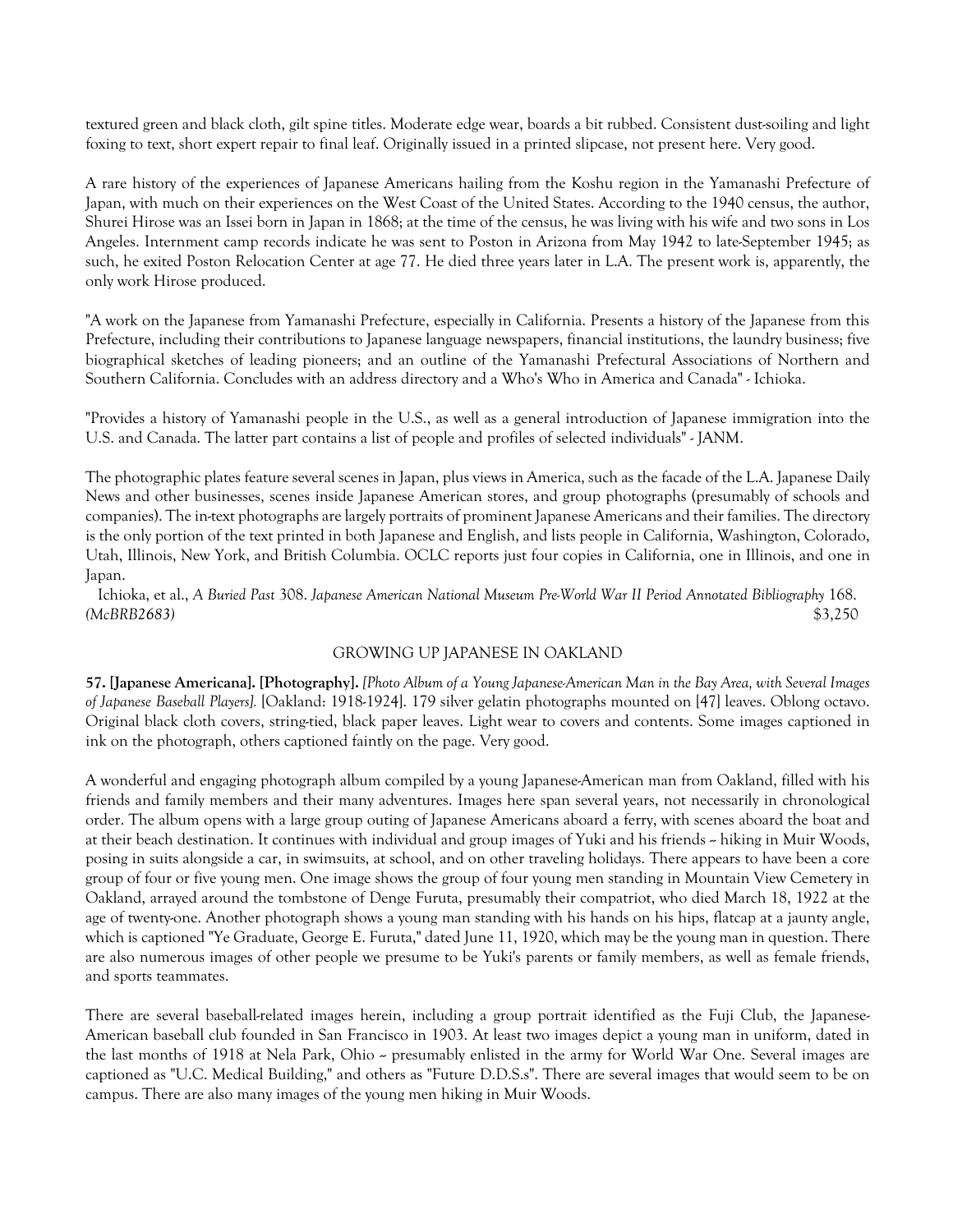One photograph is blind-stamped "Kinnosuke Ito," though most would seem to be vernacular. Several are captioned in ink on the image. The captions written on the pages are mostly faint and slightly hard to discern, though some are better than others. Altogether, the album depicts a vibrant group of young men at school and play and hints at the thriving Japanese-American community they were part of. *(McBRB1968)* \$4,500

#### HANDSOME VIEWS OF KANSAS

**58. [Kansas]. Steele, Francis Marion**. *[Photograph Album of Large-Format Images Depicting Early 20th-Century, Rural Life in Southwestern Kansas].* [Haskell County, Ks.: ca. 1912]. Twenty-two photographs, each 7.25 x 9.25 inches, plus three smaller prints, each 3.5 x 5.5 inches. Oblong folio album, limp leatherette covers, rivet binding. Covers and spine heavily worn, front detaching. Some wear to album leaves at edges and corners; contemporary manuscript annotations on versos of first three album leaves. Some wear to first two images. Light creasing and dust soiling; minor fading and mirroring at edges. Good plus.

An attractive group over twenty of large-format photographs by Francis Marion Steele, a significant photographer of life in southwestern Kansas during the late-19th and early 20th centuries. Steele grew up in southern Illinois, then Kansas City, and moved to western Kansas in the 1890s, establishing a studio in Meade in 1895 before opening his gallery in Dodge City in 1906.

"Steele's work with ranching, covering the heart of the Southwest Plains cattle country, is better known than his name, for over the years many of his photographs have been used, without attribution, as illustrations for books and articles on cowboys and the West. In addition to his name, what generally has not been known about Steele is the broad scope of his work. Besides cowboys and ranching, Steele recorded such aspects of rural and small-town life as farming (from kafir corn to sugar beets and wheat), irrigation projects, railroad construction, community celebrations, civic booster trips, buildings (including farmsteads, town houses, and factories), portraits, floods, wild animals, and other nature scenes. In short, Steele's work provides a comprehensive view of life in the Southwest Plains from the 1890s through the first quarter of the twentieth century" - Hoy & Hoy.

The present large-format images cover a variety of activities relating to farming and ranching in Haskell County and southwestern Kansas in the early 20th century, as well as several striking images of the Atchison, Topeka, and Santa Fe Railroad. The preponderance of images show farms and ranches in this very rural area, their inhabitants and workers, the process of work in their fields, and large groups of their horses and livestock. The rail line depicted here was built by the AT&SF from Dodge City, Kansas, to Elkhart, Texas, in 1912, and one of the photos apparently depicts a celebration of the completion of the project, with a large group of men in suits arrayed in front of a new rail car. Another image depicts a gathering for a horse sale on the streets of Santa Fe, Kansas, then the seat of Haskell County; however, the new AT&SF line missed the town by seven miles, and by 1920 the county seat had moved to nearby Sublette, and Santa Fe had become a ghost.

Several contemporary manuscript annotations on the initial leaves of this album provide instructions for developing and printing images contained herein. The album was thus likely put together for internal use at Steele's gallery, rather than by a local collector. In all, a good representation of Steele's work in this isolated part of southern Kansas, with an interesting contemporary composition.

 James Hoy and Catherine Hoy. "Portraits of the Plains: The Photographs of F.M. Steele." *Kansas History: A Journal of the Central Plains* (Winter 2005–2006), p.264. *(McBRB2599)* \$2,750

#### EXTENSIVE ARCHIVE OF A WESTERN MINING FAMILY

**59. Logue, Nelson W.; Margaret M.H. Logue; Claude L. Logue.** *[Extensive Archive of Personal Family Correspondence from Members of the Logue Family, Written from Locations Across the West].* [Primarily Arizona, Colorado, and Montana: 1893-1932].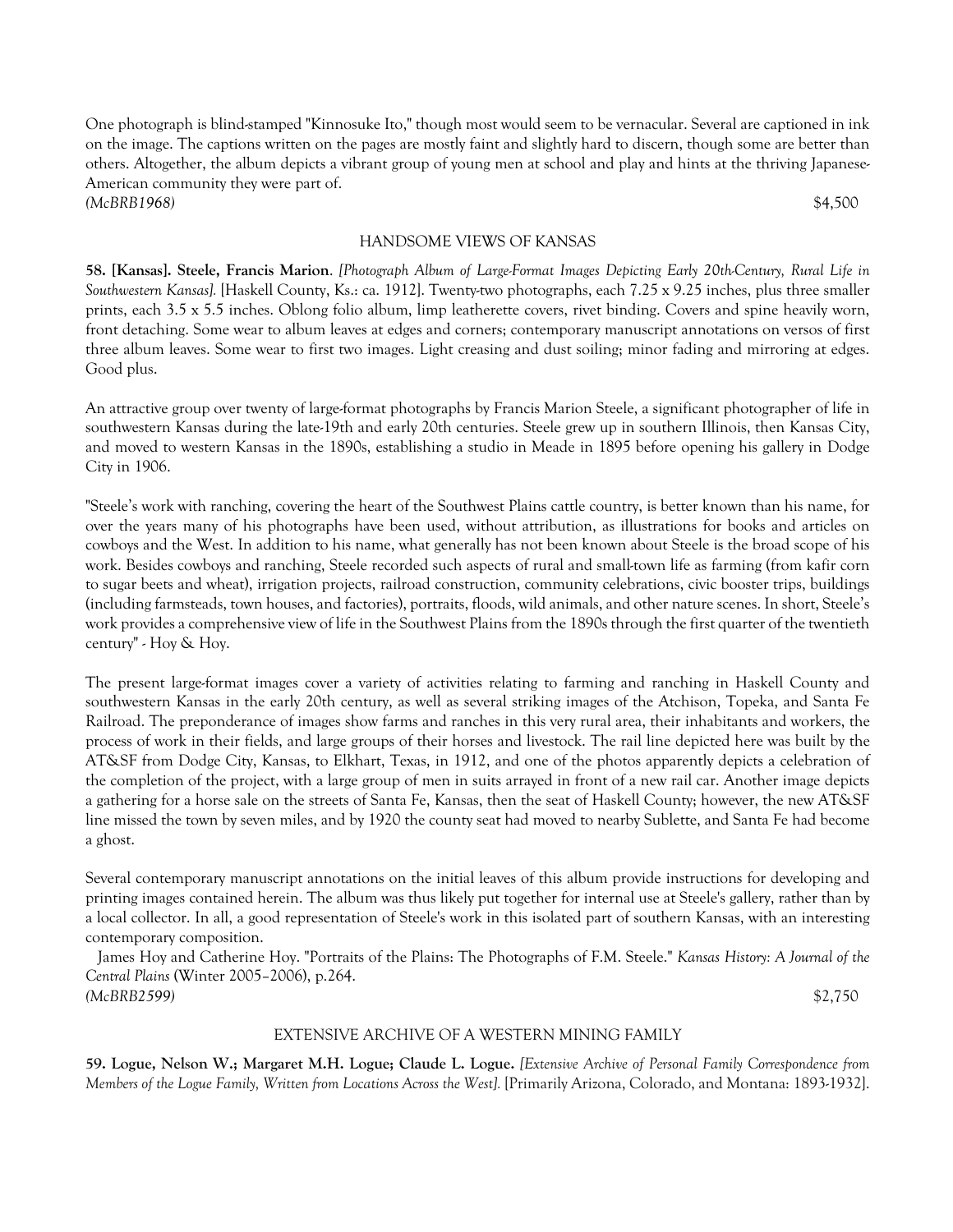101 letters, totaling 379pp., plus several other miscellaneous related documents. Mostly folio and octavo sheets, most letters with original envelopes. Old folds, some light wear and soiling. Very good.

A large archive of over 100 letters, primarily written by brothers Nelson and Claude Logue to their parents, together with letters written by Claude's wife Margaret. The Logues were a Colorado family, and both of the brothers were involved in some way with the mining industry in the West. They write from locations such as Anaconda, Montana; Denver and Alma, Colorado; and Hayden, Arizona, back home to their parents, Reuben and Ida, in Aspen.

Nelson W. Logue (1874-1944) attended the Colorado School of Mines, graduating in 1897, and embarked on a career as a mining engineer. The archive contains several letters written home from school, but most of Nelson's letters date from 1914 to 1932 when he was working at Hayden, Arizona for the American Smelting & Refining Company as their chief engineer. There are forty-two letters from Nelson (168pp.) in the archive. His brother, Claude L. Logue (1876-1959), worked as an assayer and mining engineer, working in Montana, Nevada, and Colorado (28 letters, 67pp.). His wife, Margaret M. Hamilton Logue (1878-1946), was born to Scottish parents who emigrated to Colorado in 1880 (31 letters, 144pp.).

The first seven letters, and the earliest in the archive, are written by Nelson, dated 1893 to 1897, during his time as a student at the Colorado School of Mines. He writes to his parents relating the events at school and how he is progressing. He also asks about events at home. Many of his letters throughout are filled with descriptions of the countryside and events. By May of 1897 Nelson is finishing up his education and begins to look for work. Around 1914, Nelson took a job with the American Smelting & refining Company in Hayden, Arizona. In a letter dated May 6th of that year, he describes his work and elaborates on a day trip he took through the desert countryside, describing it in poetic detail:

"I am going to write you a little letter tonight even if I do not have any news to write. I have been so busy lately that when night comes I am all tired out. The hot weather is here now and it seems to take all of my steam. I guess that they are going to build a power house here and I have been working on that for quite a while. Also, a lot of new houses had to be designed and many other things all seemed to come at once. I wish the rush of work had come during the cool weather as then it would have been a lot easier. ... I have not had many trips late as it has been so dry. About 2 weeks ago I decided to take a trip over to a range of hills about 3 miles south of the Gila. It was a fine day and I took a lunch and 2 bottles of water and started out. I went down past the pump station and watched them digging the new well which is nothing but a long deep trench about 35 feet deep and 600 feet long. It is dug by a crane that moves along a track at the side. They used a dipper bucket that would grab up a ton of rocks and dirt and then swing around and dump it on the side of the cut.

After I watched this a while I came to the mouth of the San Pedro and took off my shoes and waded awhile. The water was low and clear and I could see lots of little fish but no big ones. On the other side of the San Pedro is a big ranch and I sat down under a big Cottonwood at the edge of an alfalfa field and rested my eyes on the green expanse. On the other side of the tree was a ditch that made a pleasant sound and the birds helped to make the scene all the more pleasant. My eyes just seemed to relax with relief when I looked out on the field. On the other side of the ditch was the primeval desert untouched by man… After I rested there quite a while I struck out for the mountains. I found a low smooth rolling ridge that led in that direction and I followed it all the way. It was smooth gravel and easy walking. The day was bright but not too hot and all the desert seemed to be at its best. All kinds of birds were calling to each other. Overhead wheeled in stately circles many buzzards. Myriad of lizards scuttled away and every little way I would start up a rabbit. The cottontails would scurry away panic stricken but the big lean Jacks would seem to run like gray ghosts slow yet swift and silent. And every little way I would find a bird nest cunningly hidden in a thorny cholla."

He writes a similarly descriptive letter in March of 1916, having gone for a drive with some friends to a ranch. "Last Sunday I went up to Copper Creek with some friends here who have a lease on a little prospect. They had a Ford come down from Mammoth to take us up. ... When we got up to a place called Fildman we stopped to fill the canteens and there was the finest ranch I had seen yet. Great fields of green bordered with tall cottonwoods in leaf. A little further on we passed a little ranch with some fruit trees in full bloom and mass of pink. At the Aravaipa we passed a big corral filled with cattle to be branded and there were about a dozen real cowboys with their chaps and all the rest of the outfit. It was a real western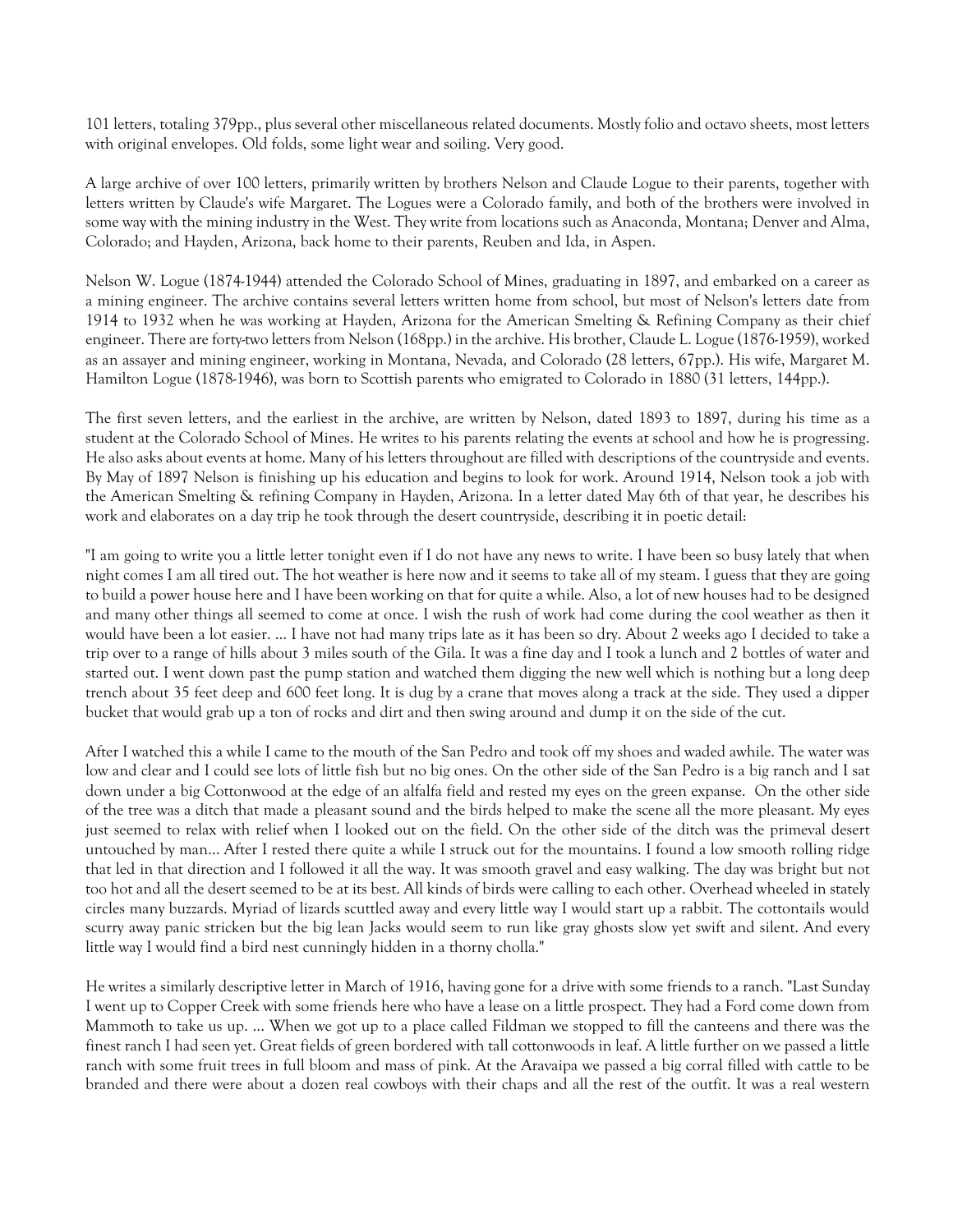picture and I surely enjoyed it. After a few miles we came in sight of Mammoth and could see the sleepy little old town in the big trees."

Homesick for mountains and trees and greenery, Nelson begins to look for work elsewhere in 1926, though the remainder of the letters present here (through 1932) are datelined at Hayden. In April he writes about a visit to Globe and the sad state of copper mining: "…We went to Globe on Tuesday & came back next day. Ida is trying to sell her place there and it looks as if she could do so soon. Globe is surely dull and quiet now – no business and no new work. Copper is going down & will stay down for a long time I believe. The road was bad most of the way but the hills were green and flowers everywhere & lots of birds. Last Saturday I went to Sasco & Silverbell to pick out some stuff from the old plants. Went up to the mine at Silverbell and it is almost a deserted camp. Lots of machinery rusting away and building falling down but that is what will happen to all of these places someday. The S.P. is building a spur from the lime quarry up to the slag dump and will take most of the dump for ballast. It makes a little life for awhile but things are surely slow around here."

Most of Claude's letters are shorter and to the point. The first two are dated at Anaconda in 1903, though the remainder are from locations in Colorado during the 1920s. On September 12, 1920, he writes from the mines at Alma of his success:

"I sure have a splendid showing in our mine after three days work in the bottom of the shaft. Have opened up 3 ft. of carbon, 6 ore averages \$20.00 with some galena ore that I have sent to Denver that I expect to run close to \$75.00 per ton. My chances never looked better than do at the present moment. But I sure have worked hard and lost many a night sleep this summer. I took a chance and went down this old shaft that has not been worked since '84. I knew that Wheeler will stay with me and if he does I will make a mine out of it. Now have the old shaft timbered with hoist up and everything complete with a good vein of ore to follow. So, do not worry about me I am going to put up the fight of my life and there 'ain't no such animal' as lose out."

In March 1927 he relays news received from his brother, echoing concerns over the copper industry: "Received a nice letter from Nelson. See where they are laying off men by the hundreds in the copper camps. I think we are going through a panic right now myself." The next month he relates news of a tragedy on the job and the death of a couple of the miners: "There were two men killed in the South London the other day. Were riding up on a small bucket with a long piece of pipe 20 ft long in the bucket and it caught on the side of the shaft and broke the wheel above and all dropped 100 ft. They also had a box of powder in the bucket but it did not go off. One of the men had a family living in Alma with 5 little children. They were killed instantly and they say every bone in their body was broken."

His wife's letters are more descriptive, filling in the details of everyday life. Writing from Anaconda in November 1902, describing what her arrival in Montana and impressions of the town, Margaret writes:

"I arrived in Anaconda on Wed. evening about 6 o'clock. The little station of Silver Bow was such a dreary little place, and I stayed there just long enough to worry myself sick for fear Claude might not be on hand to meet me. … Silver Bow is 7 miles from Butte but you can see the smoke of Butte plainly from there. There seems to be no snow in Montana yet. As I came into Anaconda I saw the smelter where Claude works, all lit up - it was a grand sight. … The moment I stepped upon the platform I saw Claude's face all grin and mustache, we went uptown and had supper, then to the street car and rode out to the house. The house is certainly lovely - everything is strictly first-class, and clean as a pin. Two things I must get used to, no three things, soft coal heaters, lamps and no hot water."

In 1904 the family moves to Butte, and Margaret describes the process of finding a house to rent and relocating the family and their possessions. Beyond the first early letters from Montana, most of the letters are dated after 1917 when the family had moved back to Colorado. Much of Claude's time seems to have been spent away at the mines or out of town, and Margaret writes in 1917 of the hardship of looking after the family on her own. Writing on January 19, 1917, she says:

"As for myself it is more like a nightmare & I am glad it has passed, for until you folks came and papa relieved me of all the outdoor work, it was one continual round of the most strenuous labor for me. If I went into the woods it was on a frantic search for the cow or calf, the pump & fences were only in place a few months before you came. Then there was the crows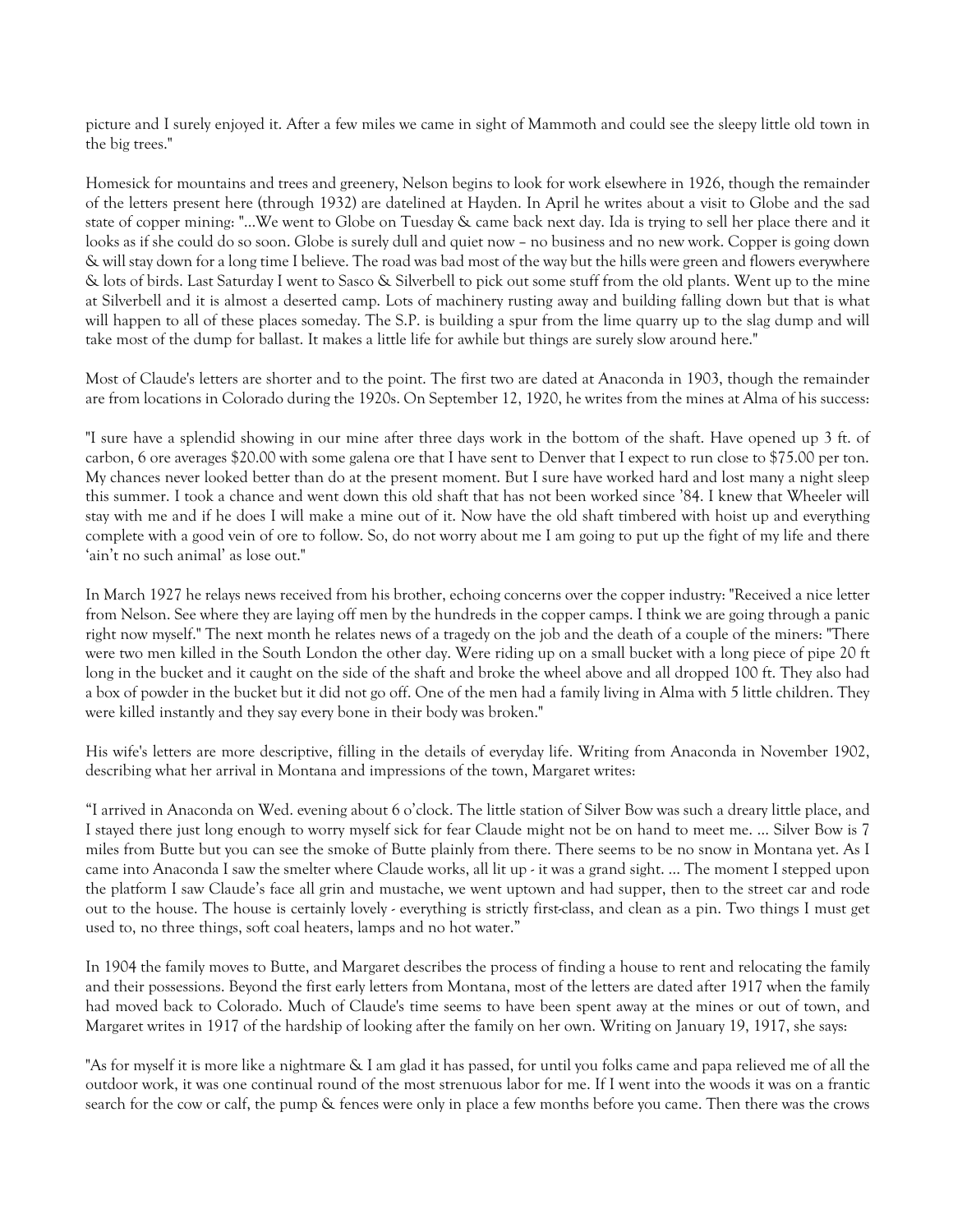in the corn and all the weeding of that garden. ... all the care of the milk, cream, churn & butter, shelling corn & feeding the animals, shovelling manure, carrying wood (the wheelbarrow had only been there a short time), water from the spring until May before you came - all of this besides the cooking, washing & anything else which I may have done (& mostly didn't) indoors, and always always reams of letters to write for Claude at night - oh horrors!"

She likewise conveys news of family and friends, as well as other tidbits. She is often blunt and outspoken, and comes across as rather modern, lamenting at one point about how she's getting too fat for her clothes. Taken altogether, the archive provides a broad yet detailed perspective of life for a western mining family in the early 20th century, complete with the domestic side of life from a woman's perspective. Worthy of further research. *(McBRB1273)* \$4,750

# A PHOTOGRAPHICALLY-ILLUSTRATED MEMOIR OF INTERNMENT AT MANZANAR AND LIFE IN L.A. AFTERWARDS, ONCE OWNED BY A MANZANAR INTERNEE

**60. Matsumoto, Motomitsu.** *[Japanese Returnees on the Road to Recovery] Fukko Senjo ni Odoru Kikan Doho.* Los Angeles: Rafu Shoten, 1949. [8],120,336,[1]pp. Text in Japanese. Original blue textured cloth, front cover and spine stamped in yellow. Minor rubbing and wear to spine and edges. Mild toning to text. Ownership inscription on front free endpaper. Lacking Errata leaf, facsimile laid in. Very good.

An extraordinary work by Motomitsu Matsumoto, a Japanese-born journalist who was interned at Manzanar during World War II. Matsumoto was born in Japan in 1879, but spent several decades working as a journalist and editor for a number of Southern California Japanese-language newspapers. The present work was published less than four years after the end of World War II. It is, in part, a memoir of the author's internment experience augmented with excerpts from the Los Angeles newspaper Rafu Shimpo, where Matsumoto presumably worked at one point. Matsumoto's career as a journalist informs the work, as well, as he apparently interviewed hundreds of other internees, here providing key details of their experiences during internment and their efforts to return to normal life afterwards.

Matsumoto also includes more than a hundred photographs taken before, during, and after internment, and includes them here in the second section of the book. This section is comprised of 120 full-page halftone photographic plates picturing a wide array of internment-related subjects as well as the larger Japanese-American community. These include scenes in Los Angeles during the evacuation period, numerous views inside Manzanar, various group shots of classes and civic groups (including a group of men in suits outside the Pasadena Japanese Community Center), scenes of nurseries and other agricultural settings, pictures of various Japanese-American businesses, and portraits of notable Japanese-American citizens in the L.A. area. In addition to this dedicated section of photographs, Matsumoto has included 198 smaller photographs within the text, the overwhelming majority of which are portraits of Japanese-American internees by themselves or with their families.

This particular copy of Matsumoto's expose on the internment period was once owned by an internee. The front free endpaper carries an ownership inscription belonging to Yoshiji Sahara ("Mrs. Itsu Sahara") of Los Angeles. Mrs. Sahara was also interned at Manzanar and also returned to the Los Angeles area after the war.

"A work on the internment camp experience of the Japanese from Los Angeles. Divided essentially into four sections, it covers the beginning of the war, forced internment, internment life, and the return to Los Angeles and economic recovery. Includes 400-odd biographies presented as examples of Japanese-Americans who have re-established themselves" - *Buried Past*.

OCLC records just a single copy of the original 1949 edition, at Waseda University in Tokyo. The only institutional copies in the United States are the 2006 reprint edition. A positively rare and important book documenting the resilience of the Japanese-American community in Los Angeles during and after the internment period.

 Buried Past 927. *(McBRB2304)* \$7,500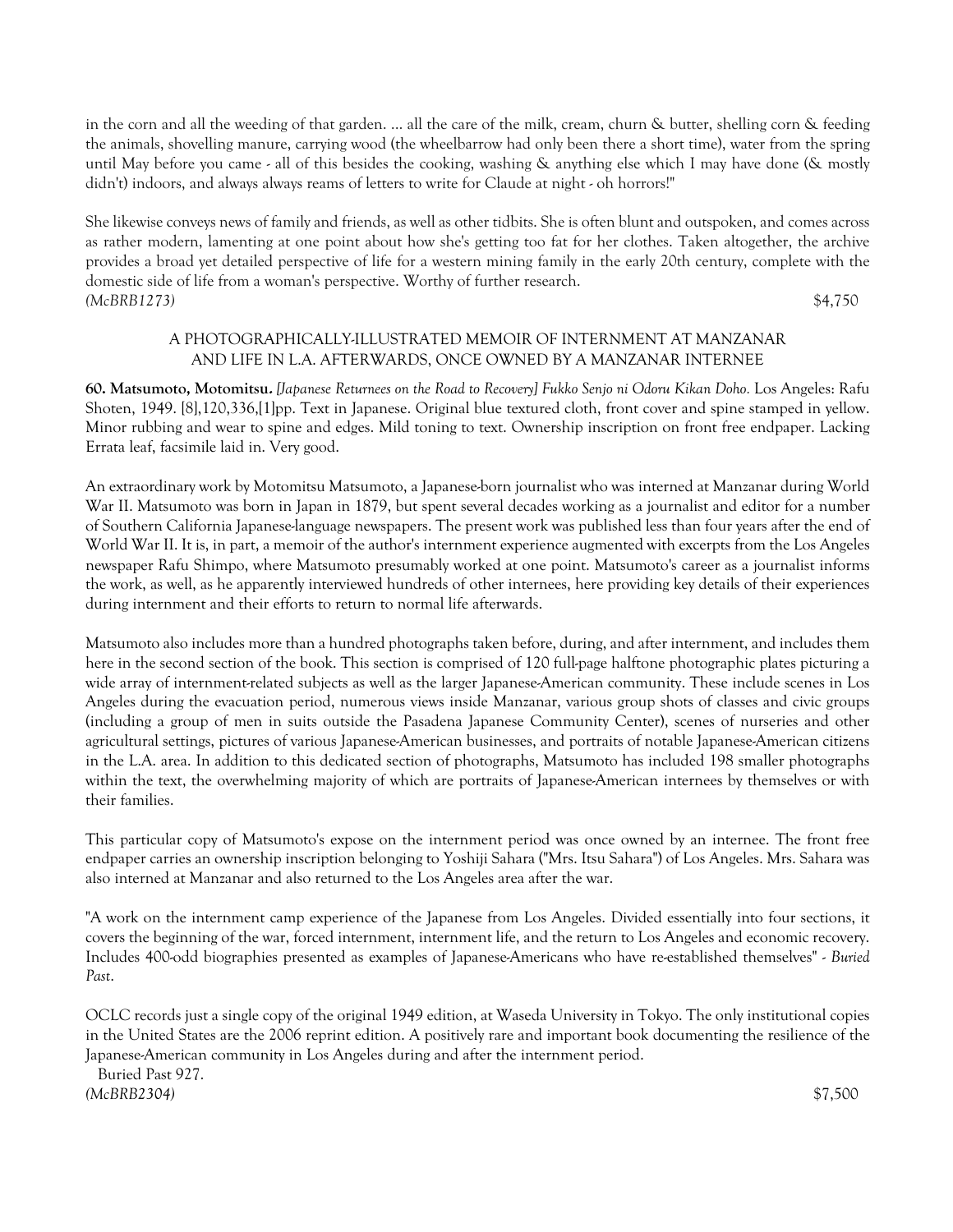### MAXIMILIAN'S DECREES IN NAHUATL

**61. Maximilian I.** *Reglamento para las Audiencias Publicas | Tlatecpanaliztli itech pani Tlacaquiliztli [caption title in Spanish and Nahuatl].* Mexico City: 1866. 13pp. Folio. Original plain wrappers, stitched as issued. Wraps split along lower half of spine. Previously folded, with light wear and minor creasing. Contemporary pencil ownership inscription Light tanning and scattered foxing. Good plus.

A rare bilingual imprint in Spanish and Nahuatl that publishes the text of several decrees by the Emperor Maximilian I from 1864 to 1866. The proclamations address a number of policies clearly aimed at increasing support for the Emperor amongst the poor and native populations, such as the establishment of primary education, the abolition of feudal peonage, the limitation of child labor, the ban of corporal punishment for laborers, and the reinstitution of common ownership of land. Many of these policies that sought to ameliorate working conditions and life for the poor led him to lose favor amongst the wealthy, conservative Mexican class. Without their support, or the assistance of the French and other European governments, Maximilian was inevitably defeated by Republican forces and Benito Juarez, the exiled Mexican President.

This copy bears the ownership inscription of Julius A. Skilton, a prominent American supporter of Juarez, who accompanied the president upon his return to Mexico from New Orleans after the defeat of Maximilian's forces, and who was later appointed the United States Consul General in Mexico. Skilton was a surgeon during the Civil War, and Juarez asked that he examine the body of Maximilian before it was returned to Austria. A rare work with a fascinating association; OCLC locates only four copies, at BYU, Wisconsin, the Smithsonian, and Berkeley. *(McBRB927)* \$2,500

#### LAND REFORM IN REVOLUTIONARY MEXICO

**62. [Mexican Revolution].** *¡Tierras para los Pueblos! Venustiano Carranza, Primer Jefe del Ejercito Constitucionalista, Encargado del Poder Ejecutivo de la Republica Mexicana y Jefe de la Revolcion, en Uso de las Facultades de Que Se Halla Investido, y Considerando... [caption title].* [Veracruz?: 1915]. Large broadside, approximately 24 x 17 inches. Previously folded. Minor wear and dust soiling at edges. Weak along folds, with some separation along horizontal folds and a couple of minor losses at fold points, only affecting one or two letters. A few unobtrusive tape repairs on blank verso. Even tanning, a couple small patches of staining. Good plus.

Rare broadside printing of the Mexican Agrarian Law of 1915, a significant if ultimately ineffectual milestone of efforts toward land reform during the Mexican Revolution in the 1910s. The overwhelming loss of peasant, village, and indigenous lands to large estates and business interests in Mexico during the long reign of Porfirio Diaz was a key impetus for the Revolution, but the Constitutionalist faction that emerged victorious in 1915 with Venustiano Carranza, a wealthy land owner, as president, was disinclined to proclaim sweeping reforms that would forcibly reappropriate large amounts of land for peasant use. Instead, they sought to craft a law that would mollify uprisings still led by Pancho Villa and Emiliano Zapata, who now opposed the government, but also would also satisfy the landed classes. The decree printed here promised a reestablishment of the ejidos, community-controlled lands, and outlined an extensive bureaucracy to study claims and to order expropriations. In practice, however, confiscations and redistribution of land occurred mostly where it would be politically advantageous to quiet rebellious towns or potential supporters of Villa and Zapata, and much of this property was even returned to previous owners after Carranza became the constitutional President of the country in 1917. We locate only one copy of this scarce broadside, at Yale. *(McBRB1625)* \$1,250

### INSURRECTION IN PUEBLA DURING THE MEXICAN-AMERICAN WAR

**63. [Mexican-American War].** *Domingo Ibarra Gobernador del Estado de Puebla, a Sus Habitantes. Conciudadanos: La Tranquilidad Publica Se Ha Visto en el Riesgo Mas Inminente de Perderse... [caption title and first line of text].* Puebla: March 5, 1847. Broadside, 12.5 x 8.5 inches. Minor foxing and toning. Very good.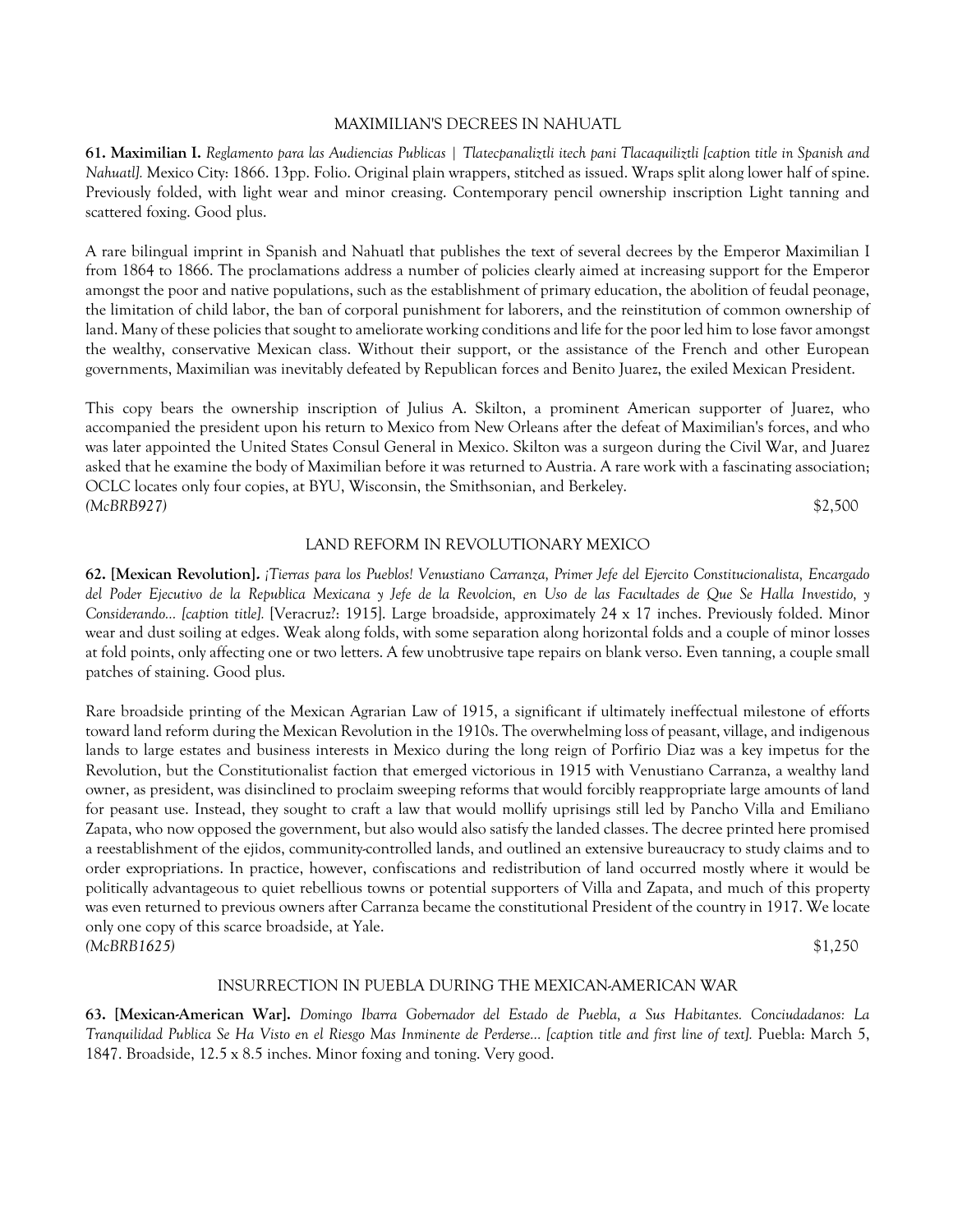An unrecorded broadside that prints the thanks and admonitions of the Governor of Puebla, Domingo Ibarra, following an attempted insurrection there in late February and March 1847 during the Mexican-American War. The uprising was a part of the so-called Revolt of the Polkos that followed popular outrage at a January law that allowed the federal government to seize church property in order to pay for the war effort. In Puebla, the revolt involved elements of the city's military garrison, but was successfully put down by the rest of the guard. Ibarra begins by lamenting the sedition and thanking the loyal portion of the garrison:

"La tranquilidad publica se ha visto en el riesgo mas inminente de perderse. Unos oficiales del 2o Batallon, que no merecian por cierto pertenecer á la Guardia Nacional, ni menos tener por gefes a los muy honrados patriotas que los mandaban, intentaron atrevidamente abrir las puertas de su cuartel para convocar á la gente que habian seducido, y rebelarse contra sus mismos gefes y compañeros en la espresada Guardia y demas cuerpos de esta guarnicion.... Solo calculando la magnitud de los males que de tan loca idea podian sobrevenir á los habitantes de esta hermosa ciudad, es como puden estimarse los servicios del Sr. comandante general, de los Sres. gefes, oficiales y tropa de la Guardia Nacional, y de los otros benémeritos cuerpos de esta guarnicion que lograron librarnos de aquellos sin que derramase una sola gota de sangre."

And he continues by warning the citizens of Puebla against continued foolishness in the face of the enemy, and also by asserting his resolve to resist further insurrection:

"¡Plegue al cielo dar à todos los mexicanos el juicio bastante para no provocar sobre nostros mismos otras desgracias que las consiguientes à una guerra extrangera con un enemigo astuto y ponderoso, y que nos invade por todas partes! Pero si desgaciadamente, y lo que no es de esperarse, aun aparecieren sìntomas de nueva rebelion, descansad, conciudadanos, en que el ejecutivo del Estado se sacrificará por hacer que reine en esta ciudad la confianza, la paz, y la union sincera que tanto necesitamos...."

A strong statement by a clearly relieved Mexican state official. We locate no copies in OCLC or available sales records. *(McBRB1729)* \$1,750

### MEXICAN-AMERICAN WAR FIELD PRINTING

**64. [Mexican-American War]. [Miles, Dixon Stansbury].** *Headquarters of the Army, Mexico, February 4, 1848. General Orders - No. 45. Proceedings of a Court of Inquiry Convened at Tacubaya, Mexico, by Virtue of the Following Order... To Examine into the Facts and Circumstances Connected with the Loss of Certain Pack Mules on the 4th Inst. While Under the Escort of a Column of Troops Commanded by Lieut. Colonel Miles... [caption title].* Mexico City: 1848. 3pp. Printed on a single folded sheet. Dbd. Old vertical fold, minor foxing. Very good.

A rare United States Army field printing pertaining to a notable incident that occurred during the Mexican-American War. In early January 1848, Lt. Col. Miles was ordered by Brig. Gen. Twiggs to take command of a wagon train and a small cadre of troops and then conduct them from northern Mexico to Mexico City. Mexican merchants availed themselves of the escort for safe conduct of their merchandise to the capital city and other destinations in the interior of the country. The wagon train consisted of 316 government wagons which stretched to three miles in length, with 1,700 pack mules adding another nine miles to the procession. Col. Miles had 1,300 troops under his command, but only 150 of them were cavalry. Mexican guerillas, under the command of Zenobia attacked the train between Santa Fe and Rio San Juan, resulting in the loss of 300 pack mules along with the goods belonging to the Mexican merchants. Col. Miles was then brought up on charges in a military Court of Inquiry at Tacubaya, Mexico, the details and results of which are recorded in the present work. In short, Col. Miles was exonerated of any misconduct, especially considering that he only had "a small number of troops" at his command. The heart of the judgement states that "Lieut. Col. Miles exercised unusual prudence and foresight in his precautionary measures, and that his entire arrangements upon the march were most judicious and officer-like, and that instead of meriting censure or even animadversion, the conduct of Lieut. Col. Miles entitles him to high commendation."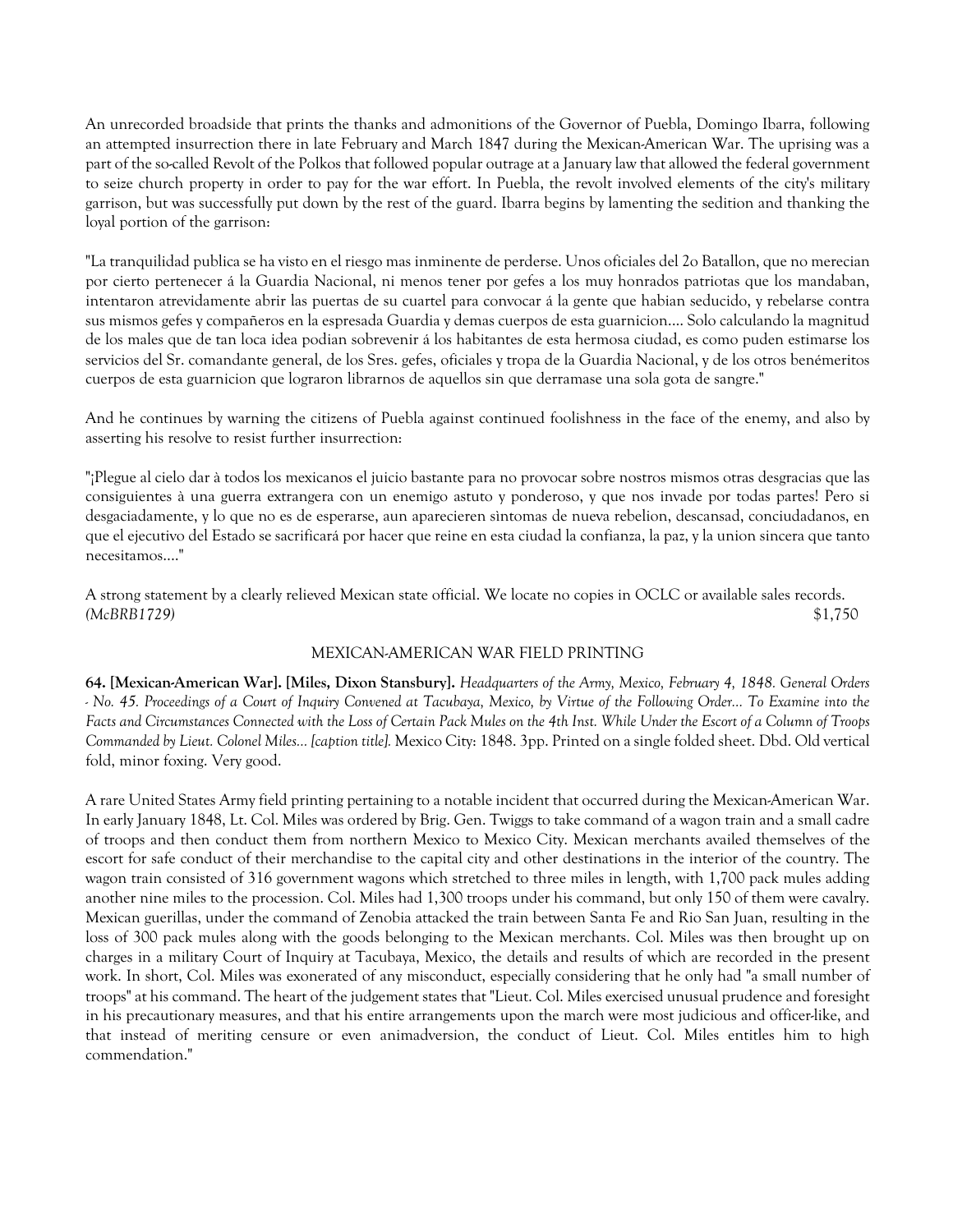The incident was described in a contemporary account recorded by American soldier Orlando B. Wilcox: "July 19. New acquaintance named Clark, a sutler, who was at Buena Vista...saw Zenobia's attack on Col. Miles' train. The Mexican merchants &c. whose pack mules the escort was protecting stood on a hill & saw Walker whipt & gave no assistance, though they were numerous, together & well armed. Zenobia made a dash at the pack mules. Clark was driven along with the crowd. Saw a volunteer try to cut the girth to save his pack; a lancer cut his head off at a clip. Zenobia left Clark [as a prisoner] charge of two men, to 'whip the yankees.' Charge in deep files, cavalry toward Walker's, whose forty men dismounted. Walker was at their head; they gave way. Mex's dashed forward & on coming up, wheeled to right & left" - Willcox.

Dixon Stansbury Miles (1804-1862) served a wide-ranging career in the American Army. He fought in the Indian Wars, the Seminole Wars, and with particular distinction during the Mexican-American War, before losing his life early in the Civil War. While commander of the Union garrison at Harper's Ferry in 1862, a time in his career when he had been censured by the Army for drunkenness, he was mortally wounded while surrendering to Stonewall Jackson's forces during the Confederate invasion of Maryland.

 Willcox, Orlando B. *Forgotten Valor: The Memoirs, Journals, & Civil War Letters of Orlando B. Willcox*, (Kent, Ohio & London: Kent State University, 1999), p.117. *(McBRB2272)* \$950

#### MEXICO AS SEEN BY A NOTED AMERICAN PHOTOGRAPHER DURING THE REIGN OF PORFIRIO DIAZ

**65. [Mexico Photographica]. Waite, Charles Betts.** *[Photograph Album Containing Thirty-Six Substantial Images by Noted Photographer Charles B. Waite, Documenting Indigenous Peoples, Architecture, and Other Scenes in Mexico at the Turn of the 20th Century].* Mexico City: C.B. Waite, 1904. Thirty-six professional silver gelatin photographs, all 5 x 8 inches, captioned in the negative, mounted into picture sleeves. Oblong quarto. Contemporary Mexican blind-embossed leather photograph album, string-tied. Minor shelf wear to album. A few tears to album sleeves, small chip to one image, one image quite faded and a few slightly faded but others retaining good contrast. An excellent and diverse collection of images. Very good.

An outstanding collection of photographs of Mexico produced by Charles Betts Waite (sometimes incorrectly identified as Charles Burlingame Waite), an adventurous, and now legendary, American photographer working in California and predominantly south of the border in the decades around the turn of the 20th century. Charles Betts Waite (1861-1927) was born in Ohio and moved to California in 1881 to work as a photographer in the San Diego and Los Angeles areas. He established a studio in Mexico City in 1897 and spent most of the next two decades documenting a wide variety of subject matter in Mexico, both urban and rural. The diversity and professional nature of Waite's photographs led them to be utilized in Mexican books, travel magazines, newspapers, and on postcards. The present photographs reflect Waite's diverse interests, providing an excellent view of indigenous Mexican laborers, street views as well as elevated views of Mexican cities, different agricultural and rural scenes, and various architectural wonders as seen in Mexico's churches, hotels, and government buildings, and the requisite scene inside a bullfighting ring, among others. The most morbid photograph captures a scene in the hallway of the catacombs of Guanajuato, featuring numerous mummified corpses.

The photographs are mounted along the top edge to the album pages, but some of the captions can be safely read. These titles include the following, with number provided where easily readable, in bound order: "300. La Cathedral Mexico," "303. Interior of Cathedral City of Mexico," "151. Court of Hotel Iturbide, City of Mexico," "48. Chapultepec Hill, Mexico City," "47. Avenue in the Bosque de Capultepec," "27. Near Irimbo, Michoacan & Pacific R[ailwa]y, Mex," "1683. Burros loaded with straw, Mexico," "Brasero in Mexican Kitchen," "1622F. Street Market in City of Mexico," "1534. The Melon Tree vegetable Pepsin," "1529. The Maguey plant from which pilque is taken," "1526. Cottage in Mitla, Oaxaca," "1338. Government Palac Jalapa, Mexico," "1304. Market of Texcoco," "1040. Mexican Mule Pack Train Istmo de Tehuantepec," "1263. Street Fair at Guadalupe Mex," "167. Guadalajara, Mex. from Hospicio showing Bull Ring," "744. Catacombs of Guanajuato, Mexico," "Aquascalientes, Mexico," "712. Mex. Cen. and Int. Mex. Junction. Torreon, Mex," "R[ailway station and vendors at Aquascalientes Mexico," "How drawnwork is made in Mexico," "657. Oxcart at ruins of Mitla," "672. Tajo de Nochistongo. Valle de Mexico," "501. Mazzantini Bull Fight - City of Mexico," and "Big tree of Tule full height." All discernible captions carry the copyright years of 1904 or 1905 from Waite's Mexico City studio.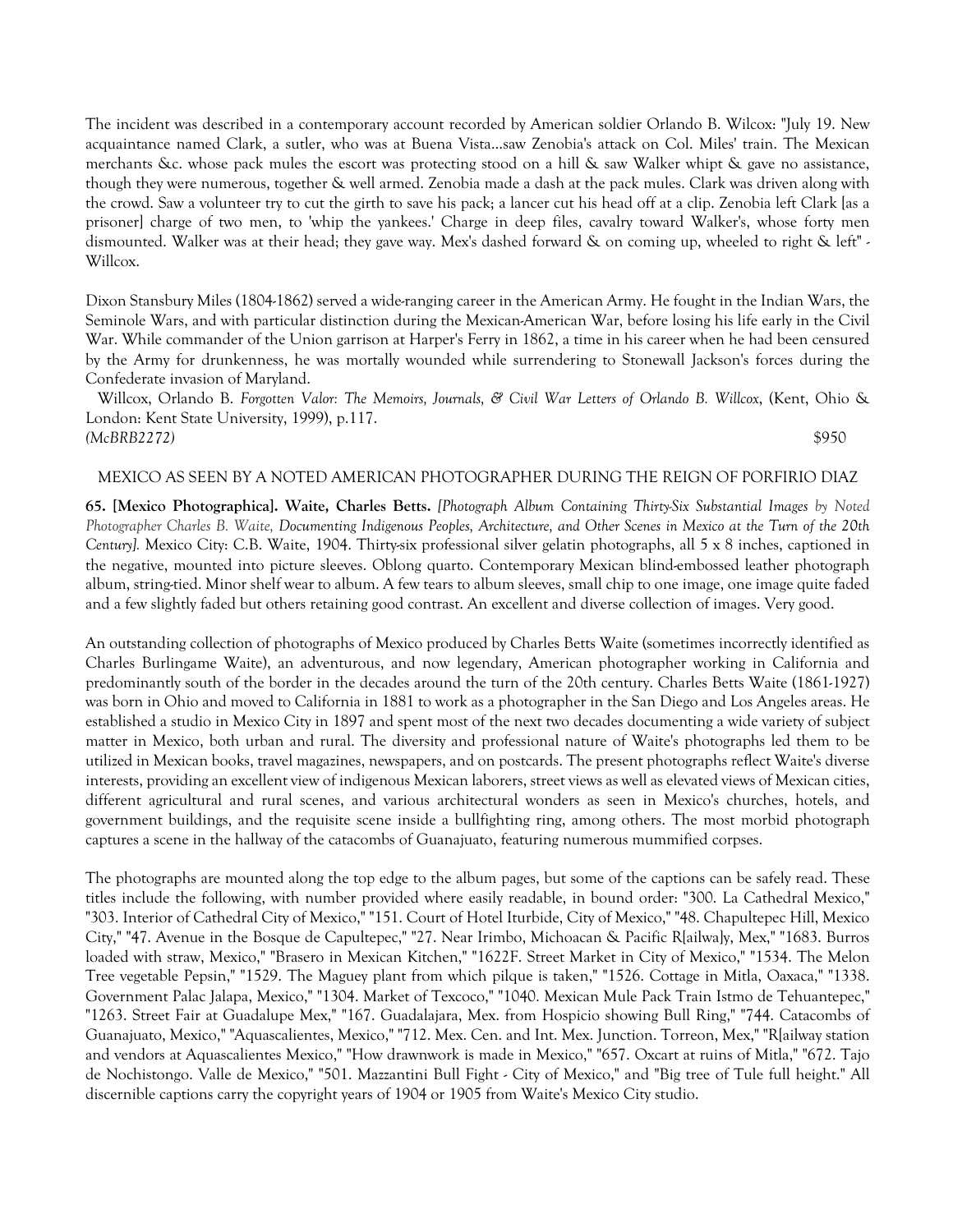Other photographs for which the captions cannot be read feature a Mexican laborer carrying a large crate on his back, a local woman carrying her child, a Mexican general on horseback, a Mexican woman rolling out dough in kitchen, a sombrero-clad mariachi talking to a woman through a gated window, and others.

Waite's work has been studied for its representations of poverty and rural life amidst the modernization and industrialization brought forth in Mexico by the Porfirian government. He also broke with the habits of his fellow photographers in capturing local and indigenous subjects; while many of his peers would bring "street types" and others into the studio to control the environment, Waite captured Mexican subjects in more naturalistic settings.

"After working as a photographer in California, he moved to Mexico, along with his wife and children, in search of inspiration and opportunity in the 1890s. In doing so, Waite found himself among the countless developers and promoters who went south of the border seeking new opportunities and markets during the Porfiriato.... Indeed, Waite found much in common with the adventurers and prospectors who flocked to Mexico (and sometimes purchased his postcards), for he spent a good part of his career speculating in Mexico's growing rubber industry. He also achieved a certain degree of respect in Porfirian society, evidence by the fact that he photographed official state visits like those of U.S. Secretary of State Elihu Root in 1907. As a well-known photographer who was deeply embedded in Porfirian society, Waite was uniquely positioned to provide a closer view of the world that Americans traveling through and living in Porfirian Mexico created for themselves" - Ruiz.

An enthralling and diverse collection of Waite's Mexican photographs featuring the people of the country and the city, and some of the cities and their settings, in the latter years of Porfirio Diaz's Mexico.

 Ruiz, Jason: *Americans in the Treasure House: Travel to Porfirian Mexico and the Cultural Politics of Empire* (Austin: University of Texas Press, 2014), p.22. *(McBRB2768)* \$4,750

### CONSTITUTIONAL REFORMS ON THE BORDER

**66. [Mexico]. [Borderlands].** *Dictamen de la Junta Departamental de San Luis Potosi Sobre el Proyecto de Reformas a la Constitucion, Presentado por la Comision de la Camara de Diputados*. [San Luis Potosi]: Imprenta del Gobierno, 1841. [2],41pp. 20th-century tan polished calf stamped in gilt on the front cover. Small ex-libris bookplate of prominent Mexican academic Jesus Reyes Heroles on front free endpaper, his initials stamped in gilt on front cover. Minimal shelf wear. Internally clean. Very good plus.

An exceedingly-rare work of Mexican constitutional history with much of interest regarding the Texas borderlands, Native Americans, voting rights for women and the poor, and much more. The work centers on constitutional reforms during the centralist era of the Supremo Poder Conservador. The proposals and analysis cover federal subjects, borderlands (particularly Texas, New Mexico, and California), military issues (some regarding Texas), "barbarian" Indians, and so forth. In the Division of Departments section, regarding northern states, a representative passage of the work reads: "Sonora, Chihuahua, Coahuila, Nuevo Leon and New Mexico are the unhappy prey of the barbarians, destitute of all social good and even hope of a remedy." In the section covering rights of citizenship, a fee of 180 pesos is proposed to access the rights of citizenship. It specifies the need that only people of good economic position and culture can have influence in the administration of the State and the electoral processes. A representative passage seeking to exclude the poor and women from the democratic field reads: "Laborers can be very good Mexicans, such as minors of age, women, and religious men, but they have generally fallen short of the necessary gifts of independence of spirit and the medium cultivation that is needed to know and appreciate their political duties."

Regarding the borderlands, in the section pertaining to restrictions of the Congress, the document states: "The first necessity of the Republic is to prevent the horrific devastation that the savages (barbarian indians) make in weak points, and to punish the atrocious insolence of such barbarians that spread in different tribes from the coast of Tamaulipas, and from Texas to those of the Californias. According to the laws, there must be thirty-five presidial companies with the total force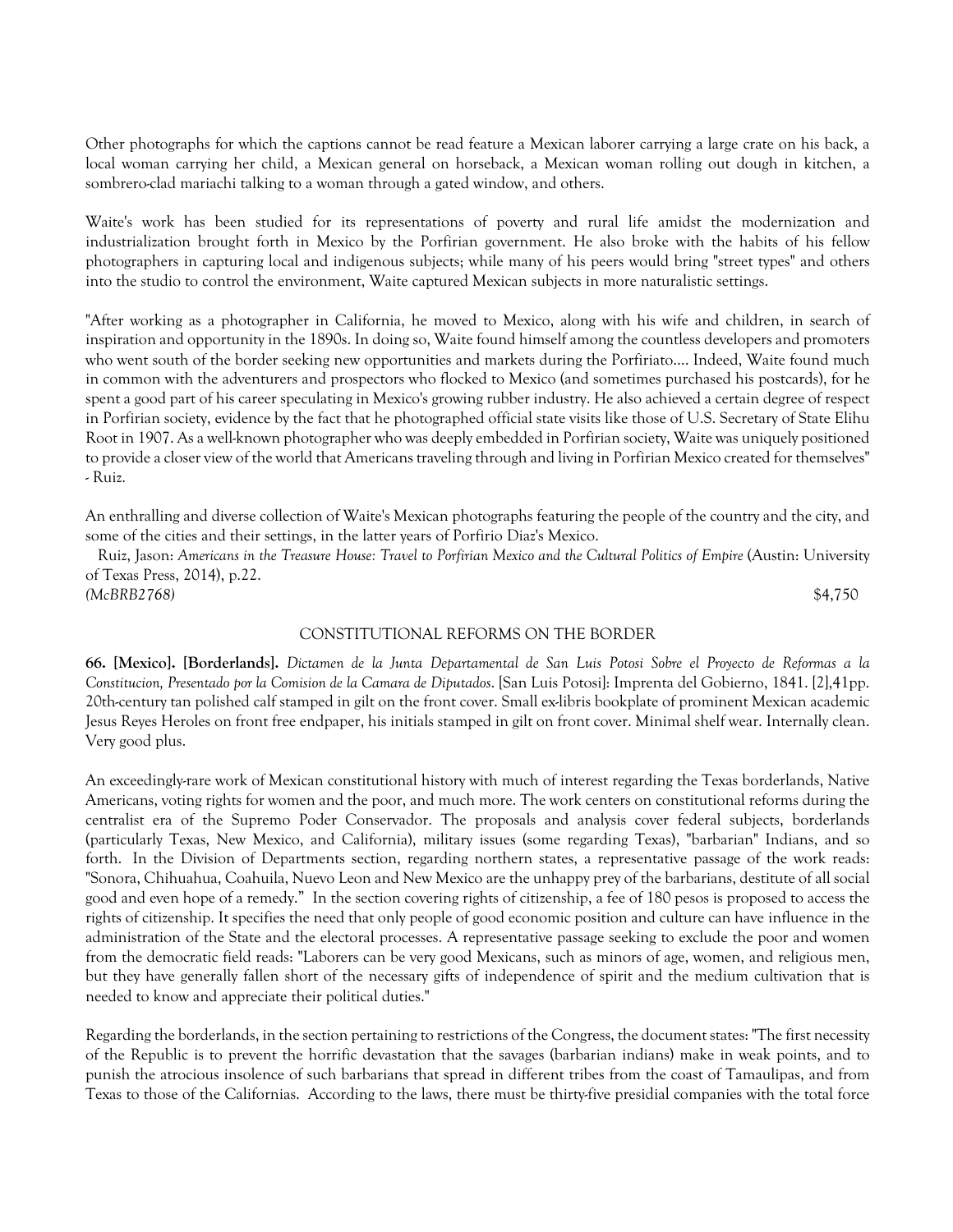of a little more than three thousand five hundred well assembled and gifted, whose incessant job is the conservation of the northern border through continuous and assiduous work, that there is of absolute preference that unique force capable of correcting and making war on the savage and of ensuring the interests of the inhabitants of the Departments."

The work proposes the creation of a large cavalry force to protect the frontier. Due to the vastness of the territory in question, cavalry would be ideal, "for the cases that come to us like the Texas war." Regarding the infantry, the work states that there are too many forces, that it must be taken into account only as necessary for the war with Texas and enough to contain a foreign invasion. The text includes calculations on where best to position the soldiers ("4,000 for the northern borderland"), in a way that the government can use 8,000 or 10,000 men "to place them in the interior over Texas or any other point invaded in the Republic."

In a section that discusses the expenses, income, and budget of the Mexican nation, the document affirms that there is enough for the ill-fated Texas campaign in 1841; this campaign was promoted by Anastasio Bustamante, as Mexico had authentic aspirations to undertake a campaign to reconquer Texas. Mexico did not recognize an independent Texas authority until after the Mexican-American War, when Mexico recognized that Texas was now officially part of the United States. The present work adds that with the new taxes and the proposed cuts that they should have available six million pesos, that covers "what it presupposes for the Texas war." OCLC records just a single copy, at SMU. *(McBRB2286)* \$2,250

### LOCAL GOVERNMENT IN THE BORDERLANDS

**68. [Mexico]. [Law].** *Ayuntam[ien]to de la Villa de Allende. Borradores de la Contestac[io]n del Ayuntam[ien]to con el Exmo. Sen. Gov[ernad]or del Est[a]do de Coahuila [y] Tejas... [manuscript caption title]*. [Allende, Mx.: 1830-1831]. [40]pp. Mixed folio and quarto sheets, haphazardly stitched. Light wear and dampstaining at edges; even tanning and light foxing throughout. Accomplished is several legible secretarial hands. About very good.

A fascinating manuscript log of municipal bureaucracy during the early 1830s in the small Mexican village of Allende, southwest of the Rio Grande between present-day Muzquiz and the border city of Piedras Negras. The entries here comprise drafts or transcriptions of acknowledgements and responses to orders from the state government of Coahuila y Tejas from 1830 to mid-1831. In all, the log records the reception of nearly seventy decrees, orders, and circulars on a wide variety of subjects as arrived at the administrative center for this isolated municipality in the northern reaches of the state (Piedras Negras, now the largest city in the area, was not founded until 1850). A good number of the orders are related to local economics, taxes, and trade, but many also deal with political and religious issues, military matters, and other problems. Some of the entries are short, and simply record the communication received, when and by whom, such as, "Una circular del Supremo Gov[iern]o de la Federacion, su fecha 5 de Julio del presente año, referente à que no deine [?] el espiritu publico, co la lectura del folleto titulado, 'Noticia Extraordinaria de la Derrota a loas Tropas del Gov[iern]o.' = Allende Julio 22 de 1830 = José Sanchez =." Others contain lengthy responses, such as the following airing of grievances and an enumeration of difficulties that evidently prevent the town from fulfilling its fiscal and trade obligations as requested on October 29, 1830, which includes descriptions of attacks by Native Americans:

"Ponemos por punto cardinal que siendo esta villa una de las que an adolerido los males de la a soladora guerra, se aya casi abilitada para su ejercicio laborioso a causa de que los indios barbaros del Norte an yniquilado esta poblacion en tanto grado que en el ano de dies y nuebe fueron vitimas para estos barbaros 63 almas, sin las que plaudatinamente [?] an corrido la misma suerte sin los bienes que an corrido, si sor. todo esto avido debido aun gobierno opresor que jamas oyo las voces de la osenda, ni del ver sanito [?], que mendigando para el sus tento no abia quien lo socorriera por que todos corriamos, y aun continuamos la misma suerte, can la gran diferencia de que nuestro paternal Govierno dara una mirada de compacion ha esta porcion desgraciada de este estado; y mas cuando confiados en que vos tomara por su parte las medidas analogas a nuestra felicidad...."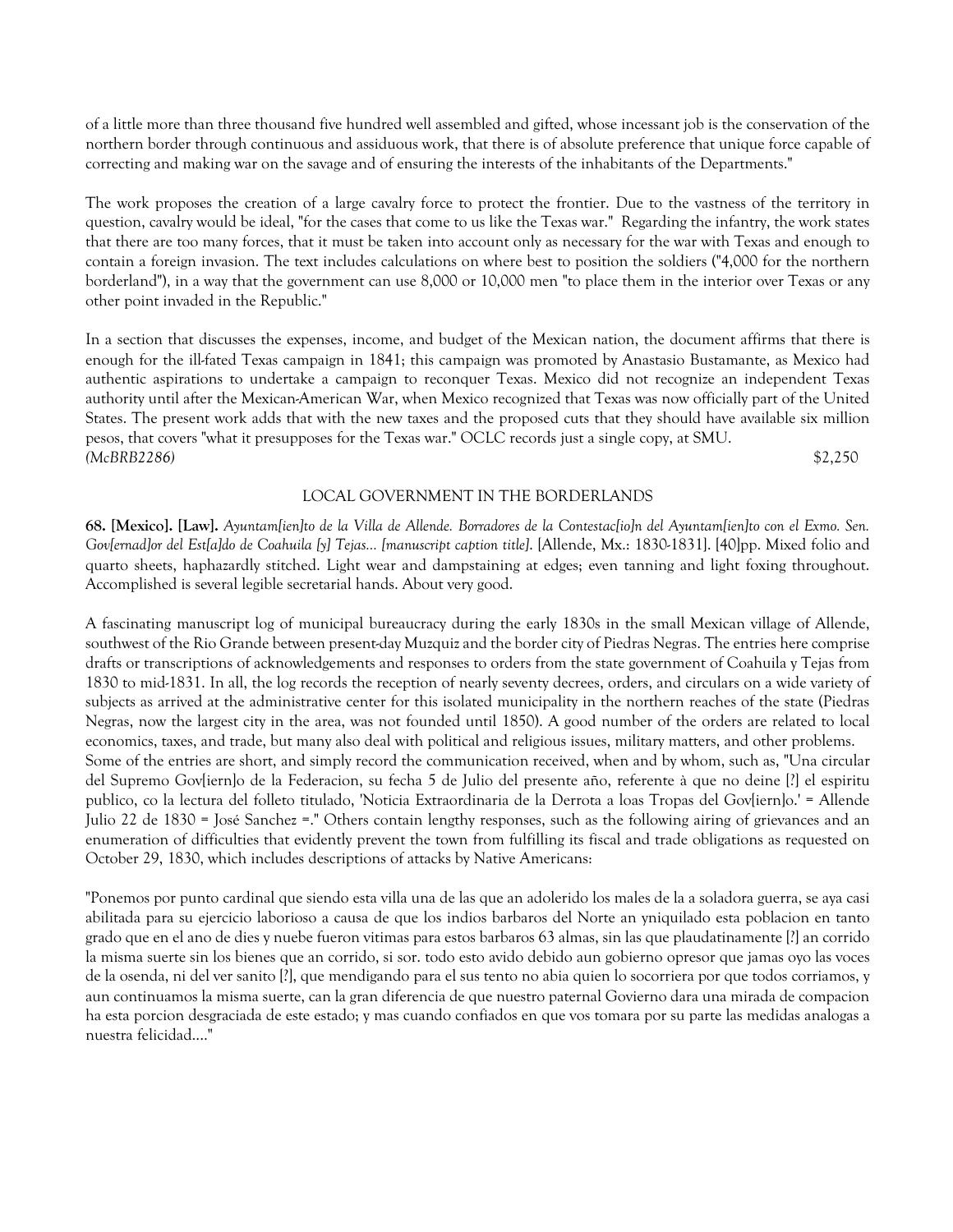In all, the manuscript provides a valuable record of local governance and municipal issues in an isolated and evidently somewhat downtrodden region of Northern Mexico that would soon become the borderlands of an independent Texas. *(McBRB2117)* \$6,500

#### FIRST OF THE FIRST OF THE FIRST

**69. [Mexico]. [Law].** *Coleccion de los Decretos y Ordenes del Soberano Congreso Mexicano, Desde Su Instalacion en 24 de Febrero de 1822, Hasta 30 de Octubre de 1823 en Que Ceso*. Mexico City: 1825. [2],xxvi,221,xi,[2]pp. 19th-century three-quarter Mexican calf and marbled boards, gilt leather spine label. Some scuffing to the spine, two partially-perished shelf marks on spine, minor rubbing to boards, edges and corners worn. Hinges a bit cracked but holding well, a handful of early leaves with contemporary manuscript notations in margins, partially shaved in later re-binding process. Still, a very nice early Mexican national imprint. Very good.

A handsome copy of an early Mexican imprint that Lathrop Harper described succinctly as the "First edition of the first decrees of the first independent Mexican Congress." This collection of decrees issued by the first Mexican Congress, established after the promulgation of independence in 1822, contain a wealth of information relevant to the founding of the country. These include an act relating to the "coronation of D. Agustín de Iturbide, the hereditary successor to the throne" and formalizing that "the acts of his government are declared invalid...."

Of particular interest are two decrees directly relating to Anglo-American settlement in Texas. The first of these, dated April 11, 1823, begins "Que el gobierno, si no encuentra inconveniente, acceda a la solicitud de Estevan Austin, sobre que se confirme la concesión de establecer 300 familias en Tejas...." Roughly translated, this decree states that "the government, if it finds no objection, agrees to Estevan Austin's request for confirmation of the concession to establish 300 families in Texas...." Stephen F. Austin's "Old Three Hundred" families were the foundation of Anglo-American settlement in Texas, and here, the nation of Mexico authorizes their emigration.

The second decree, dated September 29, 1823, is titled "Esención de derechos por siete años a los efectos que se introduzcan en Tejas." This is translated to an "Exemption of rights for seven years for the purposes that enter in Texas." The text of the decree reads, in full: "El Soberano Congreso mexicano tomando en consideracion el deplorable estado a que las hostilidades de los barbaros han reducido a la provincia de Tejas, y para ocurrir en parte a la miseria de sus habitantes civilizados, ha venido en decretar y decreta. Que todos los efectos de cualquiera clase, nacionales o estrangeros que se introduzcan en la provincial de Tejas para el consume de sus habitants, sean libres de derechos; durando esta esencion siete anos contados desde su publicacion en aquella capital."

The translation of this second decree reads, roughly: "The sovereign Mexican Congress, taking into consideration the deplorable state to which the hostilities of the barbarians have reduced the province of Texas, and to recognize in part the misery of its civilized inhabitants, has come to declare and decree. That all effects of any kind, national or foreign that are introduced into the province of Texas for the consumption of its inhabitants, be free of rights; lasting in essence seven years counted from its publication in that capital."

This second decree effectively extended the term for duty-free certain to the Texas settlers as recompense for the troubles they experienced at the hands of the local "barbarians," i.e., the indigenous native peoples who had lived on the land for centuries. An early compilation of laws governing the fledgling nation of Mexico, with early Texas colonization content.

 Palau 56388. Lathrop Harper 220:116. *(McBRB2074)* \$3,500

#### THE LIEBER CODE, EN ESPAÑOL

**70. [Mexico]. [Lieber, Francis].** *Ynstrucciones para el Gobierno de los Ejercitos de los Estados Unidos, en Campaña. Formadas de Orden del Gobierno de Los Estados Unidos del Norte American, por el Profesor Francis Lieber*. Washington: Powell, Ginck y Ca., 1870. 49pp. Contemporary marbled paper-covered boards, green backstrip. Boards and corners worn, joint partially split and scuffed. Slightly over-opened at page 5, minor scattered foxing. About very good.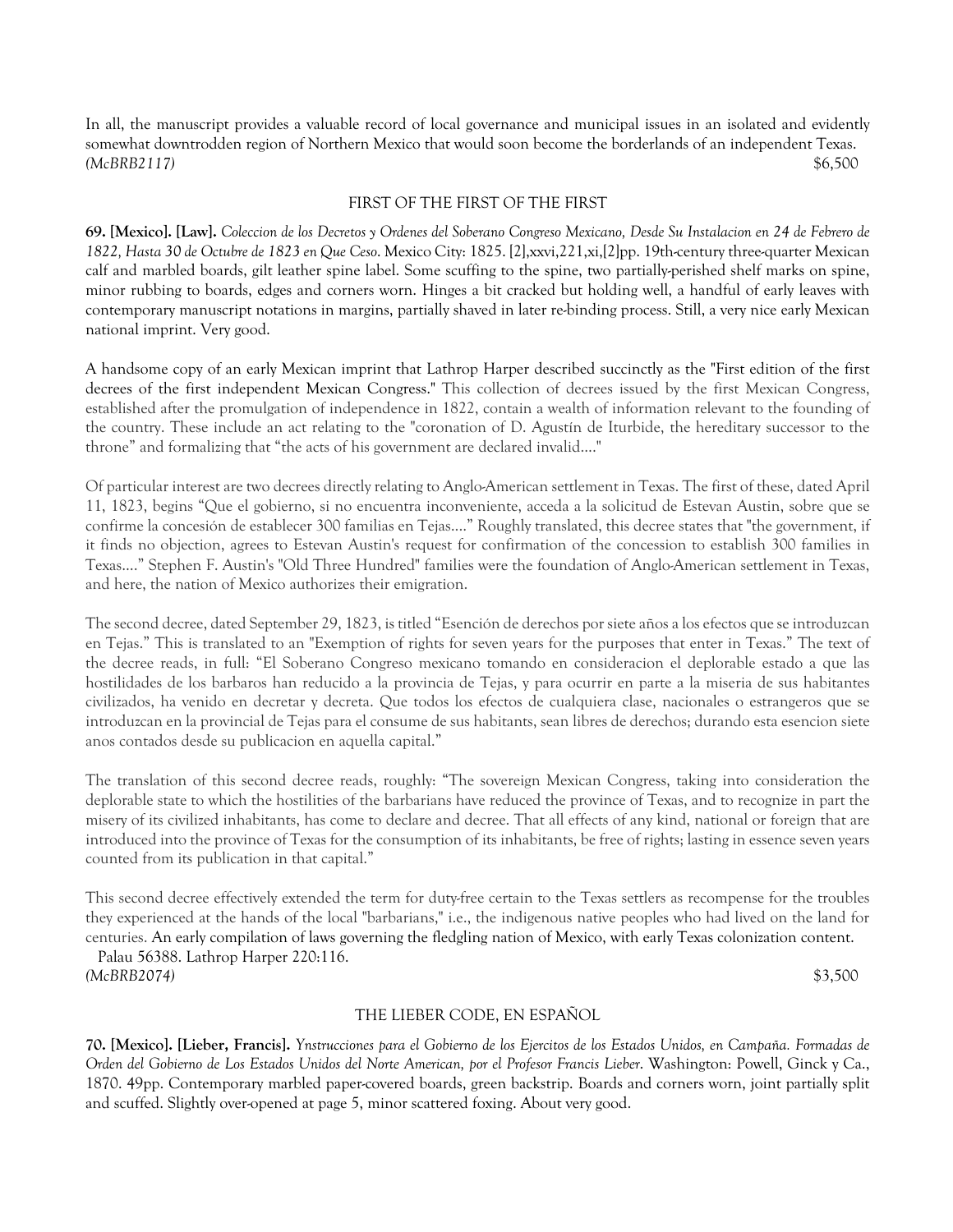The rare first Spanish translation, for a Mexican audience, of Francis Lieber's *Instructions for the Government of the Armies of the United States in the Field*, otherwise known as the Lieber Code. The Lieber Code was first published in 1863 and distributed by President Lincoln to Union military personnel during the Civil War. The principal contribution of the code was its initial attempt to outline the rules governing warfare, specifically to define a broad range of war crimes, which have developed over the course of the century-and-a-half since their first publication. The code was written by Francis Lieber, a German-American judge and legal scholar, and first published as General Orders Number 100. The code was immensely influential on not only the American military but the armies of many other nations, as evidenced here. The work opens with a note from the governor of Durango, Francisco Palacios on the importance of the work's publication for the Mexican military, in "cultivar en el soldado mejicano sus naturales ideas y sentimientos de moralidad, honradez y justicia" ["cultivating in the Mexican soldier natural ideas and feelings of morality, honesty and justice"]. OCLC records just two physical copies of the work, at New York Public and Johns Hopkins. An interesting U.S. Spanish-language imprint communicating a foundational and immensely influential set of rules governing warfare to a Mexican audience. *(McBRB2601)* \$1,250

# A "SWARM OF BARBARIANS" IN CHIHUAHUA

**71. [Mexico]. [Native Americans].** *[Manuscript Letter from the Governor of Chihuahua Regarding Native American Attacks]*. Chihuahua: January 12, 1841. [4]pp., on a small bifolium. Slight vertical crease. A couple small spots of faint soiling. Near fine.

A dramatic letter addressed to the Governor of Durango from the Governor of Chihuahua, dated January 12, 1841, warning of the dire threat of attacks by Native Americans and seeking assistance in the defense against them. This missive accompanied printed examples of a Chihuahuan state decree regarding the depredations sent to Durango. He begins by lamenting the present situation, in which he must ask for contributions of personnel and money because of the Indian attacks, writing, "Ella es el preludio de un ensayo de contribucion personal y pecuniaria que bajo las bases de la espontancidad y absoluta generalidad, me he visto precisado á solicitar a los C.C. para disminuir de lo menos las deprorables desgracias en que nos han enbueteo los salvajes."

He continues by providing a brief assessment of the situation, and then asks that Durango do its part to combat the imminent threat, as all of the other border departments have done, before they themselves face significant death and destruction:

"engo motivos para esperar un resultado satisfactoria de las medidas que he tomado; y aun sin esperarlo he dictado otras escarmentar en su retirada al enjambre de barbaros que han parado para este Departamento. El es hoy el objeto de su rapacidad, su insaciable codiera, y el nuestro el camino para donde se dirigen a falarlo. Justo es pues que Durango se esfuerse en reprimirlos, como seguramente puede hacerlo mejor que qualquiera otro de los Departamentos agredidos. Tamaulipas, N. Léon, Coahuila, Chihuahua, y Sonora todos preparan espediciones y hacer sacrificios para realisarlas, tanto mas costosas cuanta es mayor se este miacion; y el facito de ellos seria segura si el Departamento del cargo de V.E., para evitar la suerte de este y cortar el cancer que ya ha parecido en su frontera, desplegace con tiempo sus poderosos recursos."

The end of 1840 and the first months of 1841 heralded the beginning of a sustained period of substantial Comanche and Kiowa raids on Northern Mexico through Texas, of whom the Mexican government was naturally suspicious as supporters of these organized and extensive attacks by Native Americans. The present letter is an excellent example of the experience and fear of rampant destruction in the border territories at this time, and of the sparse communications available between the border states as well. *(McBRB2725)* \$2,250

#### A FOOL, A PRIEST, AND A NOTARY WALK INTO A BAR

**72. [Mexico]. [Politics].** *Pira y Honras del Hueso: o Sea Contestacion entre el Monigote, el Sacristan, y el Notario [caption title].*  Mexico City: Oficina de Valdes, 1826. [6]pp. Folio. Uncut, with half-sheet inserted, as issued. Previously folded. Light wear and creases at edges. Some toning and dust soiling, heavier at gutter and old horizontal fold. About very good.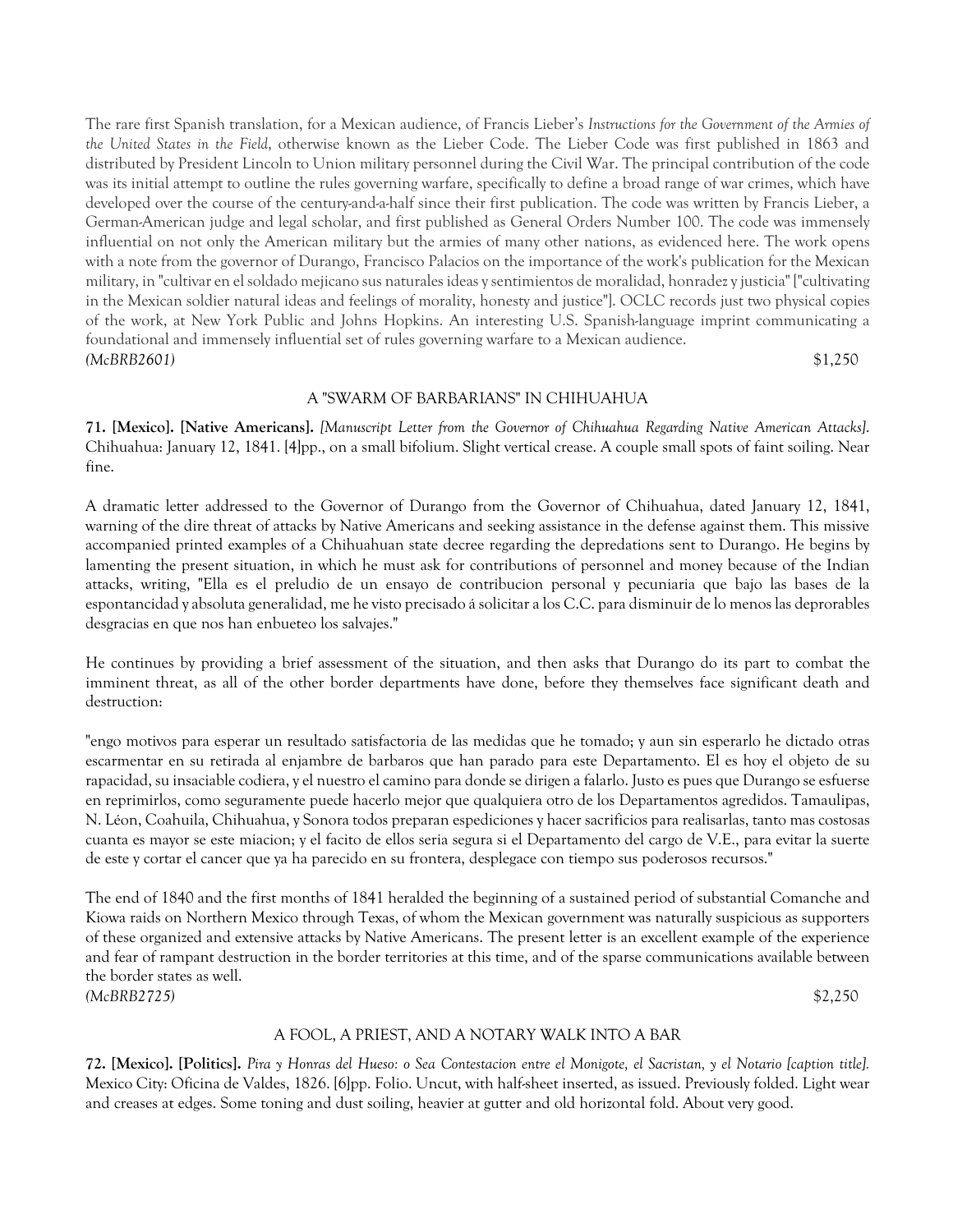A stylized, literary commentary on the state of politics and religion in Mexico five years after independence. The work comprises a dramatic dialogue interspersed with poetry between three characters  $\sim$  a fool, a priest, and a notary  $\sim$  and with much allegory and allusion laments the trying circumstances of the young country. The work is a direct response to a similar dialogue, *El Entierro del Hueso en el Muladar de San Pablo*, and is a good example of the literary political debates occurring in print during Mexico's first period of independent stability. Very scarce; we locate only one copy, at the British Library. *(McBRB2516)* \$500

# PULQUE FUNGUS, AZTEC MOUNTAIN CLIMBING, INVASIVE CASHEW TREES!

**73. [Mexico]. [Science].** *La Naturaleza*. Mexico City: 1870-1873. Fifteen issues. Original printed wrappers. Mostly unopened and untrimmed. Wraps of two issues split along spine. Some wear at edges and spine ends. Light dust soiling. Ex-library, with unobtrusive ink and blind stamps, plus duplicate release annotations in pencil. Good plus.

A fairly cohesive, early run of this important Mexican scientific periodical, including fifteen of the twenty-seven issues published between February 1870 and January 1873. La Naturaleza was the official organ of the Sociedad Mexicana de Historia Natural, and was published from 1869 to 1903; all issues included here are from the first two volumes of the series. Each part contains articles on many interesting subjects, such as an account of a scientific ascent of Popocatepetl, a study of the fungi in the fermentation of pulque, an update on the introduction of the cashew tree in Jalisco, and much more. Also included are letters from scientific societies, scientists, and subscribers from Mexico and across Latin America. In attractive and colorful original printed wrappers. Scarce on the market; an early broken run of twenty-two issues hammered for \$1800 at auction in 2018. *(McBRB2561)* \$1,250

# CALLING OUT "THE MISERABLE SETTLERS OF TEXAS"

**74. [Mexico]. [Texas]. Villatoro, Juan de.** *El Ciudadano Juan de Villatoro Prefecto del Distrito del Sur del Departamento de Tamaulipas a los Habitantes del Mismo [caption title].* Tamaulipas: Imprenta del Gobierno Dirijida por Sebastian Perillos, November 16, 1839. Broadside, 12.5 x 8.5 inches. Old folds, with a very short separation along the central horizontal fold, minor foxing. In a brown half morocco slipcase and chemise, gilt spine titles. Very good.

An exceedingly-rare Mexican broadside reacting to recent events in the northern provinces perpetrated by separatist Federalist forces ranging against the Centralist Mexican government, which resulted in a series of conflicts known as the Federalist Wars of 1839-40. The skirmishes between the Centralists and Federalists in places like Tamaulipas in 1839 and 1840 were spurred by leaders such as Juan Pablo Anaya, Antonio Canales Rosillo, and Antonio Zapata, all three of whom are called out by name in the present broadside. Their actions were seen by the Centralists as unabashedly treasonous; in fact, the one man of the three captured during the Federalist Wars, Zapata, was executed on March 29, 1840. His head was returned to Guerrero and displayed on a pole as a warning to other potential separatists. The other two men flipped loyalties shortly afterwards and continued to serve in the Mexican Army under Santa Anna.

The skirmishes during the Federalist Wars were in many ways a direct result of the independence achieved by Texas in 1836. The northern states of Mexico, inspired by the example of Texas, simply sought independence from the far-flung government in Mexico City. This resulted in efforts by various Mexican states to break away from the central government and form their own republics. The most notable example was the ill-fated Republic of the Rio Grande. The year after the present broadside was printed, the Mexican states of Coahuila, Nuevo Leon, and Tamaulipas attempted to band together as a separate republic with the capital at Laredo, which was intended to also include all of present-day Texas south of the Nueces River. Canales and Zapata were among the military leaders supporting the republic's efforts. Finding lukewarm or no support in their various state legislatures, the effort was doomed to fail. It was actually during the attempted organization of the Republic of the Rio Grande that Zapata lost his head.

The Federalist Wars in 1839-40 were particularly notable for Texas because numerous Texans joined forces with the Federalists in their sporadic conflicts with the Centralist Mexican government. In fact, Canales persuaded the formation of the Texian Auxiliary Corps, a militia unit composed of 270 officers and men from Texas commanded by colonels Richard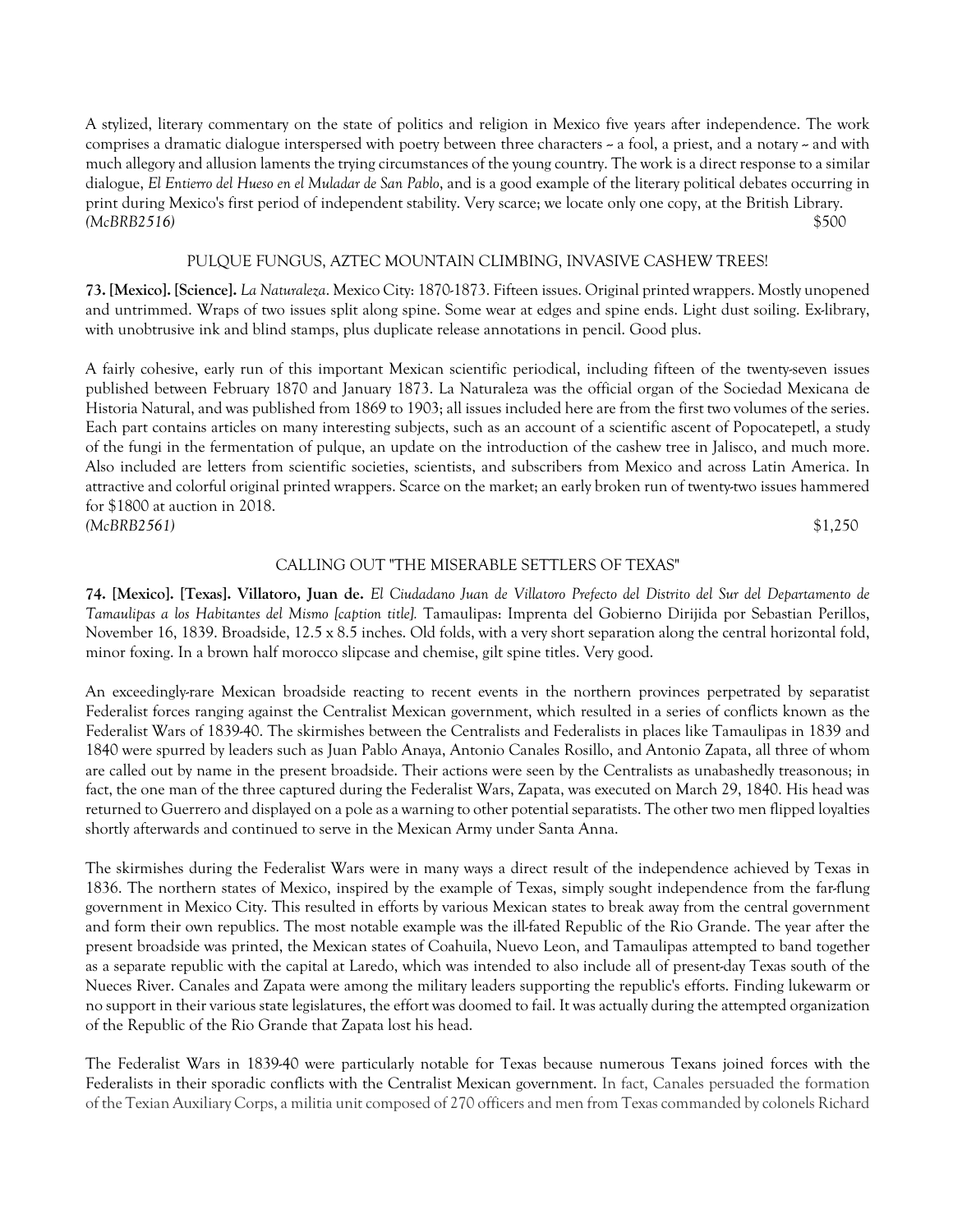Roman, Reuben Ross, and Samuel W. Jordan; the TAC participated in various campaigns throughout the brief period of Federalist insurrection. Native Americans also assisted the Federalists during this period. These Texans and Native Americans are called out specifically in the present broadside, which reads in part: "Anaya, Canales y Zapata, no pudiendo seguir alacinando a nuestros hermanos, ni queriendo tampoco abrazar la oliva de la paz con que nuestro gobierno les brindara repetidas oraciones, se marcharon a buscar proteccion y abrigo entre los miserables colonos de Tejas, y hoy acompanados de aquellos aventureros se nos presentan en las villas del norte, asi como con cuatrocientos indios salvages insultando el nombre de megicano que por desgracia nuestra tienen. Habeis visto iniquidad semejante? Traidores! [in roughly translated English: Anaya, Canales and Zapata, not being able to continue flattering our brothers, nor wanting to embrace the olive of peace with which our government would offer them repeated prayers, left to seek protection and shelter among the miserable settlers of Texas, and today accompanied by those adventurers appear to us in the northern towns, as well as with four hundred savage Indians insulting the name of Mexican that unfortunately they have for us. Have you seen such iniquity? Traitors!]."

The broadside calls for courage among the Mexican citizenry in the face of the traitorous Federalist forces in Tamaulipas, one of the three states proposed as part of the Republic of the Rio Grande. The author, Juan de Villatoro bemoans the separatists' efforts against "the precious fruits of interior and exterior peace" and refers to the threat they represent as "a new enemy worthy of excretion and anathema." Not in Streeter Texas, OCLC, nor in auction records. *(McBRB2603)* \$2,750

# SCARCE MONTANA LIVESTOCK REPORT, WITH HUNDREDS OF BRANDS ILLUSTRATED

**75. [Montana]. [Brand Books].** *Annual Reports of the Board of Stock Commissioners, the Veterinary Surgeon and the Recorder of Marks and Brands of the State of Montana for the Year 1895*. Helena: 1896. 113pp. Original printed wrappers. Spine a bit worn. Brief, later manuscript annotations and relatively unobtrusive perforated institutional stamp on front wrapper; rear wrapper with upper corner torn away and closed tear along gutter from lower edge. Light toning internally. About very good.

Scarce edition of this annual report for 1895 from the offices of the Montana state government concerned with ranching and livestock, consisting of the Board of Stock Commissioners, the chief veterinarian, and the brand recorder. The report of the commissioners is principally concerned with the results of its inspections for the year, though other activities such as interactions with the Montana Stock Growers Association are briefly treated. The veterinarian chiefly addresses the appearances and treatments of diseases both of native Montana cattle and those imported mainly from Texas. The preponderance of the volume comprises the report of the Recorder of Marks and Brands, which lists and describes all brands registered in the state that year, their owners and placements on the animals, each accompanied by a small illustration of the brand on a black background. The brands are evidently listed in the chronological order which they were recorded, as they are certainly not organized alphabetically; an index provided at the rear is quite useful. Scarce institutionally and on the market. *(McBRB2053)* \$1,750

### MEXICAN CALIFORNIANA

**76. Mugarrieta, Jose Marcos**. *Consulado de Mexico, en San Francisco de California [caption title].* San Francisco: 1859. [1]p., with integral blank. Minor edge wear, with a few short closed tears and tiny chips, mild toning. Very good.

A rare Mexican diplomatic circular announcing the appointment of Jose Marcos Mugarrieta as the first Consul of Mexico to the United States in San Francisco in 1859. Mugarrieta signals his intention "to serve all Mexicans and put aside all disagreements arising out of civil war." He is referring here to the recently-concluded civil war in Mexico, which was won by President Benito Juarez, who subsequently authorized Mugarrieta's consulship to the United States. Mugarrieta also details the background behind his appointment and notes that it was approved the previous day by the President of the United States. He follows this by encouraging his fellow Mexicans in a "call for brotherhood, putting aside all political differences" in order "to support our most dear Homeland." The circular concludes with the names of forty-three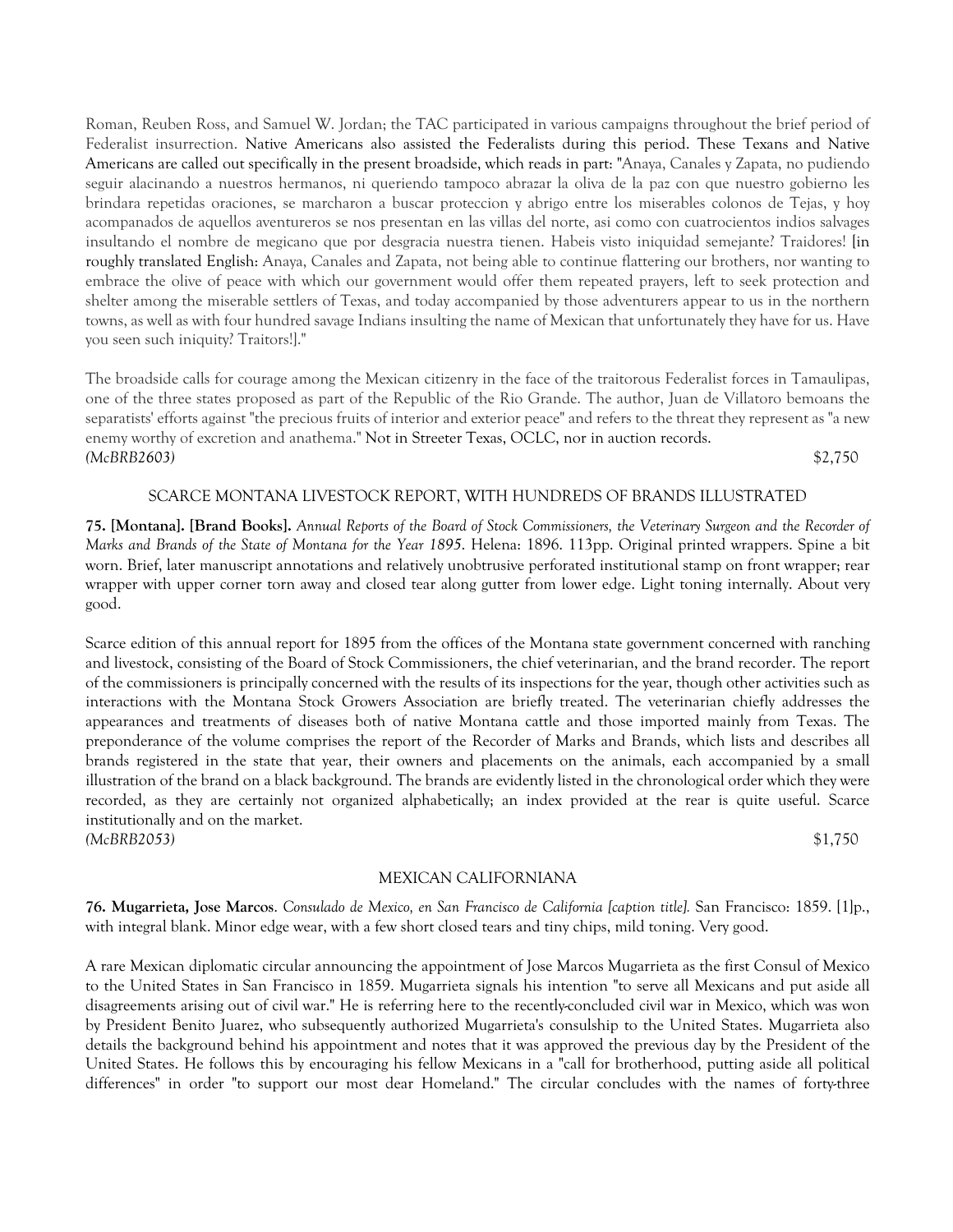"Infrascritos Ciudadanos Mexicanos" ["undersigned Mexican Citizens"] of San Francisco who gathered to hear the news and witness the arrival of Mugarietta's appointment.

Jose Marcos Mugarrieta was a long-serving military officer in Mexico before his appointment as Consul, He served in Jamaica, Campeche, and Merida before fighting throughout the Mexican-American War, and then in Matamoros afterwards. He worked in several government posts under Arista, even traveling in exile to Europe with the deposed president. He then served as Mexican Consul to the Unites States in San Francisco from 1859 to 1863. Particularly interesting to modern gender studies scholars is the fact that Mugarrieta's daughter, born as Elvira Mugarrieta in San Francisco in 1869, later identified as male and changed his name to Jack Garland. Jack Mugarrieta Garland is considered an important Mexican-American transgender pioneer in California whose life is still studied today.

An unusual Spanish-language imprint from California, with only two copies in OCLC, at the Bancroft Library and AAS. Not in Greenwood's *California Imprints*. *(McBRB2295)* \$1,750

#### A NEW MEXICO NATIVE AMERICAN WOMAN WHO SERVED IN THE WAC DURING WORLD WAR II

**77. [Native Americans]. [World War II]. Sarracino, Ruth E.** *[Vernacular Photograph Album Documenting the Life and Military Service of Ruth E. Sarracino, a Keres Pueblo Woman Who Served in the Army WAC During World War II].* Old Laguna, N.M.: [mostly 1940s]. Fifty-nine photographs, from 2 x 1.5 inches to 8 x 10 inches, plus an original Army document, three photocopies of war-related documents, one photographic negative, and a cloth American flag. Mid-century photograph album with self-stick pages, coil-bound in blue faux-leather vinyl with gilt titles on front cover. Minor shelf wear to album. Some discoloration and chipping to some photos. Good.

An extraordinary collection of evidence documenting the home life and American military service by a Keres Pueblo woman from New Mexico. Ruth E. Riley, née Sarracino (1919-1992) was a member of the Keres Pueblo tribe of Old Laguna, part of the Laguna Pueblo in Valencia County, New Mexico near Albuquerque. The present collection of photographs feature Sarracino's family life on the reservation as well as her domestic service as a nurse's aide with the 20th Regiment, Company 11 of the Woman's Auxiliary Corps during the Second World War.

The photographs feature Sarracino in simple portraits, one with a Native American headdress, and a handful featuring her in her WAC uniform. She also apparently preserved portraits of a few of her fellow WAC members, at least one of whom may also have been Native American. Particularly notable are two 8-x-10-inch group photographs of Sarracino's WAC unit during their training at Fort Oglethorpe, Georgia. The first features the entire force of Company 11, Regiment 20; the second image captures "A Group from New Mexico in Co. 11 20 Regt." at the Third WAC Training Center in Georgia. Sarracino is, of course, present in both photographs. Sarracino also includes photographs of her family members, at least one of whom, a man in uniform, appears to have served in the war, as well. She also preserved pictures of others on her reservation, including children, fellow tribe members in traditional Native American dress (likely for a celebration of some kind), and a few shots of the Laguna men's baseball team.

The original "Separation Qualification Record" and the three photocopies of Army documents illuminate Sarracino's war service. She enlisted on February 16, 1945 and entered active service eleven days later, serving a total of one year during the closing of the war. After her basic training in Georgia, she served as a Medical Technician at Bruns General Hospital in Santa Fe. According to her separation record, she performed the following duties: "Assisted the nurse and medical officer in the care and treatment of patients. Administered medications and hypodermic injections. Took temperatures, pulse readings and respiration rates. Recorded information in patient's progress charts. Admitted patients to the ward and oriented them in ward procedure." The photocopied documents include her honorable discharge dated February 19, 1946 from the Separation Center at Fort Sam Houston, Texas; her enlistment record, indicating she won two medals and a ribbon for her distinguished service; and a form for the Women in Military Service for America Memorial Foundation recording a donation made by Sarracino's son, Nathan Riley.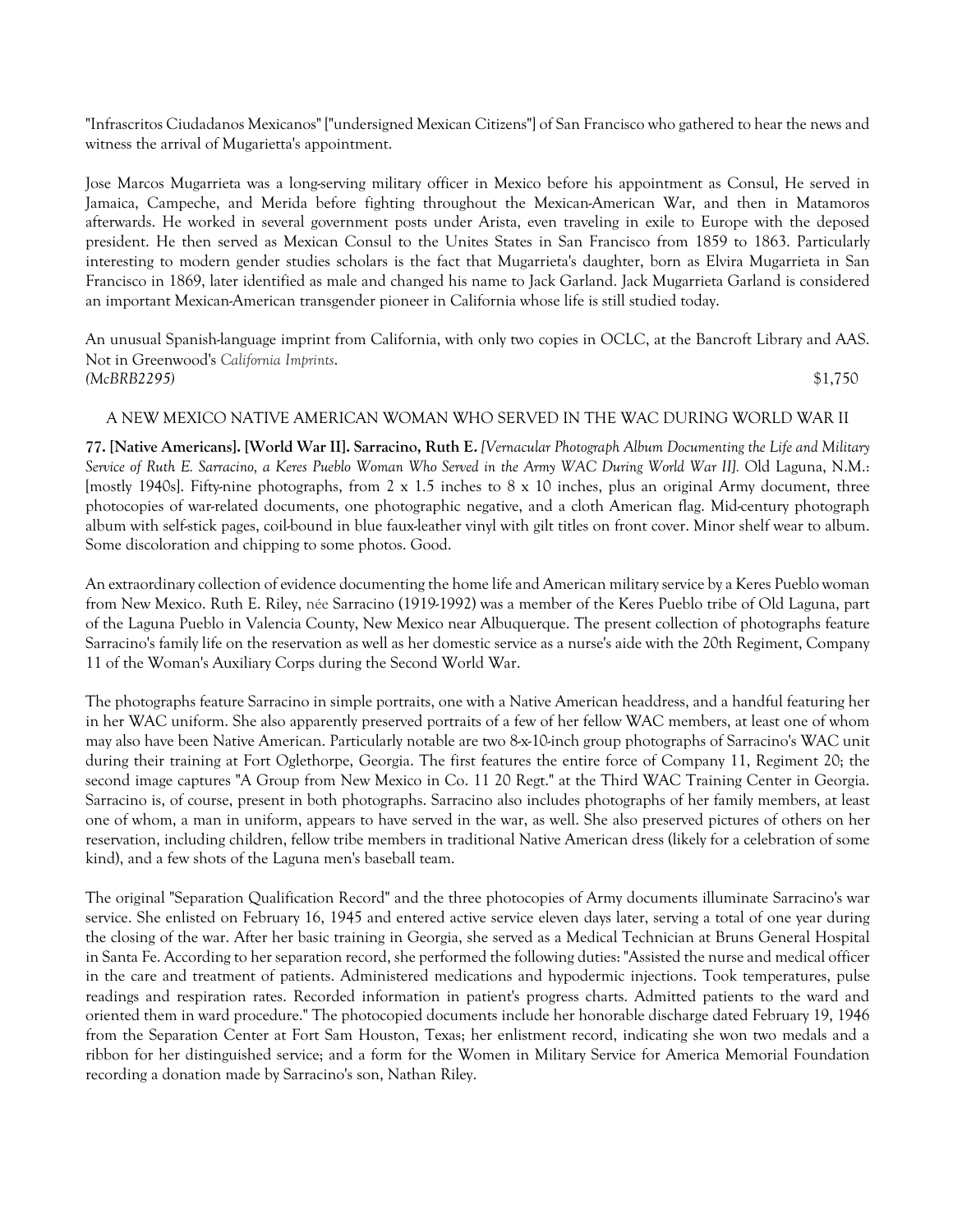The war provided an unprecedented opportunity for Native peoples to engage with work or service outside their reservations. Approximately 65,000 Native American men and women left reservations during World War II; only an estimated 800 women served with either the Army WAC or Navy WAVES, so military service such as Sarracino's was itself a rare phenomenon. The Smithsonian's National Museum of the American Indian holds the archive of Grace Thorpe, daughter of Jim Thorpe and a prominent Native American activist who served domestically as a WAC recruiter during World War II. Otherwise, institutions are seemingly bereft of records pertaining to the service of Native American women during the war.

A genuinely remarkable and unique surviving record of a New Mexico Native American woman's important home front service during World War II. *(McBRB2660)* \$5,500

# DETAILED MAPS OF SANTA FE IN THE EARLY 20th CENTURY

**78. [New Mexico]**. *Sanborn Map Company. Santa Fe. Santa Fe County, New Mexico*. New York: 1930. 22pp. of maps, each sheet 25 x 21 inches. Linen binding strips on left edge of sheets, minor wear and soiling. Manuscript notations and corrections dated 1935. Very good.

Handsome set of Sanborn fire insurance maps for the city of Santa Fe, New Mexico. The present set was published in 1930 and updated in March of 1935, with manuscript notations and printed pasteovers throughout. The first page contains an index and a key map which shows the city extending out less than half a mile from the Plaza to the north and less than a mile to the south. At the time, Santa Fe had a population of just over 11,000 people; by the end of the decade that number would nearly double. The Sanborn Map Company was founded in 1866 and still operates today. Its maps were used extensively for insurance underwriting through the late 19th and early 20th century, and as a result it created some of the most accurate and important historical maps of urban areas in the country. The present set is a wonderful resource for social and architectural history in Santa Fe just prior to the population boom and the significant influx of tourists that followed World War II. Each map is color coded with extensive architectural details. Adobe buildings, for example, are colored in a grey-brown, providing structural information at a glance. We locate four copies in OCLC -- Yale, University of New Mexico, Museum of New Mexico, and the University of Denver. *(McBRB1932)* \$2,250

### HOMESTEADING ON THE REZ

**79. [North Dakota]. [Directories]. [Smith, George J.].** *Directory of the Berthold Reservation Homesteaders [cover title].* [Plaza, N.D.]: Published by Geo. J. Smith, 1913. 64pp., plus one inserted advertisement leaf and a folding map. Original brown wrappers printed in black. A few small areas of soiling and light chipping to wrappers. Mild marginal staining to two leaves. Very good.

A distinctly rare directory of the "homesteaders" living on the Fort Berthold Indian Reservation in North Dakota in the early-20th century. According to the introductory text, this directory is intended "to furnish reliable information, giving the name of each person located on the reservation, the description of his land, with the post office address given the land office at the time of filing" in the interest of assisting "our homesteaders in learning who their neighbors are and otherwise prove beneficial." The first portion lists the residents alphabetically; this is followed by a listing organized by numbered township, all of which are keyed to the folding map in the rear of the book. The map is titled, "Fort Berthold Indian Reservation North Dakota Showing Land opened in Settlement under President's Proclamation of June 29, 1911." The last part of the title refers to President William Howard Taft's edict of that day which opened over 227,000 acres of land on the Fort Berthold reservation for new settlement. The listings of the present directory are interspersed with advertisements for local stores, restaurants, banks, newspapers, photographers, and more, in Plaza, Ryder, and Makoti. Interestingly, the directory's compiler, George J. Smith was apparently a businessman himself with an interest in the reservation's land development; according to the note at the bottom of page 7, "Geo. J. Smith has a written description of every quarter on the Berthold Reservation, he knows what every quarter is like and can sell you a relinquishment, with perfect safety to yourself, right in the dead of winter with a foot of snow on the ground. Write him at Plaza, N.D."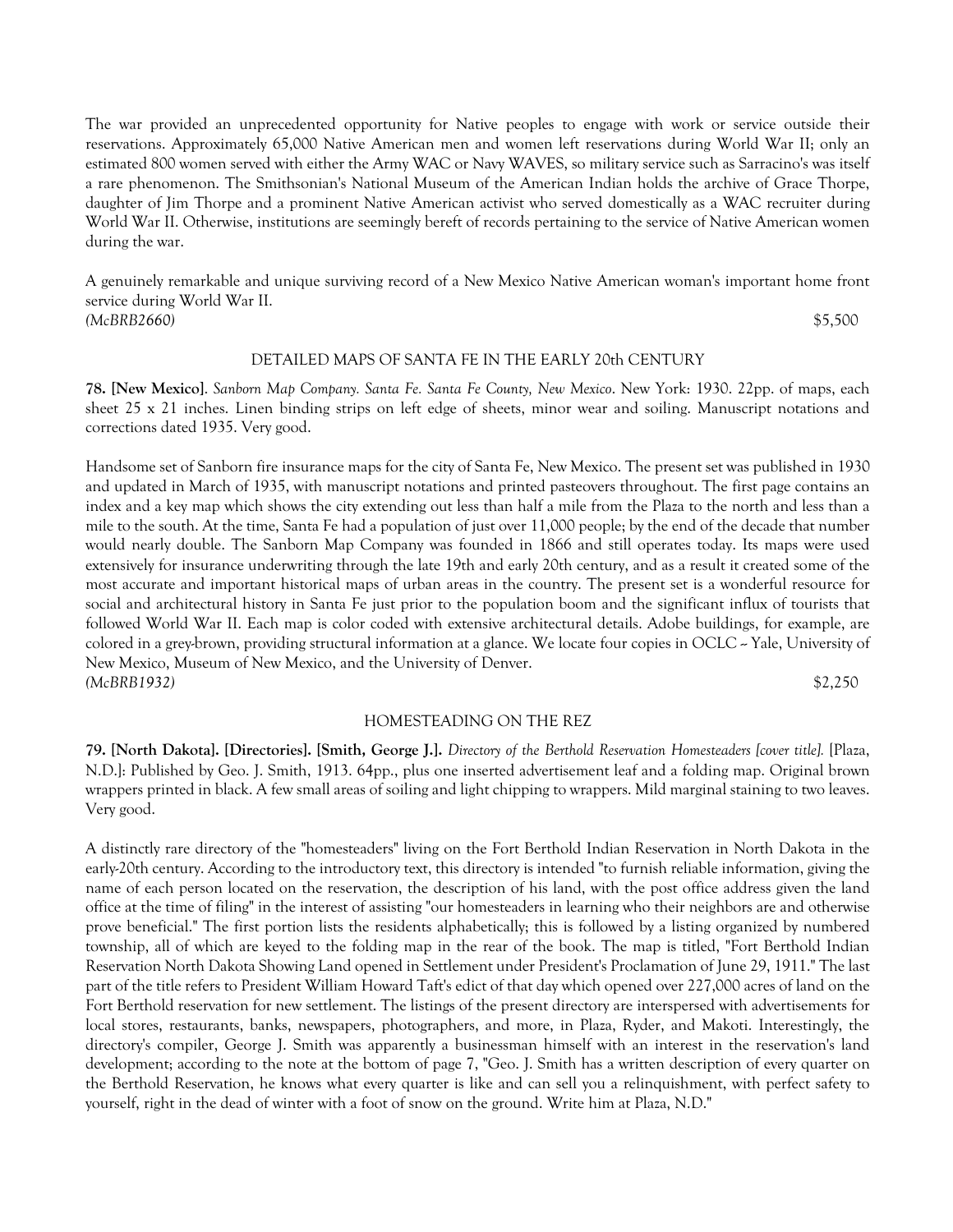OCLC records just three copies, at the North Dakota State Library, the State Historical Society of North Dakota, and Yale. *(McBRB2321)* \$1,500

# OKLAHOMA LAND SWINDLE

**80. [Oklahoma].** *Special Map of McCurtain County, Okla. [with plat map].* McAlester, Ok.: McAlester Real Estate Exchange, [ca. 1910s]. Two maps, 18 x 12.25 & 13.75 x 8.5 inches. Folded. Light wear and a couple of small chips at edges. Occasional dust soiling. A few contemporary manuscript and typed annotations. Very good.

A pair of ephemeral promotional maps from the McAlester Real Estate Exchange, offering a plot of 156 acres for sale in central McCurtain County, Oklahoma, nine miles east of the small settlement of Sherwood. One map delineates the plat of the entire southeastern Oklahoma county, with towns, rivers, and railroads added, and is annotated to point out the location of the property. The second map contains a close-up of the specific township section, with the land in question shaded in yellow and captioned, "Good Upland covered with commercial pine and oak timber and native grass; a good tract for a hog, cattle, or sheep ranch. At the foot of the map is a promotional text completed in type with supposedly recent appraisal values and sale prices. The advertisement promises, "Good upland covered with blue stem grass each year, adapted to stock raising...orchards, vineyards, and berries."

These claims, however, were likely fraudulent. The McAlester Real Estate Exchange was established soon after Oklahoma gained statehood by Roy Van Tress, who promised to obtain for his customers the rights to Indian Lands being sold by the federal government sight-unseen and without requirements of occupation or homesteading. From headquarters in Cincinnati and McAlester, as well as from mobile railcar offices, salesmen of the firm offered land that they often had no right to sell or was devoid of the bounty of natural resources and rich soil promised in the present advertisements. Van Tress himself was dogged by investigation into his business, and was eventually convicted of fraud in 1919 but managed to escape jail time. We locate no other copies of promotional maps for this long-running and noted Oklahoma land fraud. *(McBRB2207)* \$850

# AUCTIONING NATIVE AMERICAN LAND ALLOTMENTS IN OKLAHOMA

**81. [Oklahoma]. [Indian Land].** *March 1919 Public Auction Sale of Indian Lands Under Supervision of United States Government... [cover title].* [Muskogee, Ok.: 1919]. 29pp. Original printed wrappers, stapled; accompanied by original transmittal envelope. Old vertical fold. Scattered contemporary pencil annotations. Even toning. Very good.

Rare documentation and promotion for auctions of Indians lands in Oklahoma in March 1919, several years after the winding up of the Dawes Commission, which oversaw enrollment into the "Five Civilized" and other Oklahoma tribes and allotment of land to individuals admitted to the final rolls thereafter as a part of the 1898 Curtis Act. Initially, the government reserved millions of acres containing valuable timber and coal deposits, land which was sold at auction in 1914 soon after the conclusion of the allotment process. The sales advertised in the present catalogue are for parcels of lands actually allotted to Native Americans who made it onto the official rolls of their tribes. In many cases after the allotment, individuals found that they could not use or could not afford to keep their land, and chose to sell. The several hundred lots offered herein provide the name, tribe, and roll number of the seller, followed by a brief description of the size, scope, and current or potential uses of the plots. Represented amongst the sellers are members of the Seminole, Cherokee, Chickasaw, Choctaw, and Creek tribes. The sales proceeded by county at various U.S. Indian Service office locations across the state from March 6 to March 15, 1919. OCLC locates only one copy, at Yale. *(McBRB2607)* \$2,250

### SELLING OFF CHOCTAW LANDS, BUT NOT MINERAL RIGHTS, IN OKLAHOMA

**82. [Oklahoma]. [Native Americans].** *Sale of Surface Segregated Coal Lands at Public Auction by Government. List of Lands in Atoka County, Choctaw Nation, Oklahoma [cover title].* [Muskogee, Ok.: Superintendent for the Five Civilized Tribes, 1914].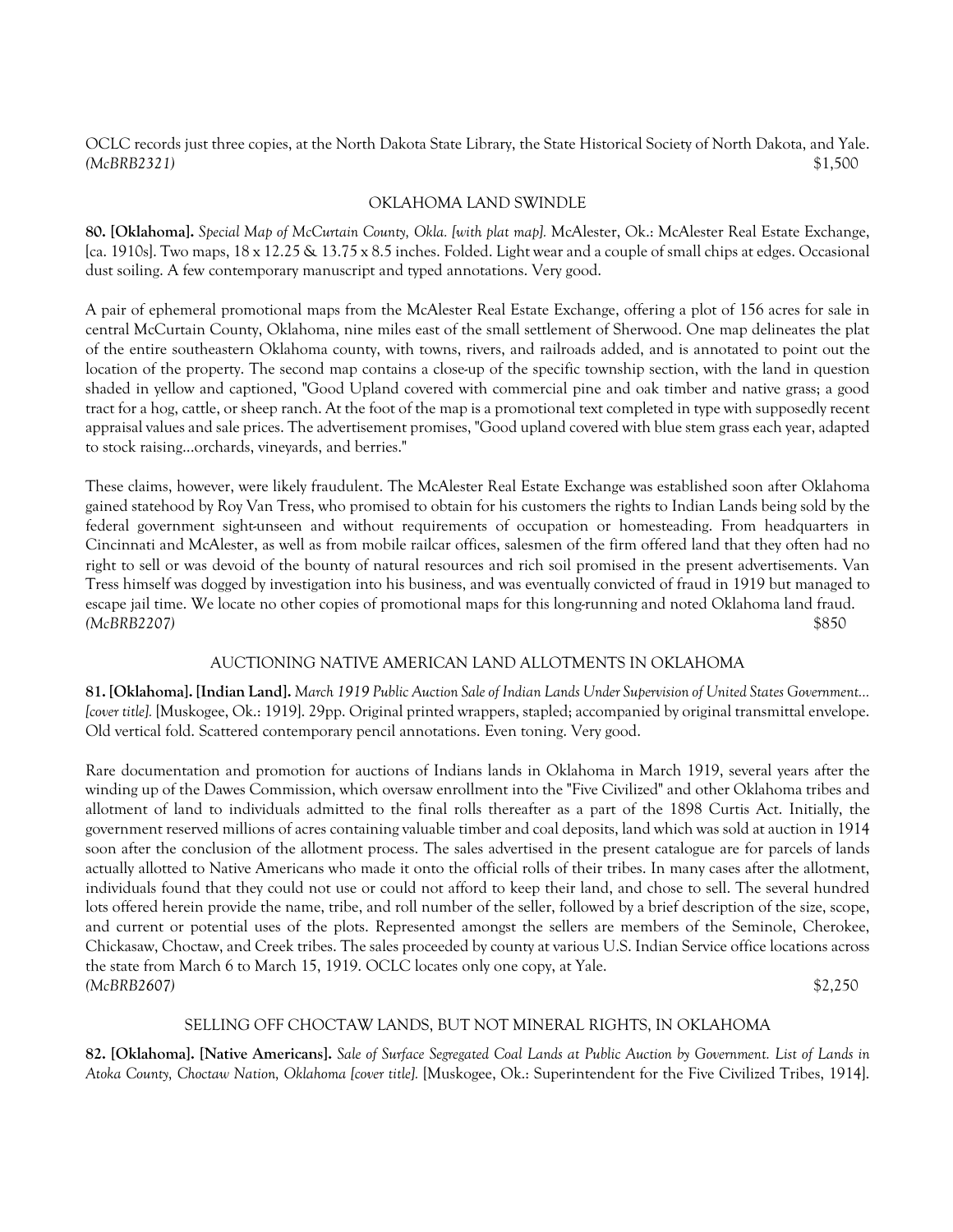19pp. Original printed self wrappers, stapled. Printed on cheap paper, now substantially brittle, with moderate chipping to first leaf, now detached. Small fore-edge repairs to first two leaves. Good.

An apparently-unrecorded Oklahoma imprint advertising the auction of 231 tracts of coal land on the Choctaw reservation in Oklahoma on November 28, 1914. The first two pages lay out the terms and condition of the sale; interestingly, winning bidders would attain access to the surface land, but all mineral rights would be retained by the Choctaw Nation. The remaining text presents details on the land tracts in table form, listing tract numbers, a description of each tract, the acreage of each (the total acreage at play here is 24,623), whether farming or grazing would be permissible on each tract, appraisement of the land (land and improvements), and the minimum bid per tract. No copies of the present title appear in OCLC, nor in auction records. OCLC does record just a single copy of a similar title, for Haskell County, also printed in 1914, located at Texas Tech. *(McBRB2628)* \$1,250

#### A PAIR OF MINERS AND THEIR MURDER-SUICIDE

**83. [Oregon]. [Mining]. [Murder].** *Administrator's Public Sale!! In the Matter of the Estate of Peter Ottersbach, Deceased [caption title].* Jacksonville, Or.: Times Print, 1877. Printed broadside, 11 x 7.75 inches. Even toning, minor edge wear with one small chip to right edge, minor bleedthrough from ink notations on verso. Very good.

An apparently-unrecorded broadside ostensibly advertising the estate goods of recently-deceased Oregon miner Peter Ottersbach, but also representative of a great tragedy of the American West. According to a contemporary account in the August 3, 1877 issue of Jacksonville, Oregon's *Democratic Times* (very likely the printer of the present broadside), on July 29, 1877, the 54-year-old Ottersbach quarreled with his mining partner, Herman Kirmse over a shed the latter had built near their claim on Gall's Creek in southwestern Oregon. Apparently the two men had been at odds for some time. Shortly after this most recent argument, Ottersbach entered Kirmse's cabin and shot the man point-blank with both loads of a combination rifle-shotgun. About an hour later, Ottersbach put the rifle barrel to his own abdomen and shot himself through the heart. In the news account of the tragedy, Ottersbach is described as "a genial and whole-souled individual, but inclined to be impetuous." The motive for the murder-suicide is posited, as Ottersbach "was doubtless highly incensed at his partner, and in a fit of desperation killed him, atoning for his sin with his own blood." Kirmse was described as a longtime resident of the area who was "known as a man of eccentric temper." Both men were natives of the German state of Saxony.

The present broadside offers for sale Ottersbach's half-share in the Gall's Creek mining claim, along with "a Lot of Mining Tools, Cross-cut Saw, Cooking Utensils, Shot-Gun, Silver Watch, Clock, Gold Scale, Lot of Clothing and Blankets and various other articles." The "Shot-Gun" advertised here was most likely the same Ottersbach had used to murder his partner and then kill himself. The administrator of the sale was Herman V. Helms, also a German immigrant, whose family operated the Table Creek Bakery or Table Creek Billiard Saloon (referenced in the present broadside as simply the "Table Creek Saloon") in Jacksonville, Oregon. Helms's family ran the business from 1858 until 1914. Herman Helms's house in the Jacksonville Historic District is preserved today by the National Register of Historic Places.

We could locate no copies of this broadside in OCLC, nor in auction records. It is, quite likely, a unique survival emblematic of the violence and tragedy that sometimes accompanied dreams of striking it rich in the West. *(McBRB2276)* \$1,100

# RARE PHOTOGRAPHS OF NATIVE AMERICANS IN MONTANA

**84. Ormsby, S. W.** *[Set of Fifteen Original Photographs of the Sioux and Assiniboine People by a Montana Photographer].* Montana and South Dakota: [ca. 1900]. Fifteen silver prints, 4.5" x 7.5" to 8.25" x 6.25". All photos matted. Occasional fading or uneven tones to some images; one image printed from a cracked plate. Very good.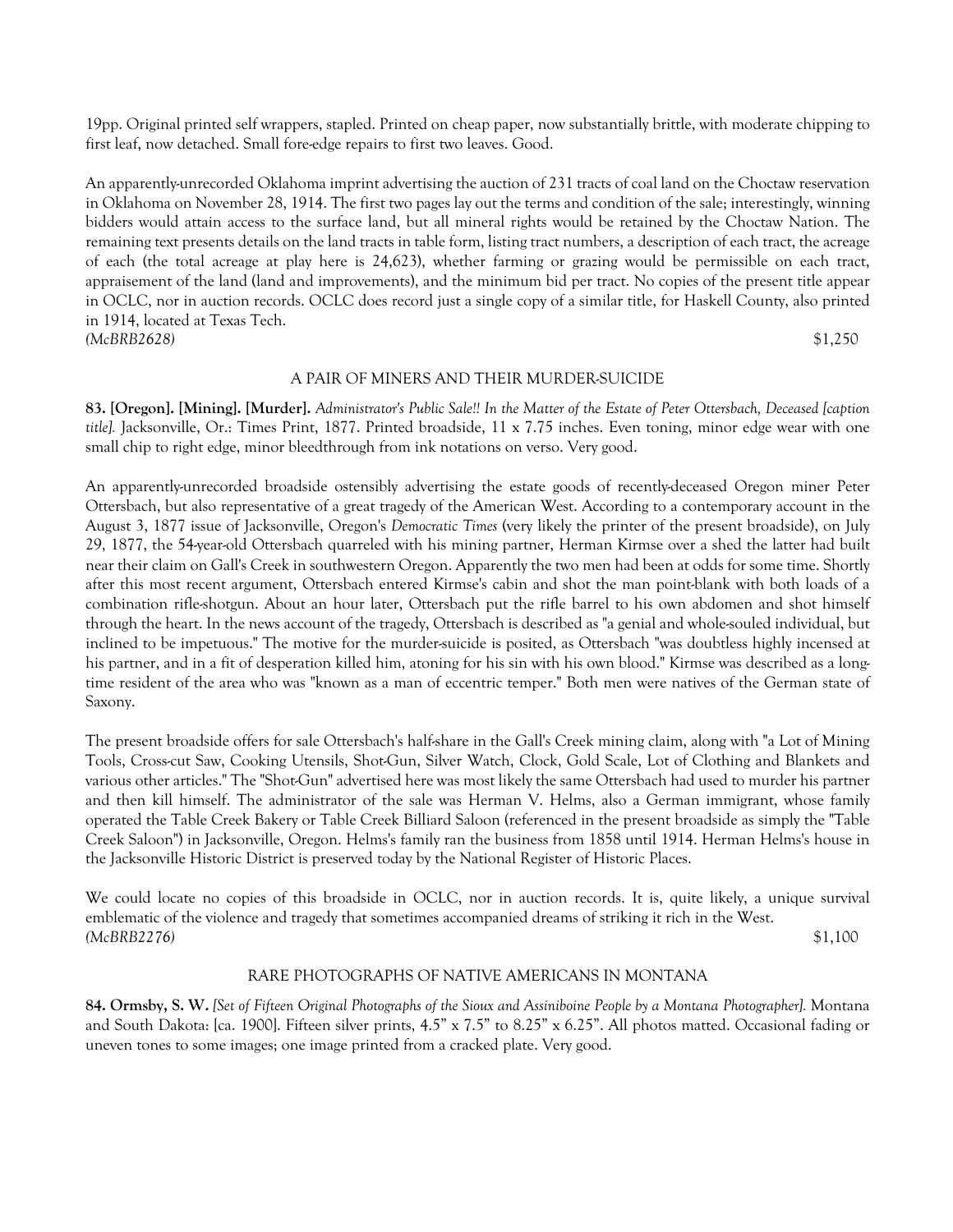A rare and captivating set of photographs by a little-documented western photographer who worked among the Assiniboine and Sioux, comprising eight striking studio portraits of chiefs and braves, as well as one full-length portrait and six group shots taken in the field.

S. W. Ormsby (American, active c. 1900) maintained a photography studio at the Wolf Point Agency at the Fort Peck Assiniboine Reservation in Montana. His work is seldom encountered and at present little is known of his life and activities apart from the evidence of the relatively few photographs that have come to light. We have been unable to locate any substantive institutional holdings of Ormsby's work. The Alaska State Library records some examples in the William R. Norton Photograph Collection (which consists mainly of Alaska images, with some peripheral photographs). Various individual images seem to be scattered about, mostly cabinet card photographs taken outdoors. Illustrations reproducing two of Ormsby's photographs appeared in Home Mission Monthly (Feb. 1900). One of these, entitled Assiniboine Peace Signal, illustrates Abbie L. Miller's article "The Hohé Indians." The other, captioned Completed Teepees Occupied by Indian Families, illustrates Julia Baskervill's article "In the Land of the Dakotas." An example of Assiniboine Peace Signal a full-length outdoor portrait of a man holding his hand up to his forehead—is included in the collection offered here.

Most of Ormsby's photos seem to have been taken in the field, making the studio portraits in the present group quite unusual. Six of the eight are shoulder-length images and two are full-length. At an average of 6" x 8" all are intimate shots, rich in detail and character. Three of the eight are identified Sioux subjects. One of these is a full-length portrait of the Sioux warrior Bear's Nose showing him in war paint with wrapped and feathered hair, wearing a bear claw necklace and straps with bells, while holding a rifle across his abdomen. Among the outdoor shots one of the more intriguing shows a Sioux or Assiniboine family group seated under a teepee frame on what must be a hot day. Lying shirtless behind them are two men who seem to have arrived on the Moline wagon in the background, on which their hats are hung or set. Their boots and shirts are piled on the ground nearby. This could be a staged piece intended to amuse (are these supposed to be white men who've joined the family for a midday nap?) or a scene the photographer more or less came upon as he traveled about seeking subjects for his lens.

A full list with actual and supplied titles follows:

- 1) Bear's Nose, Sioux. Titled in negative, upper left; "Copyright 1900. Ormsby" in negative, lower right
- 2) Listening Dog, Sioux. Titled in negative, upper left; "Copyright 1900 by Ormsby" in negative, lower right
- 3) [Tribal elder in headdress with horns and feathers]
- 4) Two Hawk, Sioux. Titled in negative, upper left; "Copyright 1900. Ormsby" in negative, lower right
- 5) [Younger man in horns and feather]
- 6) [Same man in single feather headdress]
- 7) [Man with single feather headdress and kerchief]
- 8) [Bear's Nose With Rifle and Chief in Feathered Headdress]
- 9) [Assiniboine Peace Signal]
- 10) Sioux Dance Costumes [Group of Sioux Men]
- 11) [Group With Men in Feathered Headdresses]
- 12) [Group With Men on Horseback]
- 13) [Family Camp Scene With Wagon and Two Sleeping Men]
- 14) Sioux Medicine Lodge. Titled in the negative, center bottom.
- 15) [Family group with tepee]

An excellent representation of the work of this scarce and interesting photographer of the Assiniboine and Sioux people.

 Mautz, Carl. Biographies of Western Photographers. Nevada City, CA, 2018, p. 370; Home Mission Monthly, Vol. 14, No. 4, Feb. 1900, pp. 75 and 77.

*(McBRB1250)* \$19,500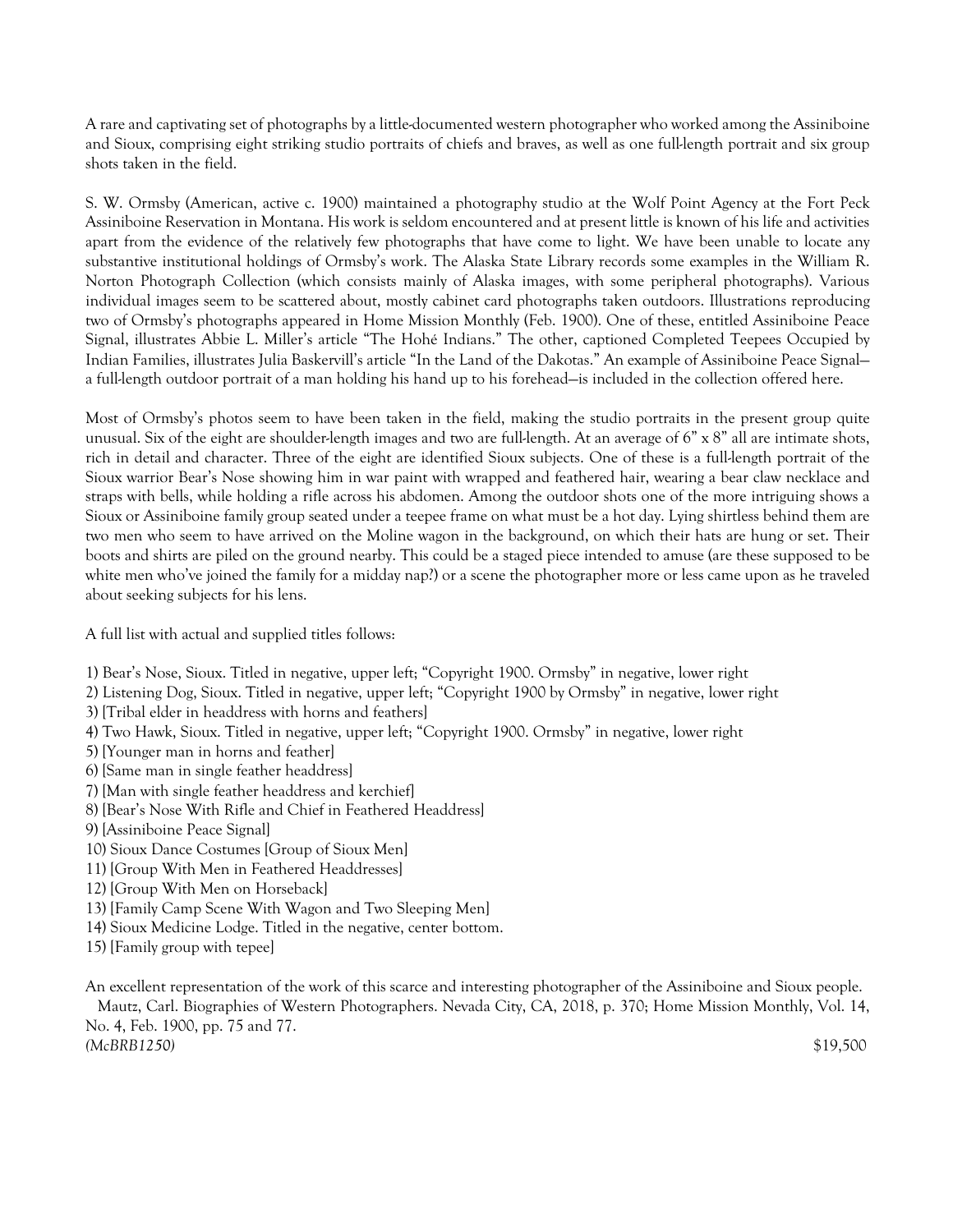### EXTENSIVELY ILLUSTRATED SAN FRANCISCO STREETCAR PROMOTIONAL

**85. Pacific Cable Railway Company.** *The Pacific Cable Railway Company. The System of Wire-Cable Railways for Cities and Towns as Operated in San Francisco, Los Angeles, Chicago, St. Louis, Kansas City, New York, Cincinnati, Hoboken, Etc.* San Francisco: 1887. 66,[8]pp., including numerous in-text or full page illustrations and eight photolithographed plates, plus large folding map. Folio. Original pictorial wrappers. Wraps with some soiling, wear at edges; front wrap with a few signs of biopredation; two small chips to rear wrapper; spine perishing at extremities. Minor worming at upper corner of a few interior leaves. Light tanning. About very good.

A rare and extravagant promotional for the Pacific Cable Railway Company, which manufactured, installed, and operated the famous streetcar system of San Francisco, and in several other American cities. The present work also serves as a declaration of patent, with a list of patents and patent holders at the rear, and the text comprises a detailed, technical description of the wire cable system, with many illustrations of its mechanisms and operation, as well as general accounts of the systems running in San Francisco, Los Angeles, Chicago, and Kansas City. In addition to the technical diagrams are several attractive line illustrations and eight photolithographed plates, reproduced by artotype, of the cable cars of San Francisco in action, all by Britton & Rey. The folding map at the rear provides a detailed delineation of the lines running across the city. Very scarce, OCLC locates only five copies.

 Cowan II, p.512. *(McBRB1408)* \$2,750

### MANUSCRIPT VOLUME OF DECREES AND SERMONS FROM A 19th-CENTURY PHILIPPINES CHURCH

86. [Philippines]. [Religion]. *Sirva Este Libro p.ª Asentar las Actas, Capitulos, y Ordenes Regulares. Quingua, en Acto de Visita, à 12 de Mayo de 1827.= F. Santos Marañon [manuscript caption title].* [Quingua, i.e. Plaridel: 1827-1860]. [428]pp. Folio. Original limp calf, manuscript cover title. Edges and spine worn; head of spine and upper corner of front wrap chipped. Text block loose at front hinge, broken in a couple of places internally. A few leaves loose; scattered chipping and tears, occasionally affecting text. Evenly tanned; occasional dust soiling. Completed in several hands; highly legible scripts. Good plus.

A valuable manuscript compilation of Catholic documents recorded by the local religious authorities at Quingua in the Philippines over much of the early- and mid-19th century. The present volume includes over 425 pages of decrees, acts, directives, and elections that affected how religious life and instruction were carried out by the Catholic Church in the Philippines during the 1800s. Quingua, now the municipality of Plaridel, was founded by the Augustinian friars of Malolos, who established a chapel in the village located on the banks of the Angat River on the north side of Manila Bay in 1581. The documents compiled here span from 1827 to 1860, and are recorded on leaves of native rice paper in a locally produced volume. The most basic and indeed most integral documents transcribed here are the chapter acts of the Augustinian order in the Philippines, which transmit the orders and directives by which the friars led their daily lives. These include the results of yearly elections, by which individuals were made bishops, assigned to parishes, and chosen for other significant church positions. Also included are annual "Actas y Determinanciones," as issued by central church authorities at Manila, which touch on numerous local issues and dictated how the friars lived and carried out their religious duties. The volume contains further individual decrees that affected Philippines parishes as a whole and those that dealt more specifically with the chapel at Quingua, many of which were issued from Manila, but also many that were promulgated by more local authorities such as those at the parish level in Bulacan (in which Quingua was located), as well as several orders recorded directly from Spanish church authorities, and at least one Papal decree. The final major component of the present work comprises numerous sermons, homilies, and pastoral letters given by visiting priests or relating to specific occasions.

In all, the present manuscript volume contains hundreds of individual documents, many of which likely do not survive or are not recorded in any other form, and which serve to chronicle the lives of the friars of this small outpost at an incredibly granular and detailed level. Additionally, these documents are signed or issued by many significant figures in the history of the Catholic Church in the Philippines. The book, as indicated in the manuscript title, was initiated by Friar Santos Gomez Marañon, who spent over half of his life in the Philippines and eventually became the Bishop of Cebu. Many of the documents from the 1830s are signed by Friar Francisco Manuel Blanco, who began his church career in the Philippines in nearby Angat, and became renowned as a botanist with his authorship of the first comprehensive flora of the islands.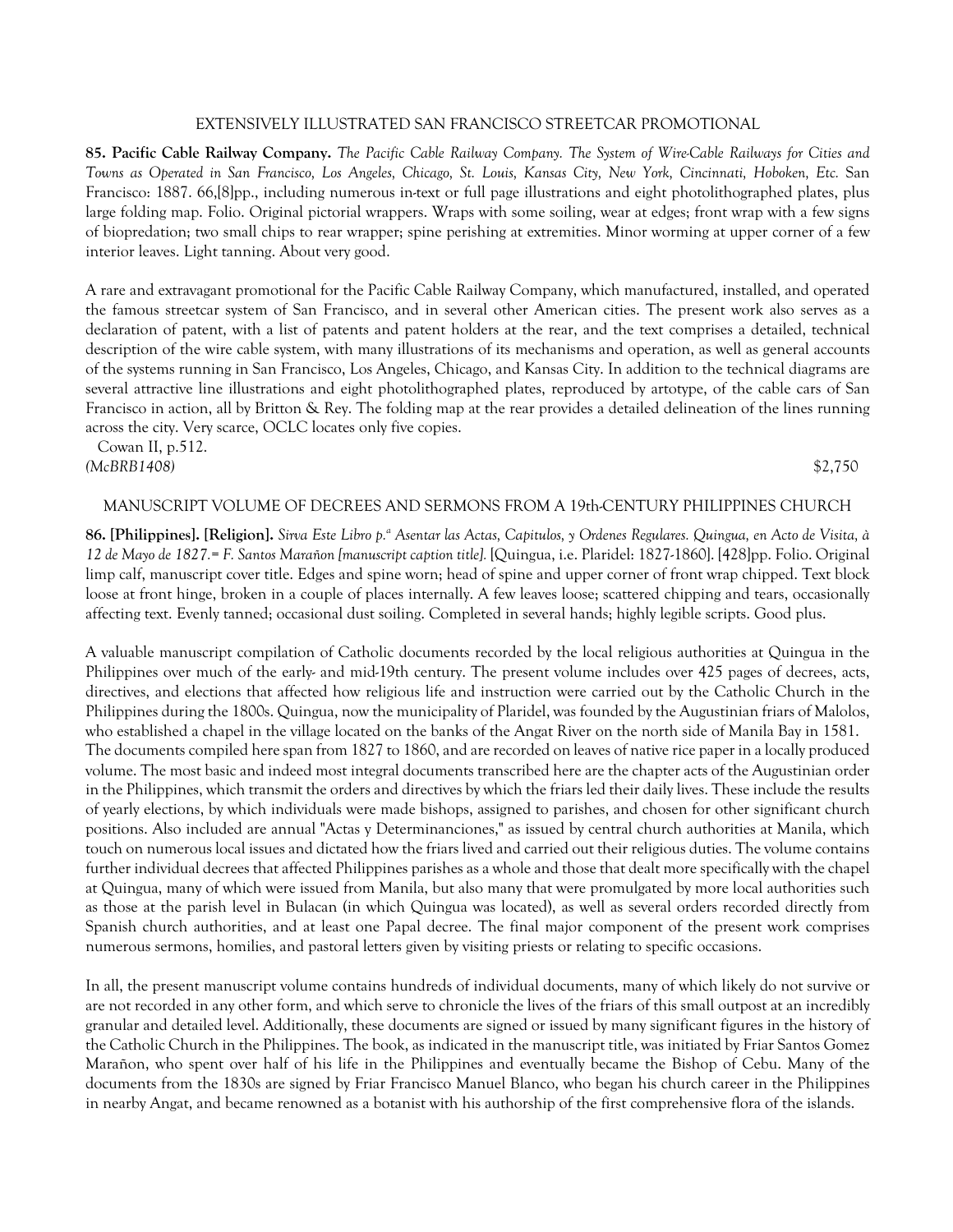An outstanding and extensive manuscript volume on Catholic law, administration, and practice in the rural Philippines, spanning over thirty years of the 19th century. *(McBRB1570)* \$15,000

# A WONDERFUL PHOTOGRAPHIC RECORD OF A NEW YORKER'S TRIP TO CALIFORNIA AND UP THE WEST COAST TO BRITISH COLUMBIA

**87. Recknagel, Thomas M.** *Western Journey.* Ithaca: 1938. Photographically-illustrated typescript travelogue, numbering 103 leaves on rectos only, with 159 original vernacular photographs, all  $2.5 \times 3.5$  inches or  $3.5 \times 5$  inches, and concluding with twenty photographic postcards, all in corner mounts. Contemporary red buckram, gilt spine titles. Moderate rubbing and soiling to boards, spine a bit sunned. Internally a bit thumb-soiled but well organized and attractive. Very good.

A unique photographically-illustrated travel narrative documenting Thomas M. Recknagel's trip west to San Francisco, then north to Oregon and into British Columbia, with his parents and family friends, between June 15 and August 29, 1938. The body of the work is supplemented with four appendices, each with a page of typescript and with additional photographs, describing and illustrating the trips west by Recknagel's parents between January 14 and June 19, 1938, up to the time the young man "joined the caravan." In the course of his trip, Recknagel includes almost 160 photographs taken on the trip, supplemented by his own personal descriptive captions which together constitute a first-rate travel diary.

The members of this western sojourn included Recknagel, who was at the time a student at Cornell University, his parents A.B. and Mary Recknagel, family friends John and Ruth Finlayson, and their son Norrie. The travelogue begins with images of Thomas Recknagel's trip west, via rail, from Ithaca, New York, and include his informative and often humorous captions as he pokes fun at his ability to sit on a horse, describes architectural or natural sites, or records comments from locals. Along the way to California, Recknagel documents the Chicago skyline, the "fertile fields of Iowa" as seen from his seat on the Union Pacific Challenger, a street view of downtown Omaha, the grasslands of Wyoming, the Wasatch mountains of Utah, a bridge across the Great Salt Lake, and the small town of Palisade, Nevada (where Recknagel captures downtown Palisade with its few telephone poles and buildings along a weedy patch of road, with a good view of the Crystal Pool Hall). Recknagel's caption here reads: "The thriving city of Palisade, Nevada. A native said to me in the course of a conversation: 'We've allus got plenty a time here in the country.'"

On his arrival in San Francisco, while riding on the Key system ferry, Recknagel observes the rescue of a man who had attempted suicide by jumping overboard. There are five photos of the event, including the "tragic figure" of the victim in the lifeboat. A sampling of the remaining photographs give an idea of the flavor and subject matter of the narrative, as follows: a double-header between Oakland and Los Angeles at Oakland Park; Francis Willard Junior High on Shattuck Avenue; Berkeley's main drag; departure by car to travel eventually to Vancouver; a view of Mt. Shasta; a cottage in the municipal tourist camp of Inglenook in Ashland, Oregon; the Ashland Hotel and a downtown street scene; Crater Lake; a view of the new Oregon State Capitol building, as yet unlandscaped; views on board the S.S. Prince Robert during the group's Jervis Inlet trip to British Columbia; the Dominion Day celebration and a cricket match in Vancouver; a trip to Mt. Baker (encompassing six photos); Gulf Islands trip aboard the S.S. Princess Mary; tour of the Malahat Peninsula; Butchcart's Gardens near Victoria (four photos); the Empress Hotel in Victoria (five photos); an image of the "Old Chinese Bell and the former Hudson's Bay Co. gun used in the early campaigns against the Vancouver Island Indians;" a copper mine in upper Howe Sound near Squamish (part of a caption here reads, "smoke from the innumerable forest fires burning all through the coastal area during late July"); several photos from a trip to Alta Lake; a suspension bridge across Capilano Canyon; the University of British Columbia (three photos, including the library); several photos from the party's time at the Morgan Hotel; a rail trip aboard the Chicagoan, through the Rocky Mountains to Chateau Lake Louise, with images of the Illecillewaet River, Kicking Horse Canyon, the Van Horne Range, Yoho Valley, and the Continental Divide; toward the Great Lakes by rail aboard the Dominion; Canadian Locks at Sault Ste. Marie, Ontario; and a Great Lakes trip (three photos), including their final excursion to Port McNicoll, Ontario on the Georgian Bay on August 29, 1938. At this point, the captions state that the traveling party returned to Ithaca on the Evening Star.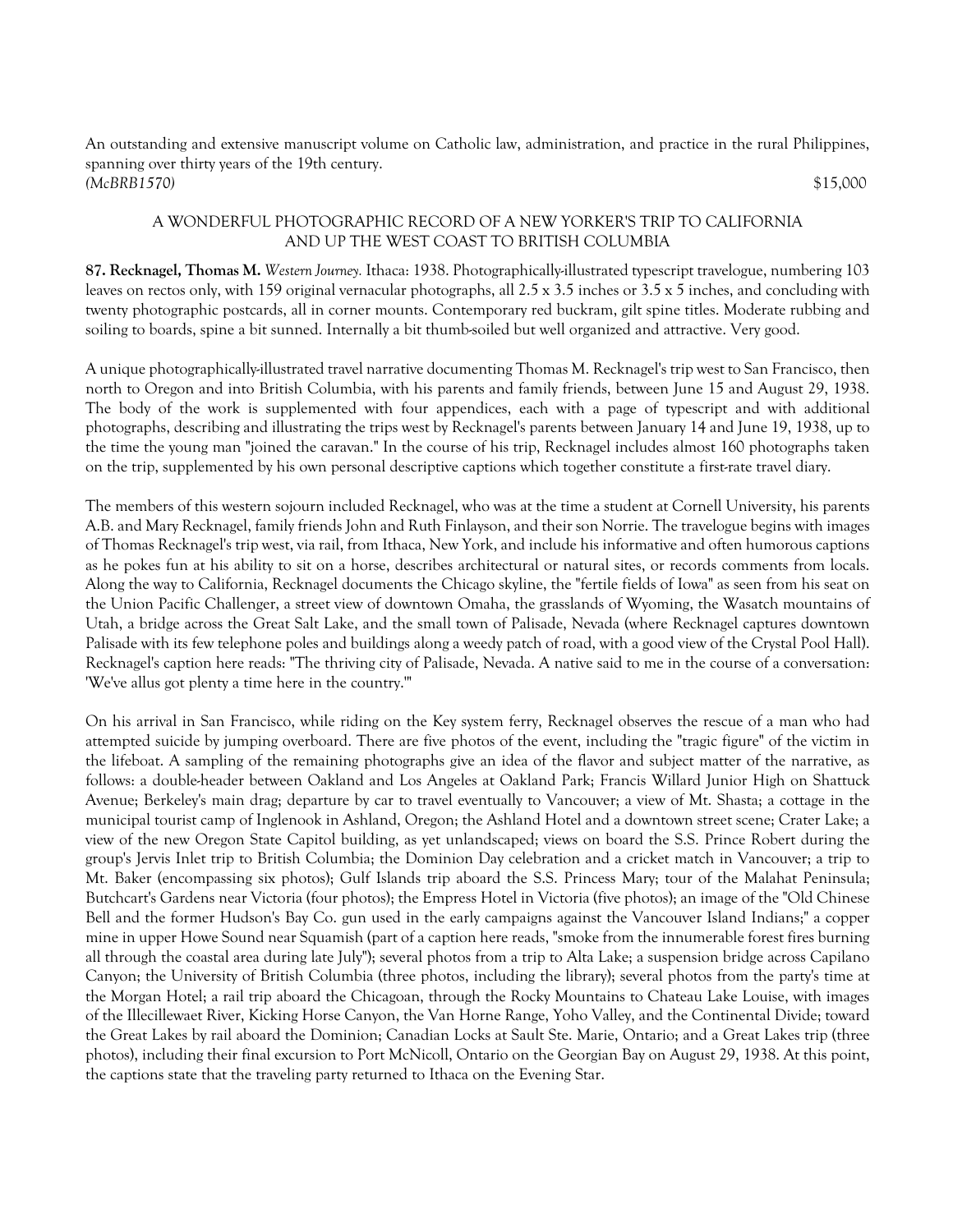Recknagel's parents began their journey by rail, also from Ithaca, in January 1938; their final destination was the University of British Columbia, where A.B. Recknagel had accepted a position as visiting lecturer. In the summer after his first semester, the Recknagels and Finlaysons set out to see the sights, and this travelogue records the results. The photos in the first two appendices are comprised of Recknagel's parents' trip and the first part of their California trip before Thomas joined them. The photos here include three shots of Bridal Veil Falls in Yosemite, one of Yosemite Falls, one of the damformed lake on the Tuolumne River, Hetch-Hetchy Valley, and two of the Shaughnessy Dam, just completed in 1938. The photographic postcards include ten images of Vancouver and ten of Fraser River Canyon.

Thomas M. Recknagel (1918-2015) was a career foreign service officer, posted to Europe, Africa, and Asia, according to his obituary in the *Washington Post* on December 15, 2015. He graduated from Cornell and subsequently earned a law degree from the University of Virginia. He served in World War II, and in occupied Germany after the war. He later served in Bulgaria, Bonn, Addis Ababa, Khartoum, Saigon, and Madras. His father, Arthur B. Recknagel (1882-1962) worked with the U.S. Forestry Service and was a professor and chairman of the Department of Forestry at Cornell.

A most handsome and painstakingly-produced travelogue documenting a journey up the West Coast of the United States and into British Columbia by a precocious young man who later served his country with distinction for several decades. *(McBRB2326)* \$1,750

### SAN FRANCISCO EARTHQUAKE IN GERMAN

**88. [San Francisco Earthquake].** *Die Katastrophe von San Francisco. Mit Einer Kurzen Illustrierten Vorgeschichte der Stadt.* St. Louis: 1906. [2],70pp. Oblong octavo. Original grey wrappers, gilt; lacking string ties. Wrappers detached, minor wear and creasing. Internally clean. Very good.

German-language account of the Great San Francisco Earthquake and its aftermath, with numerous halftone images documenting the destruction of the city. Accounts of the earthquake were extremely popular, as it was one of the largest national disasters up to that time. This work was published in St. Louis and likely targeted the large German-American audience in Missouri and the Midwest. We locate a single copy in OCLC, at Southern Methodist University. *(McBRB2168)* \$650

# FOUNDATIONAL TAGALOG GRAMMAR

**89. San José, Francisco de.** *Arte y Reglas de la Lengua Tagala*. [Manila]: Imprenta Nueva de Don Jose Maria Dayot por T. Oliva, 1832. 919,[1]pp. Small octavo. Contemporary limp vellum, edges sprinkled red; evidence of two lost fore-edge ties. Text block sound, but beginning to loosen from binding. Light worming in lower quadrant of initial and final leaves, slightly affecting text; two small tape repairs to lower corners of title page and front free endpaper. Even tanning and occasional foxing. Good plus.

Only the second edition of this foundational grammar of the Tagalog language by Francisco de San José, first published in 1610. San José was a Dominican priest who arrived in the Philippines in 1595, and is considered to be the father of Tagalog grammarians. He is credited by some to have brought the first printing press onto the islands in 1602, and he is the author of the first book printed in the Philippines with movable type, a Tagalog Rosary in the same year. The 1610 first edition of the present work was only the eighth book printed the Philippines, according to Medina, and OCLC locates copies in two American institutions. The present edition is still quite rare, with only ten copies located in U.S. libraries, and no copies other than this one appearing in available sales records. A scarce and important work.

 Blake 327. Leclerc 2423. Palau 292360. Retana 619. Walsh 951. *(McBRB2490)* \$6,000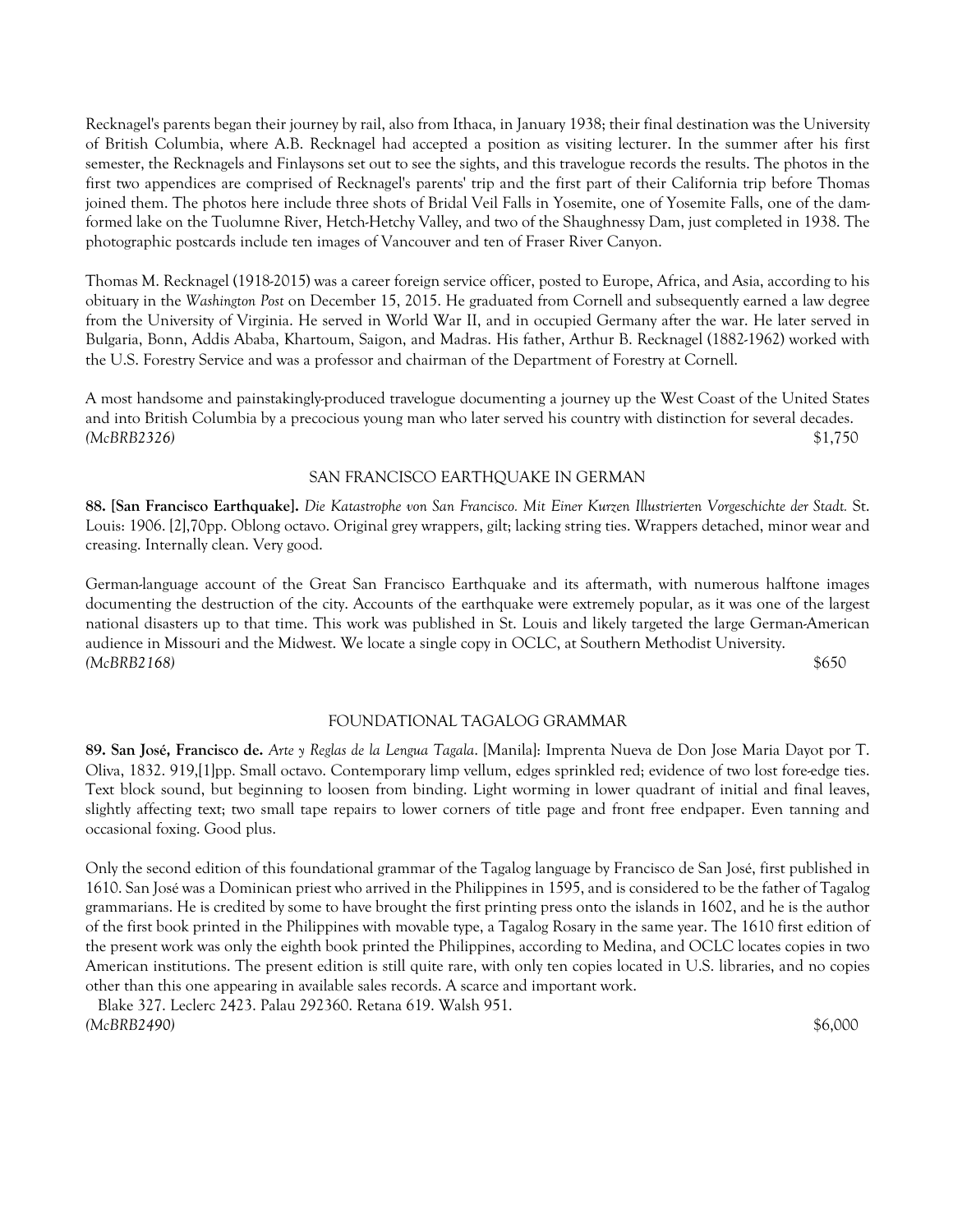# PRINTED ON "RICE PAPER" ON THE ARCHBISHOP'S PRESS – A PRESS TAKEN FROM THE JESUITS UPON THEIR EXPULSION

**90. Sancho de Sana Justa y Rufino, Basilio.** *Alocucion Que en el Dia Veinte de Enero del Año Mile Setecientos Ochenta y Tres, Cumpleaños del Rey Nuestro Señor D. Carlos III*... Manila: En la Imprenta del Seminario Eclesiastico, 1783. [2],23pp. printed on rice paper. Folio. Modern marbled paper-covered boards, red leather label on front cover stamped in gilt. A few minor paper repairs to edges of a few leaves, a few very small marginal wormholes, not costing any text, typical brown spotting, staining, and minor brittleness peculiar to rice paper. Very good.

A rare work printed on the fourth press ever in operation in Manila. After consecration and service in Spain, Sancho de Santa Justa arrived in Manila in 1767 to take up his duties as archbishop, which included overseeing the expulsion of the Jesuits. Sancho de Santa Justa was a native of Aragon and a member of the Society of Scholarum Piarum. In the present work, an address on the occasion of Charles III's sixty-seventh birthday, Sancho de Santa Justa expresses himself no friend of many of the Enlightenment's ideas but reiterates his support of the King, his economic policies, and especially of the newly-instituted practice of free commerce in the Spanish empire. Conversely, he rails against England and its foreign commercial practices, and bemoans its ascension as a maritime powerhouse.

As stated on the title page, the work was pronounced before "la Real Sociedad Patriotica de Manila." That august body met in the Royal Palace and was presided over "de su protector el muy ilustre senor D. Joseph Basco, y Bargas, Balderrama y Rivera cavallero del Orden de Santiago, capitan de navio de la real armada, gobernador, y capitan general de estas Islas Filipinas, y presidente de su real audienca, y chancilleria, director grl de las tropas de S.M. en estos dominios, superintendente general de la Real Hacienda, y Renta de Tabaco, y subdelegado de la de Correos &c. &c."

The work is printed on "rice paper" (i.e. Asian paper probably from the mulberry tree), as was common in Manila during the period to circa 1820. The typography is definitely provincial and plain, using only one decorative woodcut initial and no ornamentation on the titlepage. The type is roman in a variety of sizes, with a practice of using all capitals for emphasis. The press on which this work was printed had been that of the Jesuits until Archbishop Sancho de Santa Justa carried out the King's order and expelled them. He then appropriated the press for his private use, as here. What had been only the fourth press to operate in the Islands, now with a new name, became the fifth.

NUC, OCLC, and COPAC locate only six copies worldwide - the John Carter Brown Library, Indiana University, the Newberry Library, the British Library, the Spanish national library, and one at the national library in the Philippines.

 Medina, *Manila* 317. Retana, *Aparato Bibliografico* 379. *(McBRB2495)* \$6,750

# TRADING SLAVES IN TEXAS

**91. [Slavery]. [Texas].** *[Manuscript Bill of Sale Transferring Title to a Six-Year-Old Enslaved Girl in the Republic of Texas].* Victoria County, Tx.: July 7, 1840. [2]pp., with integral blank docketed on verso. Folio. Old folds, tiny chips at fold ends, moderate toning and soiling. In a green cloth clamshell case, gilt morocco spine label. Very good.

A legal document of sad import from the Republic of Texas, in which a six-year-old African American slave girl named Grace is purchased for ten dollars in Victoria County. The document reads, in part: "Execution came to the hands of said Sheriff the 2nd day of May 1840 - and was by him levied on a certain negro girl named Grace about six years of age as the property of said James W. Linam and having on the 4th day of June 1840 legally advertised said negro for sale to be sold on the first Tuesday in July following did on this 7th day of July 1840 it being the first Tuesday in said month offer said negro for sale to the highest bidder at the Court House door within the hours prescribed by law when said Bennet & Prescott became the purchasers of said negroe girl for the sum of ten dollars. Now for and in consideration of the premises and for the further consideration of the sum of one cent to said Sheriff in hand paid he hereby transfers the said negroe girl to the said Bennet & Prescott vesting them with all the right title and claim of the said James W Linam in and to said negroe with as full power as by virtue of Law & the premises said Sheriff is authorized to do."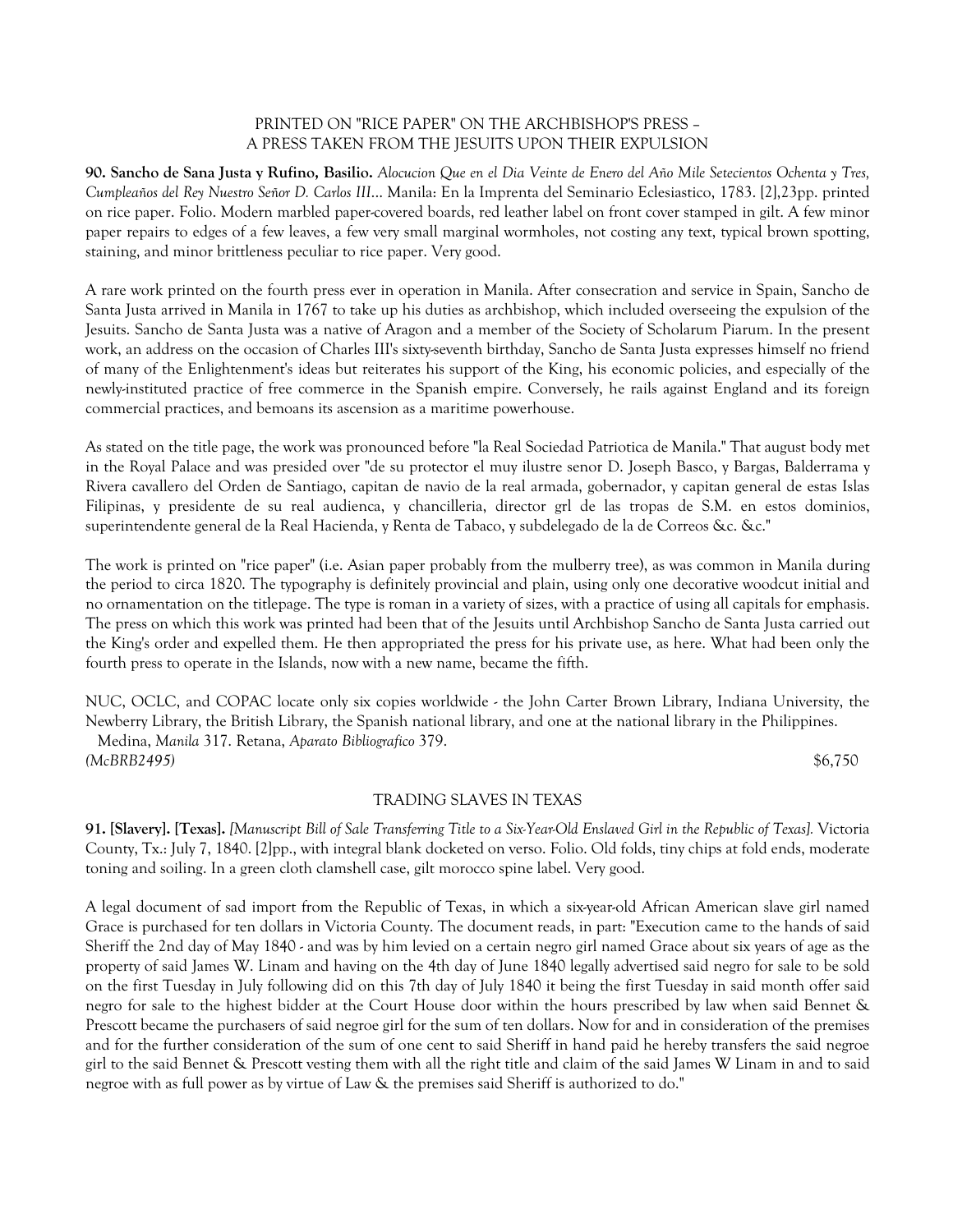A note is added to the end of the main text of the document which sheds interesting light on the nature of the slave sale. It reads: "It is understood between the parties that after the levy of the Execution upon said negroe the said James W Linam secreted her or otherwise kept her out of the way of the Sheriff so that the above sale was made without having the negroe present at the time of sale & was sold at the risk of the buyer."

The main text and the note are separately signed by the sheriff, Daniel McDonald, his deputy, and two witnesses. In addition, the document is notarized by Victoria County Chief Justice David Humphries. An impactful document recording the sale of a child in the Republic of Texas. *(McBRB2641)* \$1,500

#### THE ANDRADE-PEÑAFIEL-NICOLAS LEÓN-JCB COPY

**92. Tapia Zenteno, Carlos de.** *[Noticia de la Lengua Huasteca...con Catechismo, y Doctrina Christiana para Su Instruccion Que Ordena el Santo Concilio Mexicano, Enchiridion Sacramental para Su Administracion....].* [Mexico: En la Imprenta de la Bibliotheca Mexicana, 1767]. 4 [of 10]pp. of preliminaries, 84 [of 128]pp. of text. Quarto. Late-19th-century quarter Mexican green sheep and marbled-paper covered boards, gilt spine titles. Spine faded, some abrading to the edges, small library label on front cover. Occasional minor foxing to text, with numerous marginal pencil markings to last several leaves. This copy lacks the following: title page (supplied in manuscript facsimile); two leaves of preliminaries, namely the "Dedicatoria a don Francisco Antonio de Lorenzana" and "Al estudiante aplicado" (both also supplied in manuscript facsimile); pp.59-62 in the dictionary section; and pp.89-128 (the catechism). Fair.

An admittedly defective, but substantial portion of an exceedingly-rare and important Mexican linguistic work with a distinguished provenance. Huastec is the northernmost dialect of the Mayan language. In the 17th and 18th centuries, it was spoken in Puebla, Veracruz, and San Luis Potosi; it is actually still spoken today by about 150,000 people, primarily in the latter two regions. Works in Huastec of any category are rare, especially this work, which is the first grammar and first dictionary of the language. The language is treated in depth, including pronunciation, cases, declensions, conjugations, and more. The author, Carlos de Tapia Zenteno was not only an important Mexican linguist and professor of Mexican languages at the Royal and Pontifical University, but was also a comisario for the Spanish Inquisition. This work of his is dedicated to Archbishop Francisco Antonio Lorenzana, a man deeply interested in the indigenous culture and especially the conquest of it. He was the man who produced Hernán Cortés's letters in a fine and wonderfully-illustrated edition in Mexico in 1770.

"Huasteca is the northern dialect of the Maya race and used in the Mexican states of Puebla, Vera-Cruz, and San Luis Potosi. The author was the senior professor of Mexican at Mexico University. Pages 48--88 contain a Spanish-Huasteca Dictionary" - Maggs.

The present copy of Tapia Zenteno's work was first gifted by Jose Maria Andrade to Antonio Peñafiel, evidenced by Andrade's gift inscription on page 88. It then passed to Nicolas León (with his bookplate on the front pastedown), and then sold to the John Carter Brown Library in 1909. The JCB deaccessioned the book in 2008; their duplicate stamp is present at the bottom of page 88. A substantial fragment of an important Mexican linguistic work, priced accordingly.

 Vinaza 355. García Icazbalceta, *Apuntes* 73. Medina, *Mexico* 5187. Sabin 94355. Palau 327486. Maggs, *Bibliotheca Americana* 4678. Pilling, *Proof-Sheets* 3801. *(McBRB2500)* \$2,250

# "PASSED IN THE FLUSH OF THE VICTORY AT THE ALAMO" – STREETER

**93. [Texas].** *Secretaria de Guerra y Marina... El Exmo. Sr. Presidente Interino de la Republica Mexicana Se Ha Servido Dirigirme el Decreto Que Sigue. ... Art. 1o. A los Prisioneros Hechos en la Guerra de Tejas a la Fecha de la Publication de Este Decreto, Que*  Hubieren Incurrido en la Pena Capital Segun las Leyes... [caption title and first line of text]. Mexico City: April 14, 1836. Printed broadsheet, with intergral blank. Folio. A handful of old tape stains and one small marginal ink burn, slight discoloration and small hole in lower margin, not affecting text. Very good.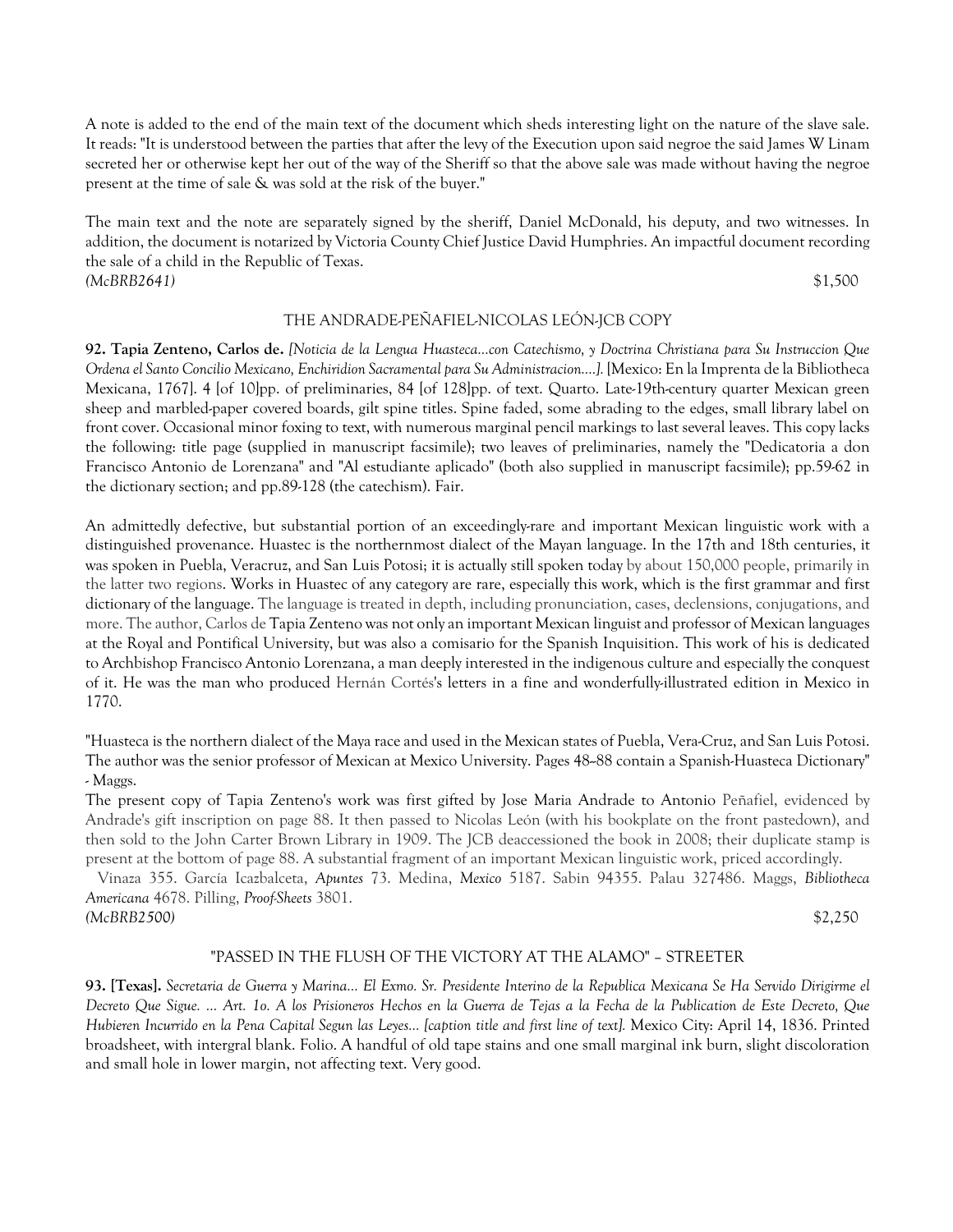This extraordinary decree, issued thirty-nine days after the fall of the Alamo, prints twelve articles regarding Mexican treatment of Texian prisoners during the Texas Revolution. Under this decree, the leaders of the Texian revolt were subject to the death penalty, but soldiers and other rebels who surrendered within fifteen days could be spared death by lifetime banishment from Texas. The decree is signed in type by José Justo Corro as president and José María de Tornel y Mendívil as Secretary of War, with Tornel's manuscript paraph.

"This decree was passed in the flush of the victory at the Alamo, applied to those rebellious Texans who surrendered within fifteen days or such greater or lesser time as Santa Anna might fix, and gave Santa Anna the right to fix the times and places of embarkation of those banished. Those not already subject to the death penalty might be punished by ten years imprisonment in interior regions of the Mexican republic, distant at least 70 leagues from the coast and the land frontiers" - Streeter.

Thomas W. Streeter listed just one known copy - his own - in his *Bibliography of Texas*. OCLC reports only two copies, at Yale and Texas A&M.

 Streeter Sale 347. Streeter Texas 876. Dublan 1724. *(McBRB2348)* \$7,500

#### UNRECORDED HOUSTON ELECTION BROADSIDE

**94. [Texas] Gray, Peter W.** *To the Voters of Harris County [caption title].* [Houston]: 1851. Broadside, 18 x 12 inches. Previously folded. Light wear at edges, with a couple of small chips. Light tanning and foxing. Very good.

An unrecorded Texas election broadside and early Houston imprint that publishes an 1851 address of Peter W. Gray, son of William Fairfax Gray, outlining the platform of his candidacy for the Texas State Senate to the voters of Houston. Gray and his family moved to Houston from Virginia in 1838, and he played an important in the republic and state's political and military matters through the Civil War and Reconstruction.

"His father moved to Texas in 1835, and his family followed him in the winter of 1838 to Houston, where young Gray studied in his father's law office. As a captain in the Army of the Republic of Texas, Peter Gray participated in the campaign to remove the Shawnee Indians from East Texas in 1839. In 1842 he was elected second lieutenant of the Milam Guards and aided in repulsing the raid of Rafael Vásquez on San Antonio. Upon his father's death in 1841, Gray was appointed district attorney of Houston by Sam Houston. He held this position from April 24 until annexation.... He was elected in 1846 to the first state legislature, where he was author of the important Practice Act regulating Texas court procedures. In 1848 he became a founder of the Houston Lyceum, which became the Houston Public Library. Largely through his financial support, Henderson Yoakum was able to complete his classic History of Texas (1855), which is dedicated to Gray" - Handbook of Texas Online.

In the present broadside, Gray puts forth his positions and the payment of public debt, funding public schools, the appointment of state judges, and the reform of probate law. He concludes by summing up his character thus:

"As a democrat, I am in favor of equal rights and equal obligations on every class of the community; and equal taxation according to the value of property, real and personal. I am opposed to any laws which will give exclusive rights or privileges; and, as a general rule, am opposed to laws giving a preference to one over others having the same meritorious claims. I am a believer in the right of instruction, and shall always endeavor to obey the wishes of my constituents, within the constitution."

Gray was defeated in this election, but won the day in 1853 and served one term in the Texas State Senate. He went on to represent Texas in the Confederate House of Representatives and to become the first president of the Houston Bar Association. A fascinating document of antebellum Texas politics and an unrecorded, early Houston imprint. Not in OCLC; not in Winkler. *(McBRB2413)* \$3,500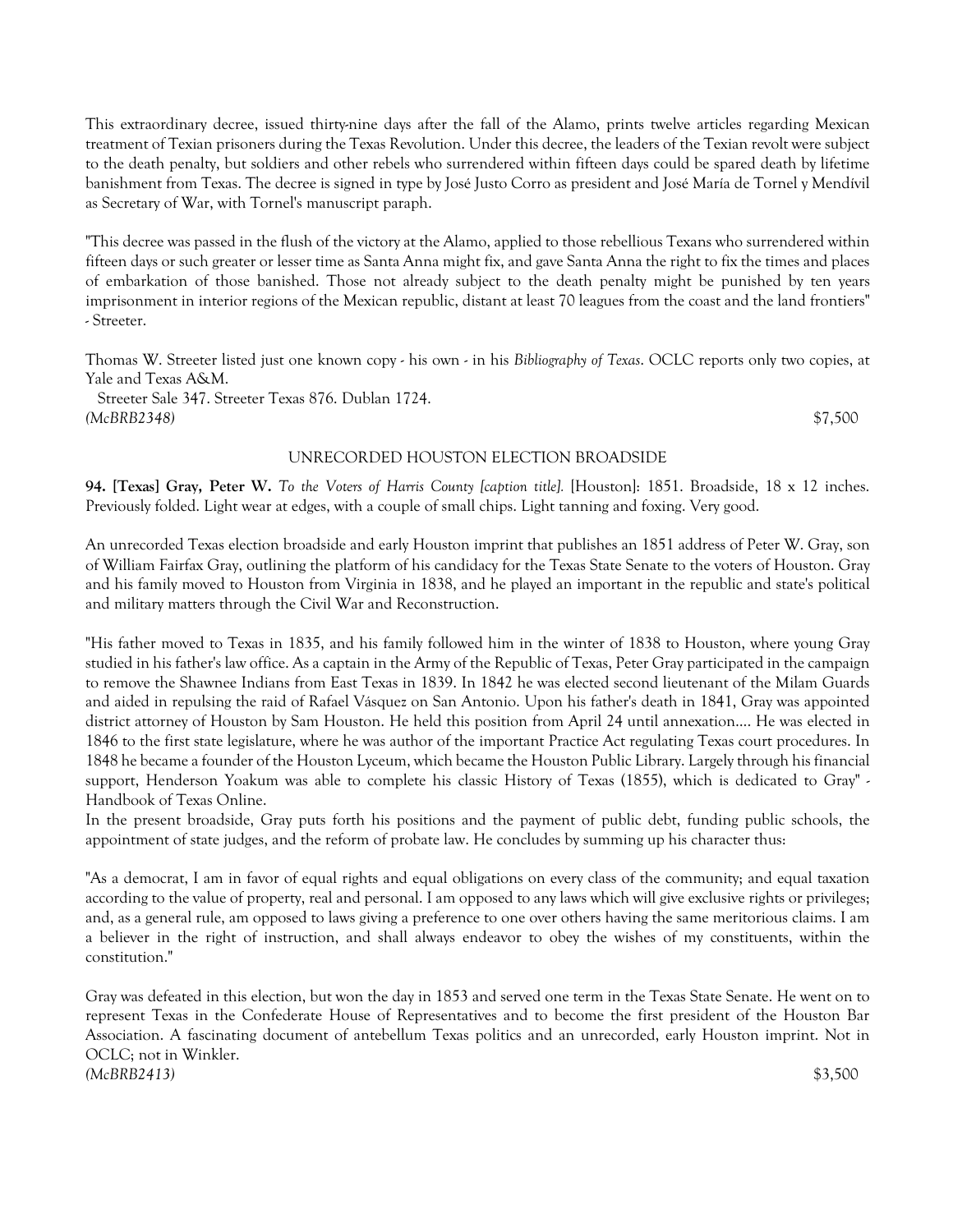# THE TEXANS ARE COMING! THE TEXANS ARE COMING!

**95. [Texas]. [Santa Fé Expedition].** *El Gobernador y Comandante General del Departamento, a Sus Habitantes*. *Conciudadanos: Los Tejanos Han Aparacido por Fin en el Nuevo Mexico... [caption title and first line of text].* Chihuahua: 1841. Broadside, 12.25 x 9 inches. Previously folded. Slight creasing and very minor dust soiling. Near fine.

An extremely rare broadside that announces the arrival of the Texan Santa Fé Expedition in New Mexico to the citizens of Chihuahua by Francisco Garcia Conde, the governor of the Mexican state. The expedition was an overly optimistic endeavor whose goal was to establish a trade route through Texas to New Mexico and, if possible, to establish Texas jurisdiction over Santa Fé, a right that had been claimed since the revolution. To this end, a motley group of 321 traders, merchants, soldiers, and politicians, the "Santa Fé Pioneers," were assembled and departed Austin in June 1841. The party struggled through the deserts of west Texas and New Mexico for several months before being captured en masse by provincial Mexican forces at the beginning of October.

"The Texans had expected to be welcomed by the citizens of New Mexico and certainly had not anticipated armed resistance, but Governor Manuel Armijo of New Mexico had learned of the expedition and had detachments out awaiting the arrival of the Texans. Capt. William G. Lewis, one of the first of the advance party to reach the settlements, turned traitor and persuaded his comrades to lay down their arms on September 17. He was again used by the New Mexicans in securing the surrender of the main force, which had crossed the Llano Estacado and was encamped at Laguna Colorada near present Tucumcari, New Mexico, on October 5. Thus without the firing of a single shot, the entire expedition passed into Mexican hands" - Handbook of Texas.

In the present broadside, dated September 22, 1841, Conde declares that the Texans have arrived in New Mexico, and assumes that they have allied with hostile Native Americans to attack the border while the Mexican government was distracted by the concurrent rebellion of its southern states:

"Conciudadanos: Los Tejanos han aparecido por fin en el Nuevo Mexico. El Gobernador y Comandante General de aquel Departamento me participa haberse avistado 300 en la Cañada de Trujillo y tambien tengo noticia de que ecsiste una reunion considerable de indios en las margenes del Pecos. Ved pues realizados mis vaticinios y confirmado cuanto os dije en mi alocucion de 28 de Julio. Los aliados de los usurpadores no podian ser otros que los barbaros, y el momento de la invasion debia ser aquel en que los mexicanos estuviesen dividios. Os juzgaban distrahidos con las ocurrencias del Sur y se han presentado por el Norte, porque les falta de valor necesario para atacaros de otra suerte y aun para sostener vuestras miradas...."

The remainder of the text serves as a call to arms for Mexicans to reengage in the offensive war with Texas, pronouncing that the day of revenge has arrived and that shortly the troops and citizens of Chihuahua will follow those already in the field at El Paso to meet and defeat the Texan invaders:

"Chihuahuenses, há llegado el dia de las venganzas: los que de tantas maneras han exitado á los barbaros en la guerra que os han hecho, hoy se presentan descubiertamento aliados con ellos, sin pensar que esa misma alianza los debilita... Ya vuestros hermanos apostados en el Paso volaron al encuentro de los enemigos tan luego como superion el lugar donde se hallaban. Hubiera sido imposible contener el ardor de otros que ván á salir inmediatamente de este capital para participar del triunfo de los primeros.-- Sucesivamente y conforme lo exijan las circunstancias los seguirán todas las tropas y todos los habitantes del Departamento pues bien se que no hay chihuahuense que quiera sobrevivir á la usurpacion y á la ignominia...."

Very rare, and one of the few contemporary Mexican printed documents relating to the Texan Santa Fé Expedition. In his *Bibliography of Texas*, Streeter recorded a preceding broadside, dated July 28, in which Conde announced the first news of the expedition and a following broadside, dated September 28, that carried a report on the capture of the expedition vanguard at El Paso, but he did not know of the present, intermediate work. We locate only one copy, at Yale. *(McBRB2060)* \$12,500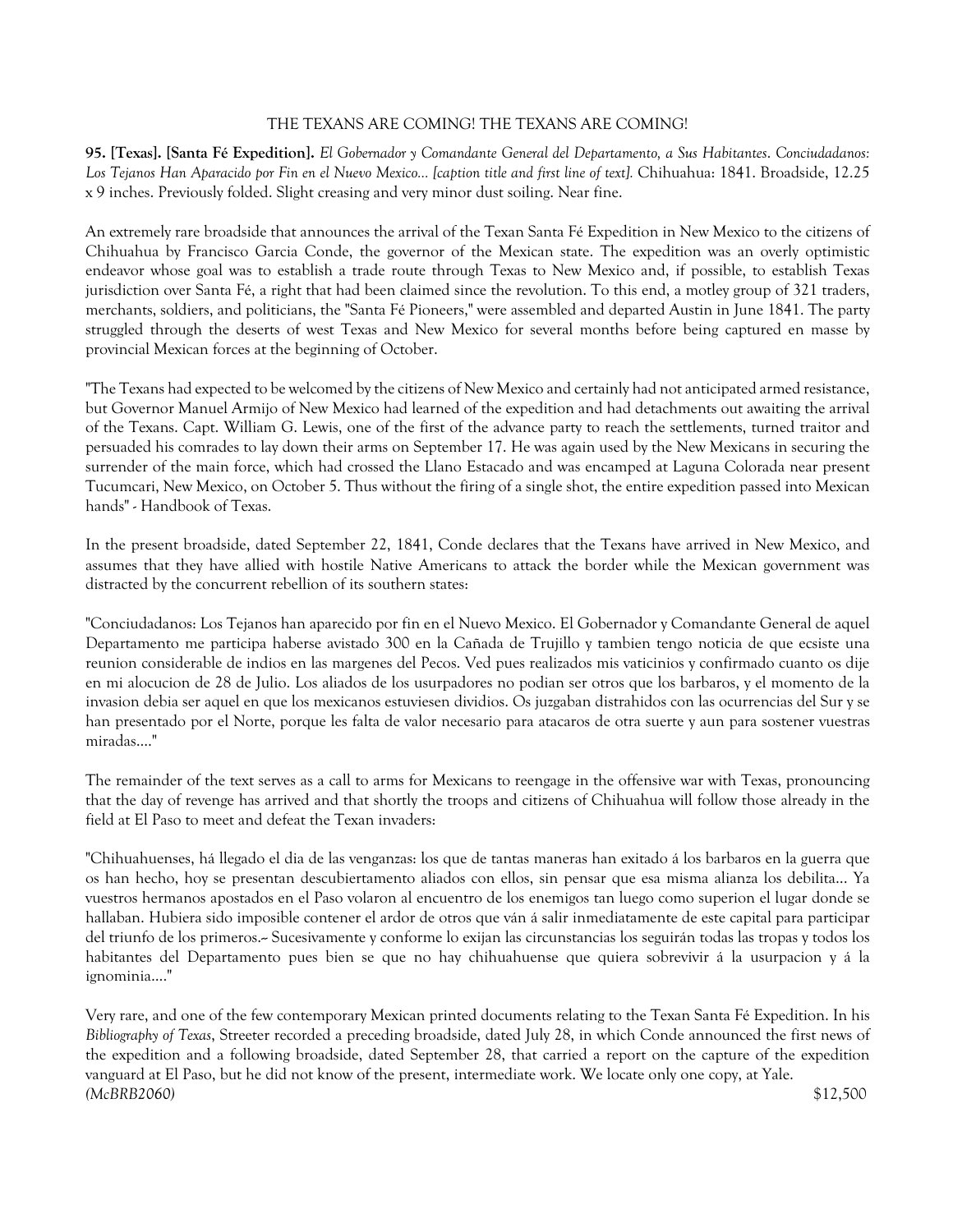### OKINAWA AT THE END OF WORLD WAR II

**96. [World War II].** *Formation of C.B.M.U. #633 [caption title].* [Okinawa: 1945]. [1],4,[10]pp., plus twenty original photographs. Small folio. Original pictorial card covers with stiff paper fastener. Minor wear and dust soiling to covers; some offsetting from another copy on rear cover. Photos mounted directly to leaves, causing a bit of warping. About very good.

An unrecorded, hand-assembled World War II unit history for Construction Battalion Maintenance Unit #633, which consisted of 270 enlisted men organized in Camp Parks, California, and commanded by U.S. Navy Lieutenant Harry Dobbs. The unit was dispatched to Okinawa in June 1945, and assisted other construction units already in the archipelago, principally on Falalop and Asor Islands for the two remaining months of the war before the Japanese surrender. The present, attractively produced unit history contains a mimeograph map of Okinawa and its surrounding islands, a four-page typescript account of the unit's actions, movements, and transfers, and twenty original photographs with typescript captions. These evocative images, taken by a member of the battalion, depict native Okinawans, a Japanese "Baka Bomb" (a type of suicide bomb plane), local scenery and architecture, ruins of buildings (destroyed both by the war and a typhoon that struck in October 1945), the U.S. military base, and the men of the unit. An evocative, illustrated account of this construction battalion's experience of the end of the war in the Pacific. *(McBRB2657)* \$650

BRITISH CATTLE IN WYOMING

**97. [Wyoming]. Powder River Cattle Company***. [Small Archive of Documents Relating to the Powder River Cattle Company in Wyoming].* London: 1884-1887. Three printed documents, varying sizes, [14]pp. total. Light wear along folds. Light tanning. One document in a red cloth folding case. Very good plus.

An interesting group of three printed documents concerning the Powder River Cattle Company in Wyoming. The manager of the company, Morton Frewen, was the scion of Anglo-English gentry and came to the Wyoming Territory in 1878 to seek his fortune, establishing one of the larger cattle concerns on the Northern Great Plains in what is now northeastern Wyoming, with additional holdings in Alberta. In 1882, the company was reorganized as the joint-stock Powder River Cattle Company, Ltd., with an English board of directors and investors. Frewen served as manager until 1886, when controversy ensued with charges of false statements of losses due to overstocked pastures and harsh winter. The present group includes Frewen's report to the first annual meeting of the company, as well a defense in an 1886 lawsuit between Frewen and the directors of Powder River, and an 1887 profit-and-loss statement composed by the company's liquidator. In full, they are as follows:

1) *The Powder River Cattle Company, Limited, Report of the General Manager... at the first Annual General Meeting, Held February 26th, 1884*. London: 1884. [4]pp.

2*) In the High Court of Justice... Between Morton Frewen... Plaintiff and The Powder River Cattle Company Limited... Defendants. Defence Delivered the 26th Day of March, 1886, by Messrs. Stibbard, Gibson & Co*. London: 1886. [6]pp.

3) *To the Shareholders of the Powder River Cattle Company, Limited... The Balance sheet of the above Company... C. Fitch Kemp*. London: 1887. [4]pp.

Early and unusual ephemera relating to British ranchers in Wyoming. *(McBRB1661)* \$750

#### FIRST EDITION OF HUNGARIAN LETTERS ON THE AMERICAN WEST

**98. Xántus, János.** *Levelei Éjszakamerikából.* Pesten [i.e., Budapest]: Lauffer es Stolp Kiado Könyvkereskedese Tulajdona, [1858]. 175pp., plus twelve tinted lithograph plates, including frontispiece. Original cloth boards, spine gilt and stamped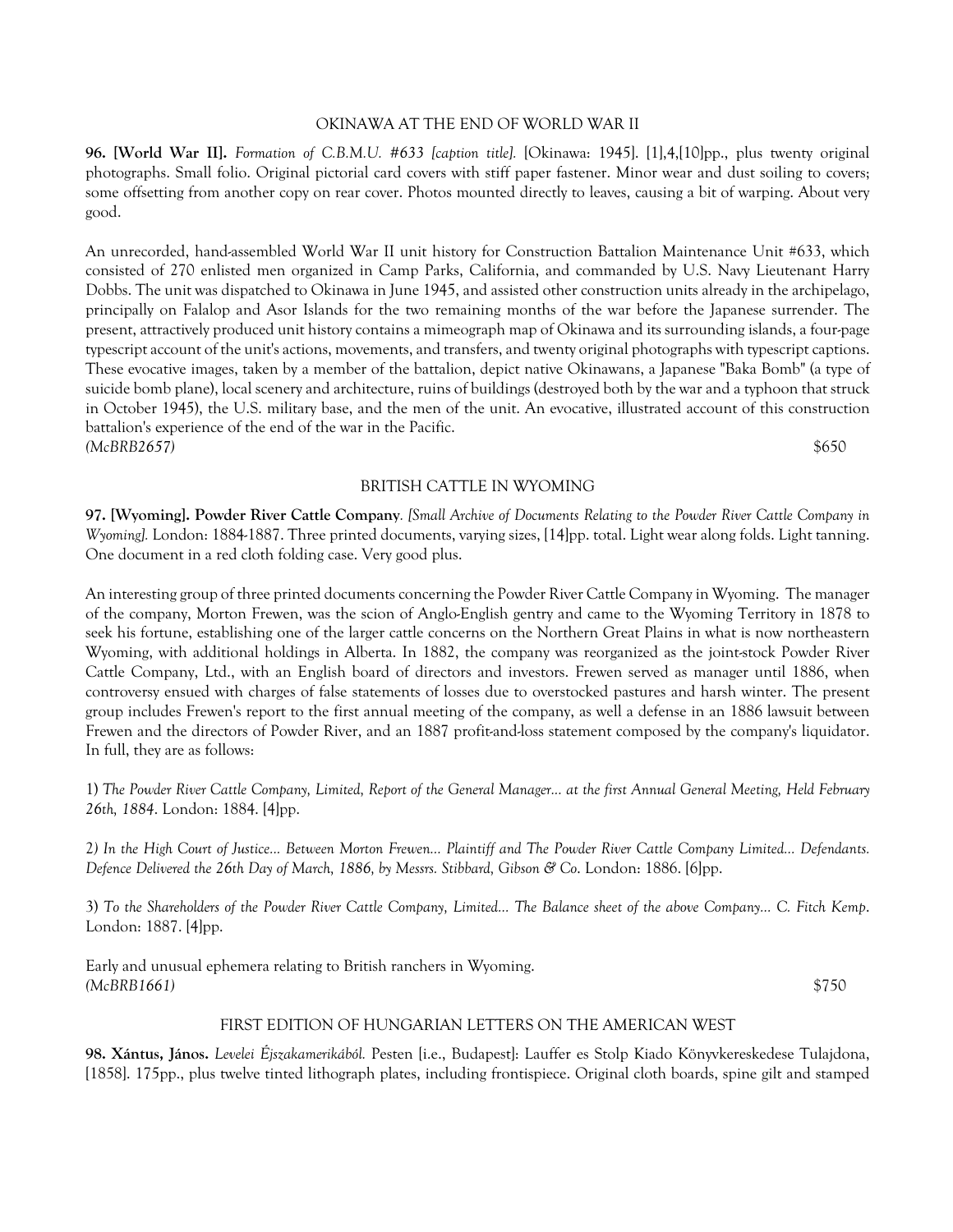in blind. Minor patches of discoloration to boards; spine ends and corners lightly worn; front joint starting at head. Scattered pencil annotations. Minor dampstaining to frontispiece, light foxing and dust soiling throughout. Good plus.

The unauthorized, first edition of these letters describing the American West by a Hungarian observer. Janos Xantus had escaped to the United States in 1851 from Hungary, where he had been involved in the tribulations between his own country and Austria in the late 1840s. "Unable to find work in the United States, he joined the Hungarian colony in New Buda, Iowa, which he left a year later with mutual disaffection. In 1855, without job prospects, he became naturalized in order to enlist in the U.S. Army, something he found so demeaning that he assumed a new name until discharged, Louis de Vésey. Xántus's first post was Fort Riley in Kansas Territory. Assigned hospital duty, he served under Dr. William A. Hammond, close friend of Spencer F. Baird, assistant secretary for the new Smithsonian Institution. Hammond introduced Xántus to Baird by mail, suggesting that Xántus might be a good collector. Thus began a seven-year correspondence between Baird and Xántus." - ANB.

"Letters from North America, dated from 1852 to 1857, describing travels and researches chiefly in the middle western, and southwestern parts of the United States, including visits to San Francisco and Los Angeles, and edited by Stephen Prépost. Vocabularies of the Comanche and Wichita Indian languages are given on pp. 118-122. The tinted lithographs of scenery and Indian life are said to be from drawings made by the author at the time" - Sabin. "The letters which Xantus wrote to his family and later published in the Levelei commenced in Dec. 1852 and are divisible into four periods: Those written from the Great Plains (Dec. 1852 to Jan. 1853); those from New Orleans (March 1853 to June, 1854); those from the Hungarian settlements in Iowa (August 1854 to Feb. 1855); and those from Kansas Territory (Jan. to Sept., 1856)" - Decker. An additional, final section contains letters dated 1857 from Missouri and California.

Quite scarce on the market, with no copy appearing in auction records since the Streeter Sale in 1968, where it brought \$100.

 ANB (online). Cowan, p.500. Decker 36:463. Eberstadt 135:915. Graff 4784. Howes X1, "aa." Sabin 105715. Streeter Sale 3066. Wagner-Camp 316. *(McBRB1294)* \$4,250

### EARLY HUNGARIAN ACCOUNT OF CALIFORNIA

**99. Xántus, János**. *Utazás Kalifornia déli Részeiben*. Pesten [i.e., Budapest]: Kiadjak Lauffer es Stolp, 1860. [10],191,[3]pp., plus eight lithograph plates and folding map. Original green cloth, spine gilt. Minor scuffing to boards, light wear to edges and spine ends, corners bumped. Contemporary ownership inscription on front free endpaper; small, later ownership stamps on front pastedown and title page. Light foxing. About very good.

The second book of letters, and the first actually authorized by the author, composed by an early Hungarian observer of California and the American West. Janos Xantus escaped Hungary to the United States in 1851 after being involved in the Hungarian Revolution against Austria during the late 1840s. He first fell in with a Hungarian colony in Iowa, then joined the Army in the mid-1850s, through which he met Dr. William Hammond and Spencer F. Baird, who recruited him to collect plant and animal specimens of the West for the Academy of Natural Sciences and the new Smithsonian Institution.

"Baird arranged a transfer for Xántus to Fort Tejon, California, so that he could obtain natural history specimens. Xántus would report biweekly and would prepare and send all specimens to the Smithsonian; Baird would furnish collecting materials. At Fort Tejon, Xántus's relations with officers and fellow enlisted men were unhappy. His letters to Baird were a litany of complaints, but they also provide insights into the natural history of the region; many include charming, accurate watercolors of birds. By contrast, his letters home were full of grandiose achievements" - ANB.

The present volume comprises a combination of letters from previous travels in California, according to Xantus as part of an early railroad survey, which contain descriptions of Los Angeles and Southern California, and of reports from his time at Fort Tejon, which contains accounts of the regional Native Americans and reports on local plant and animal life. The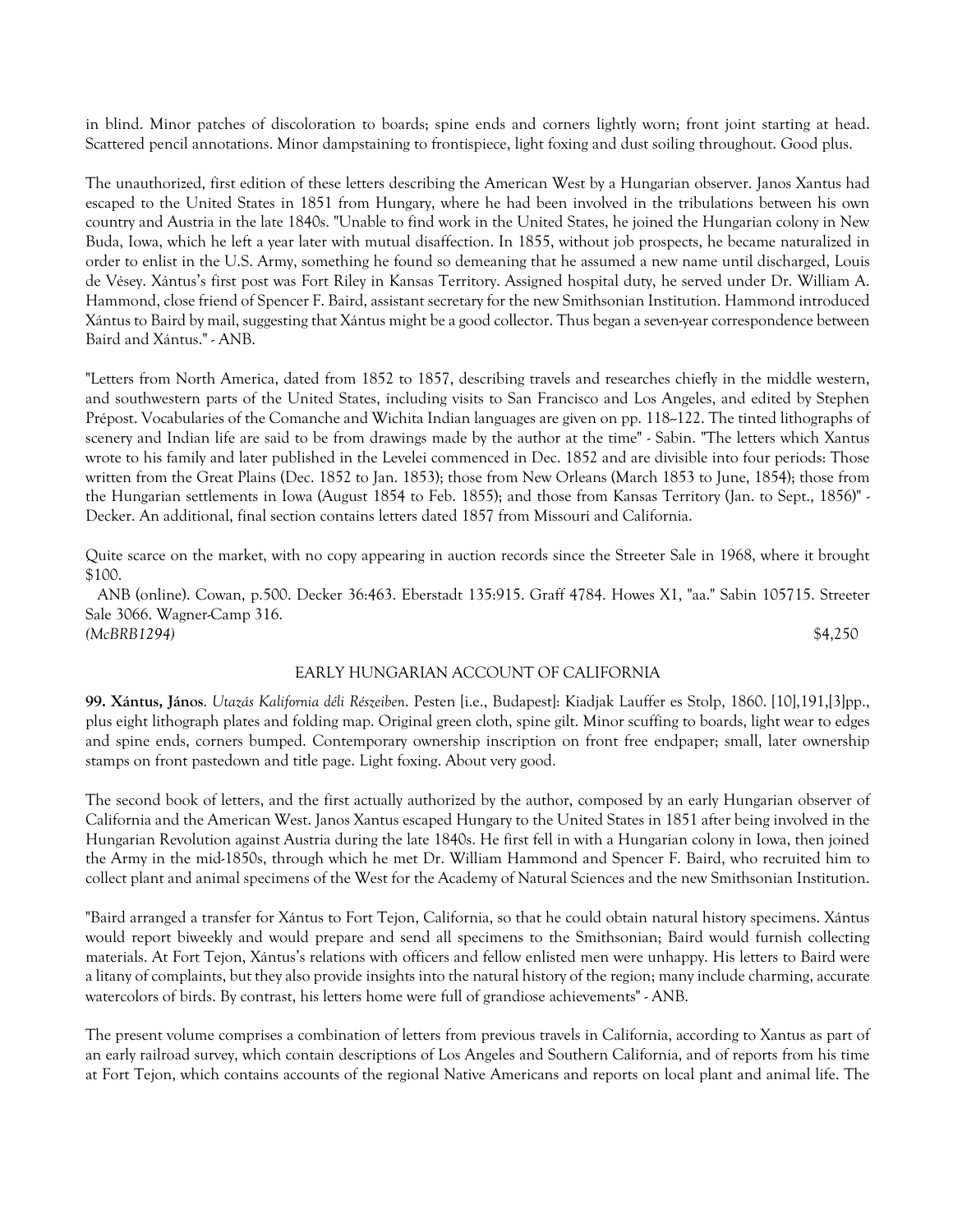attractive plates depict California scenery and Indian life, and the folding map shows California from San Francisco to Cabo San Lucas, where Xantus participated in the American Coast Survey under Alexander Bache during the early 1860s.

"First authorized edition of the Hungarian scientist's letters on California, where he had accompanied a railroad survey" - Streeter. "Although much of the information apparently was taken from the Abert and Emory reports, it remains one of the earliest East European views of California. The tinted plates are signed by the author, but would appear to have been copies, with slight alterations, from drawings made by R.H. Kern in 1854. They include views of the San Fernando Valley and the Sierra Nevada Mountains, as well as domestic scenes of the Tejon Indians" - Howell.

 ANB (online). Cowan, p.697. Decker 36:464. Eberstadt 135:966. Graff 4785. Howell 50, 1664. Howes X2, "aa." Sabin 105714. Streeter Sale 2860. Wagner-Camp 316 (note). *(McBRB1293)* \$5,750

# "¡VIVA YUCATAN!"

**100. [Yucatan]. [Independence].** *[Group of Fifteen Printed and Manuscript Documents Concerning the Yucatan Independence Movement During the Early 1840s].* Merida & Campeche, Yucatan: 1842-1843. Fifteen documents, including eleven broadsides and four manuscript letters totaling [16]pp. Broadsides somewhat browned, moderate chipping at some edges. Letters previously folded, with very light toning and dust soiling; minor wear at edges and along old folds. About very good.

A fascinating and rare group of materials concerning the efforts for an independent Yucatan during the early 1840s, as recorded from the local perspective and from resident eyewitnesses. The culture and politics of central Mexico in the 19th century often did not coincide with those of the Yucatan, particularly in the early period of independence following the deposition of Iturbide and the dissolution of the First Empire. The smoldering discontent brought about by the first constitutions of the Republic erupted in March 1841 and on the 16th of that month, the peninsula declared its independence from the rest of Mexico. The Yucatecans were perhaps inspired in part by the example of the Texans, who successfully revolted from Mexico in 1836; and indeed, the first Vice President of the Republic of Texas, Lorenzo de Zavala, was born in the Yucatan. At any rate, the government of Yucatan government functioned with some level of autonomy for most of the decade, and was only officially reincorporated into Mexico after the conclusion of the Mexican-American War.

The documents present in this group date to late 1842 and 1843, the apex of the disagreement at which Mexico, and Santa Anna specifically, became disillusioned with political negotiations and instigated an armed invasion of the peninsula. In total, they comprise four manuscript letters, two unrecorded broadsides decrees of the Yucatan government, and nine rare issues of a Yucatecan broadside newspaper. Two of the letters, dated January 17 and January 24, 1843, are from a Spanish resident of Merida, Juan de Regil, to an acquaintance in Havana, and provide extensive detail on the political situation in the Yucatan capital. A third letter, dated February 17, 1843, from Geronimo Ferrer y Valles, the Spanish commercial agent in Campeche, to the Captain General of Cuba in Havana expresses alarm and concern for the safety of Spanish nationals in the peninsula, and describes murders and summary military executions occurring frequently in the city. A final manuscript document dated December 21, 1842, comprises a two-page extract from a letter by an unnamed Spanish national to Santilices, requesting assistance in departing the peninsula to escape oppressive new taxes on businesses and their owners and giving first-hand information concerning military operations in Merida.

The first unrecorded broadside decree present here, published and promulgated in Merida on December 2, concerns the introduction of the taxes discussed in the letter extract from this group. The decree, among other impositions, indicates the terms of forced loans being obtained from "capitalistas" and other types of professionals, and imposes mortgages on property owners without enough money to pay required amounts. It reads, in part:

"Art. 1.o Todos los proprietarios y capitalistas del Estada, desde cien pesos en adelante, contribuirán segun las reglas establecidas en decreto de 3 junio último, y sirviendo de base las graduaciones practicadas en su consequencia, con el tres por ciento en calidad de préstamo forzoso reintegrable. 2.o Los que ejerzan profesiones científicas ó industriales, que con arreglo á las mismas graduaciones les produzcan de doscientos pesos anuales para arriba, contribuirán por una sola vez con un viente por ciento de su renta en calidad de préstamo forzoso reintegrable.... 5.o El gobierno podrá tomar en especies,